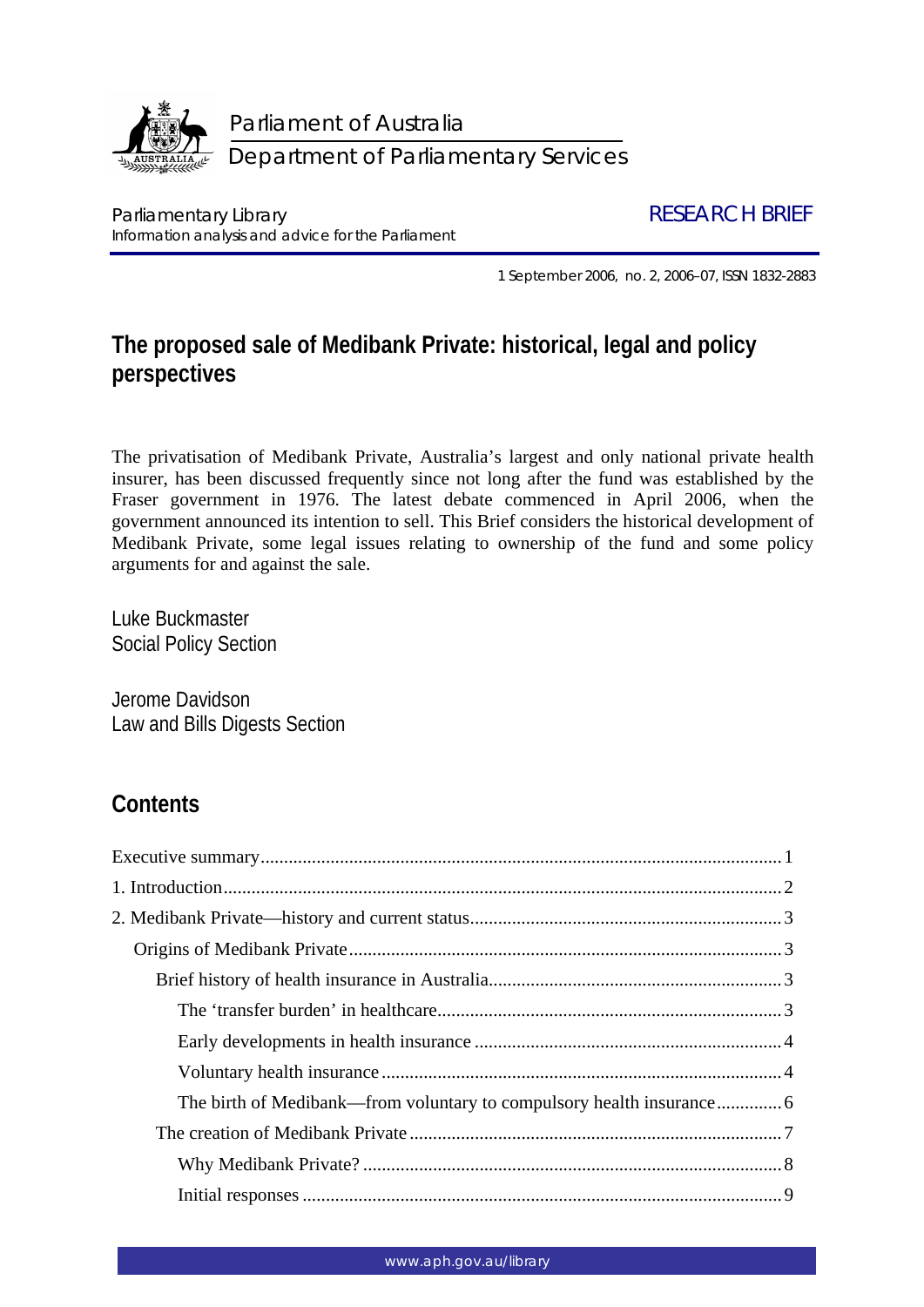| Medibank Private and the private health insurance sector-1976 to the present11 |  |
|--------------------------------------------------------------------------------|--|
|                                                                                |  |
|                                                                                |  |
|                                                                                |  |
|                                                                                |  |
|                                                                                |  |
|                                                                                |  |
|                                                                                |  |
|                                                                                |  |
|                                                                                |  |
|                                                                                |  |
| Medibank Private as a Government controlled non-profit organisation23          |  |
| Members' statutory rights to the benefit of the fund and associated assets23   |  |
|                                                                                |  |
|                                                                                |  |
|                                                                                |  |
|                                                                                |  |
|                                                                                |  |
|                                                                                |  |
|                                                                                |  |
|                                                                                |  |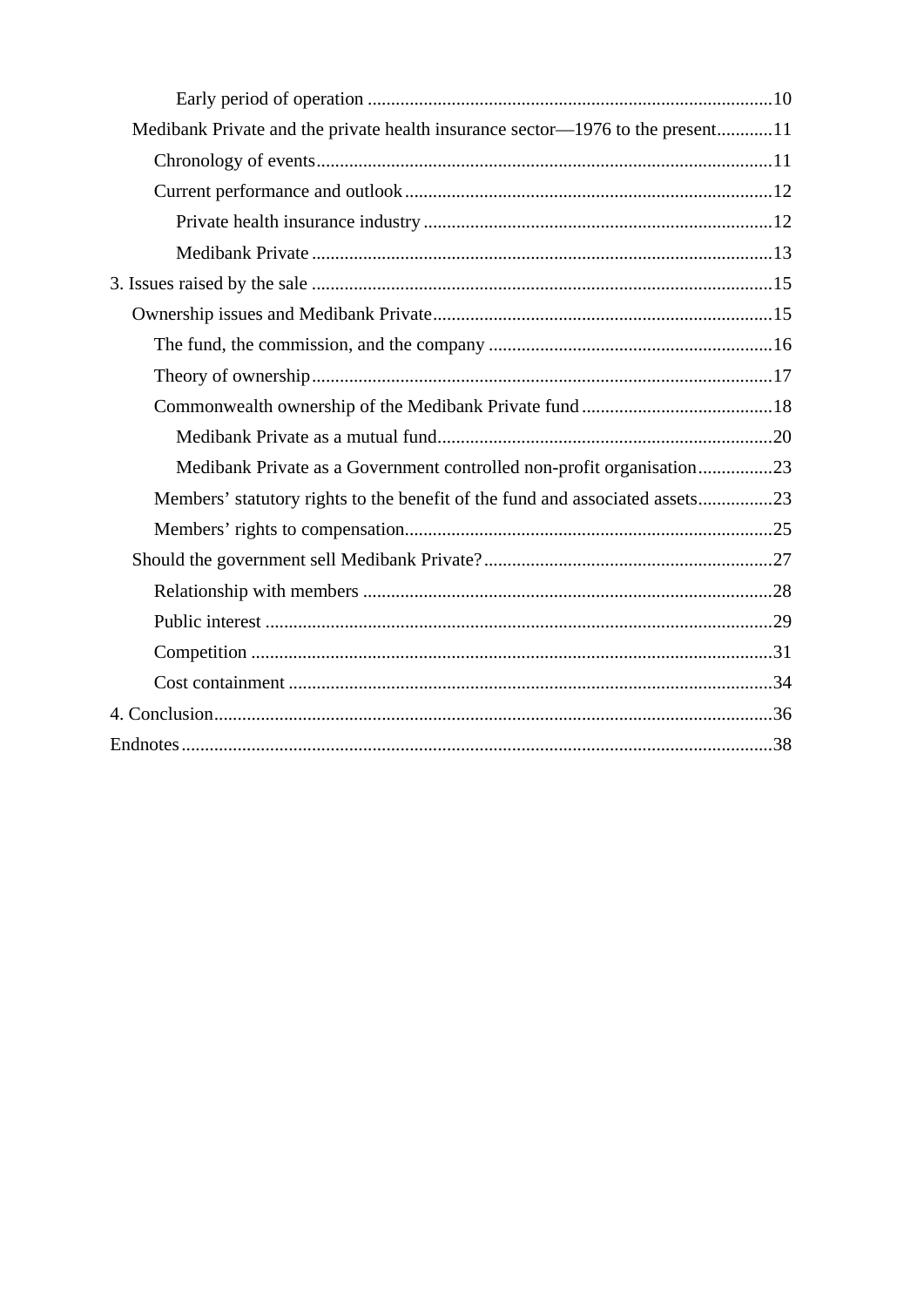## <span id="page-2-0"></span>**Executive summary**

In April 2006 the Commonwealth Government announced its intention to sell Medibank Private. The reasons given for the sale include that there is 'no good public policy reason' for the government to own a health fund, and that 'a privately-owned fund would be able to be more efficient', with the possibility that this may lead to lower premiums for members.

This Research Brief examines the historical development of Medibank Private, and the questions of who 'owns' or enjoys other rights in the fund, and whether there are public policy reasons for the government to maintain the current Medibank Private ownership structure.

The main conclusions of the paper are:

- Medibank Private was initially established in 1976 by the Fraser government for a combination of reasons, including bringing greater competition to the private health insurance sector
- while the government clearly 'owns' Medibank Private Limited (the managing organisation of the Medibank Private *fund*) the fund itself is best characterised as a government controlled not-for-profit entity (not strictly *owned* by either the Commonwealth or the fund members)
- members of the fund nevertheless have certain rights to the benefit of the fund and associated assets and these rights need to be considered in any scheme for the sale of Medibank Private
- whether or not Medibank Private should, from a policy perspective, be sold depends on answers to a range of questions related to the mode of sale, its likely impact on the private health insurance market and the impact of any future changes to the regulation of private health insurance
- in the absence of further information about the details of the sale, there is little evidence to support assertions that a privatised Medibank Private would be more efficient, competitive and less expensive for consumers. Similarly, there is little evidence that a privatised Medibank Private would be less competitive or less able to contain costs.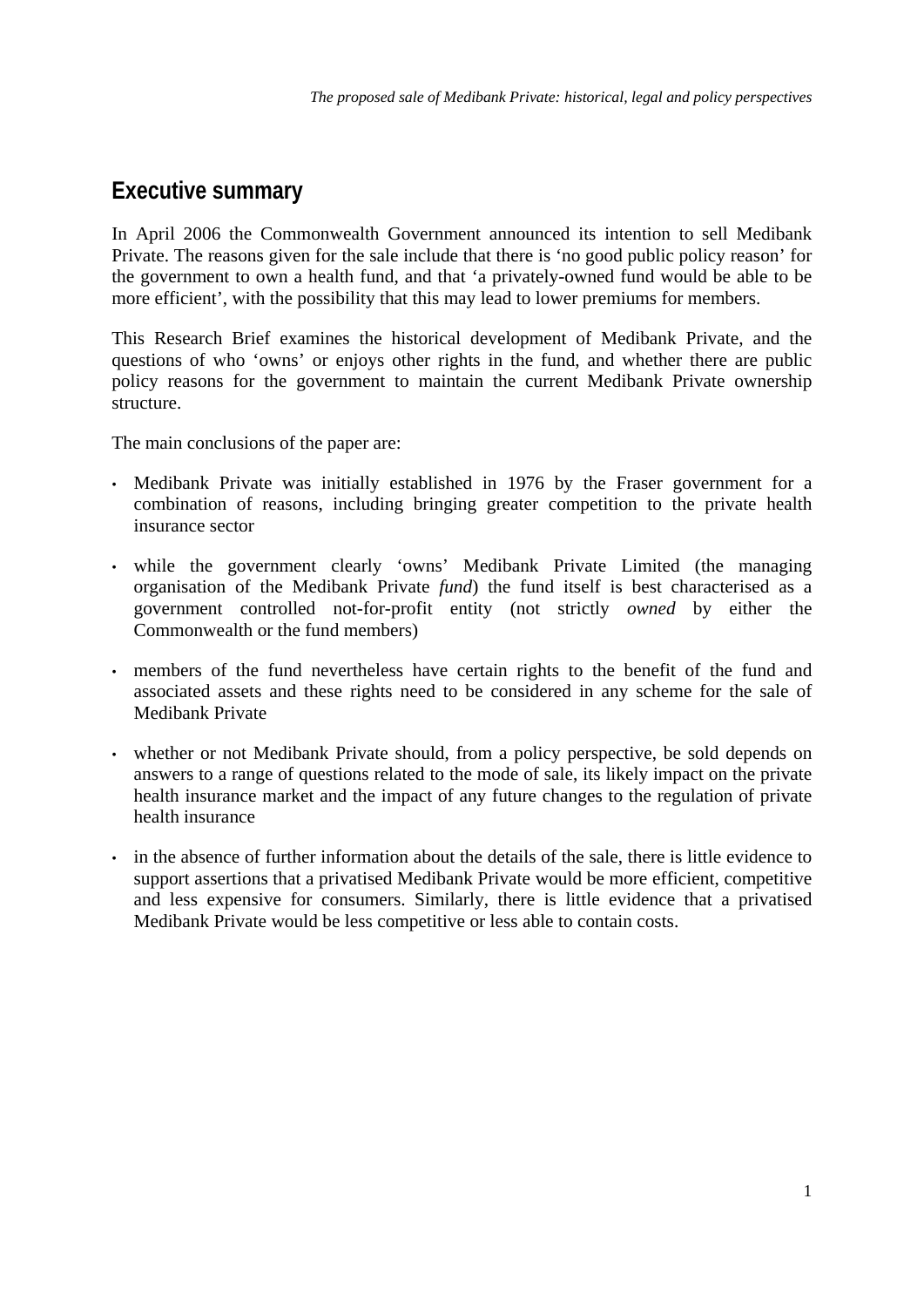# <span id="page-3-0"></span>**1. Introduction**

The idea that Medibank Private, Australia's largest and only national private health insurer, should be privatised, has been discussed for years—indeed, probably since not long after the fund commenced operations in October 1976. Debate about the ownership of the fund reached a new phase in March 2006, when the government announced its intention to sell.

According to the Minister for Finance and Administration, Senator Nick Minchin, the decision to sell is based on the view that there is 'no good public policy reason' for the government to own a health fund and that selling will remove the perceived conflict of interest in the government being both the regulator of the industry and owner of the main health fund.<sup>[1](#page-47-0)</sup> He also suggested that, on the basis of the recent scoping study into the sale by Carnegie Wylie, 'a privately-owned fund would be able to be more efficient', with the possibility that this may lead to lower premiums for members.<sup>[2](#page-47-1)</sup>

The government has nominated the following as its 'objectives' for the sale:

- to contribute to an efficient, competitive and viable private health insurance industry
- to maintain service and quality levels for Medibank Private contributors
- to ensure the sale treats Medibank Private employees in a fair manner
- to minimise any post sale residual risk and liabilities to the Australian government, and
- having regard to the above objectives, to maximise the net proceeds from the sale.<sup>[3](#page-47-1)</sup>

At the time of publication, while the government had not announced whether the sale will be in the form of a trade sale or a share market float, it has made very clear that it will not be in the form of a demutualisation. According to Senator Minchin, the sale is 'not in any sense of the word a demutualisation … [t]his is not a mutual health fund in any sense of the word. It is a government-owned business<sup>7</sup>.<sup>[4](#page-47-1)</sup> This issue is considered below, under the heading 'ownership of Medibank Private'.

The decision to sell Medibank Private has been particularly controversial. While welcomed by some, including operators of rival health funds, others have questioned whether a sale would involve a Commonwealth abrogation of the rights of the members of Medibank Private, and whether the sale would be in the interests of the Australian public.

This Research Brief examines the debate surrounding the sale of Medibank Private through a discussion of the origins of the fund, the question of ownership and other rights in the fund, and arguments for and against the sale.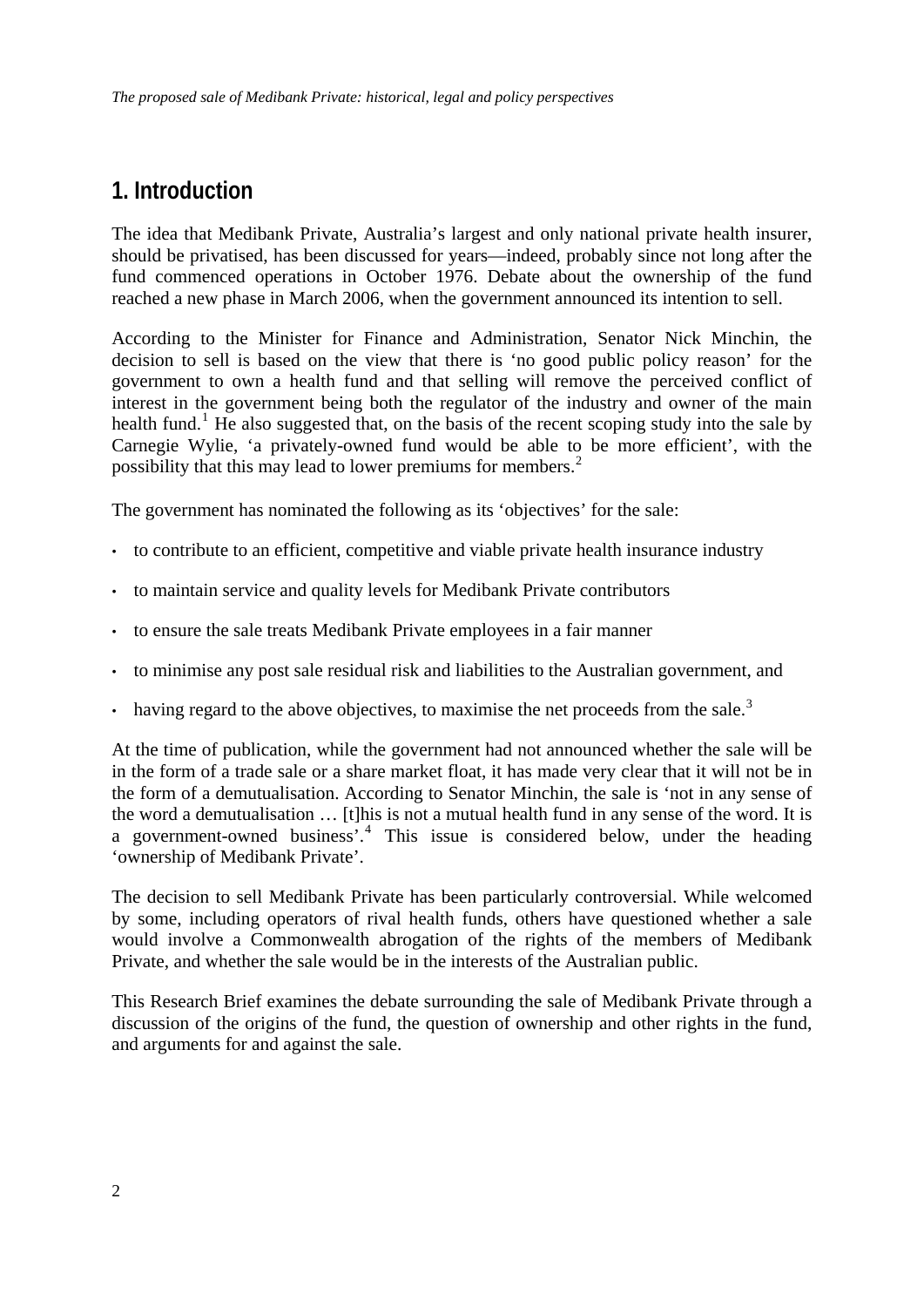<span id="page-4-0"></span>In discussing the likely impact of the sale, this Research Brief seeks to clarify key aspects of the debate and highlight a number of areas for consideration by the government and others when approaching the sale of Medibank Private.

# **2. Medibank Private—history and current status**

## **Origins of Medibank Private**

Historically, the Commonwealth Government has been closely involved in the private health insurance industry through high levels of subsidisation (the \$3 billion annual expenditure on the Private Health Insurance Rebate is the most recent example), promotion and regulation. Nevertheless, some, especially those involved in privately-operated health funds, have argued that public ownership of a private health insurance fund presents, at best, an incongruity and, at worst, an illegitimate intervention in the private sector.

This section explains how the Commonwealth became involved in the operation of a private health insurance fund and provides an overview of the development of Medibank Private to the present day.

## **Brief history of health insurance in Australia**

The 'transfer burden' in healthcare

The Australian health system, with its complex division of responsibilities between the Commonwealth and states and public and private sources of financing, is widely recognised as unique. It has been described as 'one of the more mixed, disintegrated and confusing systems on earth'.<sup>[5](#page-47-1)</sup> Nevertheless, while unique, the system has also been subject to the same types of structural forces as have shaped health systems throughout the developed world during the past century.

The most significant of these forces have been:

- *supply*: continuous advances in medical knowledge (including technology, making available an ever-increasing range of medical services)
- *demand*: growing acceptance that equitable access to quality healthcare is a central aspect of the standard of living in society, and
- *cost*: the increasing cost of providing healthcare as a result of such things as expensive new medical technologies, capacity to treat new conditions and demographic change (such as the ageing of the population in developed countries).

The combined effect of these forces has been a progressive increase in what has been called the 'transfer burden' in healthcare—that is, 'the cost of healthcare provided to the non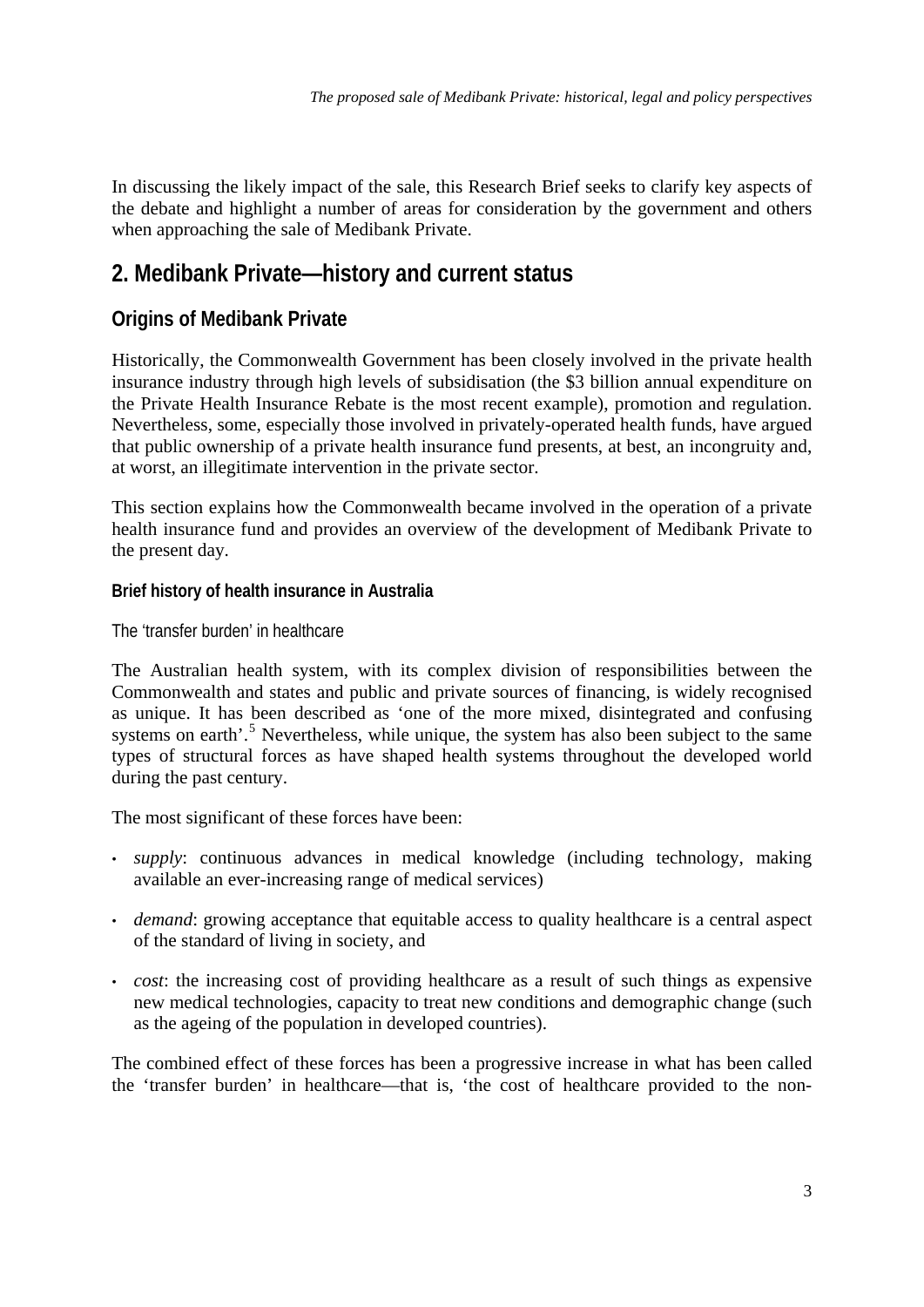<span id="page-5-0"></span>wealthy sick which has to be met by others … if the equity, and indeed public health goals of the society are to be met'.<sup>[6](#page-47-1)</sup>

The evolution of Australia's health financing arrangements, particularly the various efforts at refining the mix between public and private health insurance, can be seen as a series of attempts to respond to the continuous increase in the transfer burden.

Early developments in health insurance

The tension between private and public sources of funding in response to the transfer burden in healthcare has been a feature of health care in Australia for more than a hundred years. In the latter half of the nineteenth century friendly societies, valued for their emphasis on thrift and self-help, were the main sources of funding of health services to the non-wealthy ill.<sup>[7](#page-47-1)</sup> Charitable hospitals provided free outpatient and dispensary services to the poor.

From the early twentieth century, rising demand for health services led state governments to increasingly intervene in the charitable hospitals through higher subsidies, leading them to play a greater role in regulating access and staffing.<sup>[8](#page-47-1)</sup> This led to the development of the current public hospital system. While the friendly societies achieved significant market power as purchasers of medical services on behalf of members, this power waned considerably as they lost members as a result of the depression of the  $1930s$  $1930s$  $1930s$ .<sup>9</sup> The depression also led to significant strain on public hospitals as unprecedented numbers of people from across the social spectrum sought public medical care.

Over the succeeding decades, in response to these pressures, the health system was shaped by two forces working in opposing directions. First, various Commonwealth governments attempted to extend the role of government in financing healthcare. Second, the private feefor-service sector of medical practice expanded significantly—to a large degree as a result of the efforts of medical practitioners, primarily led by the then British Medical Association (BMA) in Australia; now the Australian Medical Association (AMA).<sup>[10](#page-47-1)</sup>

The first significant efforts by the Commonwealth Government to expand its role in healthcare financing were made by the Chifley Government shortly after World War II, with attempts to establish a subsidised medical benefits scheme and a scheme for the provision of free medicines. Neither of these programs was implemented (primarily due to political and legal challenges from opponents such as the BMA).<sup>[11](#page-47-1)</sup> However, the Chifley government was able to implement a hospital benefits scheme, under which the states agreed to provide free, non-means-tested healthcare in public hospitals. In return, the Commonwealth paid the states a subsidy of six shillings per occupied bed day.

Voluntary health insurance

Following its election in 1949, the Menzies government established a series of health system reforms of its own, including a national health insurance scheme (known as voluntary health insurance) and a limited version of the current Pharmaceutical Benefits Scheme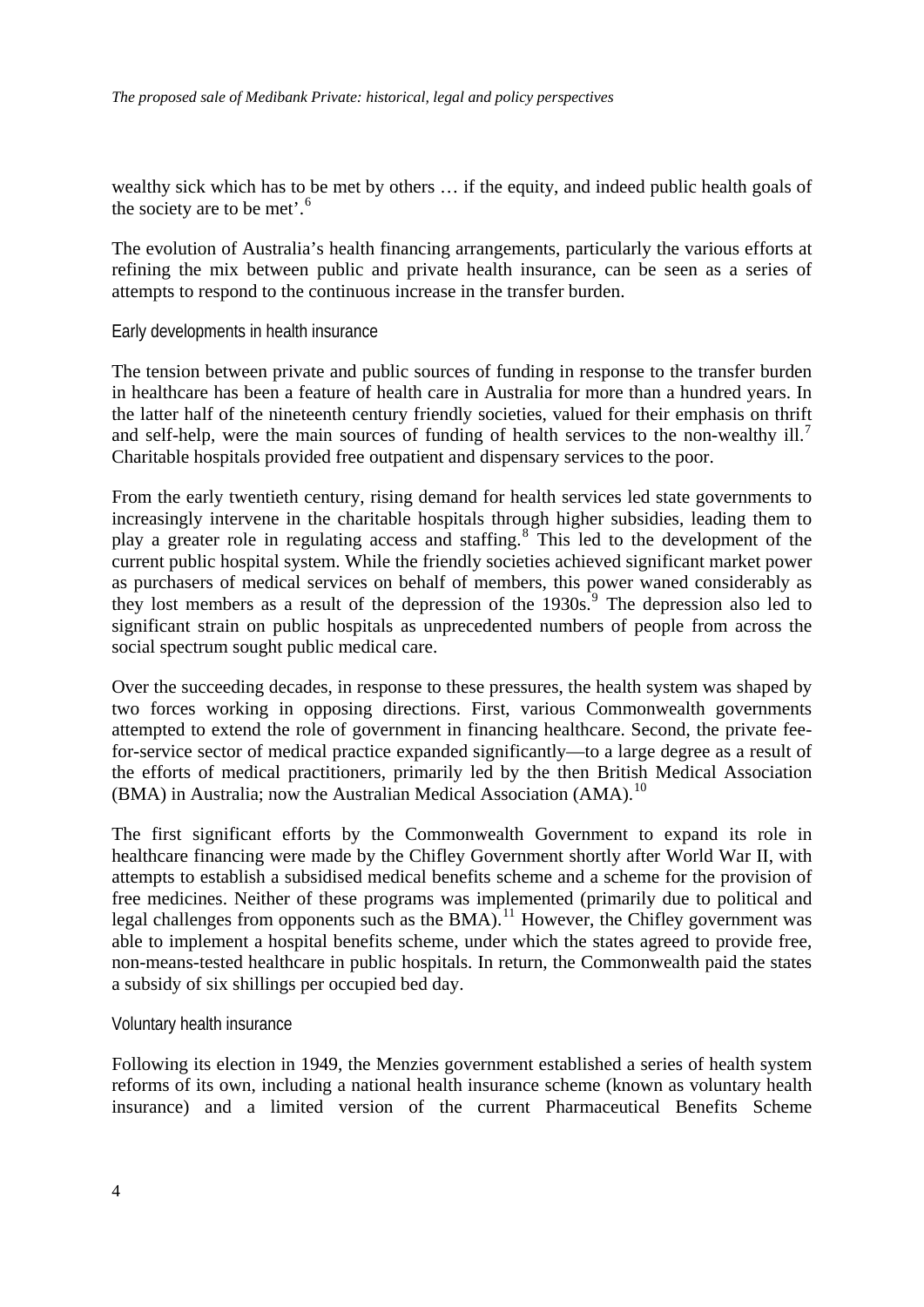(implemented under Chifley's *Pharmaceutical Benefits Act 1947*). Under the voluntary health insurance scheme, doctors were able to determine their own fees. Broadly, the cost of these fees was met by a combination of one-third government benefit, one-third private health fund benefit and one-third out-of-pocket payment by the patient.<sup>[12](#page-47-1)</sup> The level of direct expense to the patient depended largely on the level of fee charged by the doctor.

Under this scheme, private health insurance funds were heavily subsidised by the Commonwealth. This meant that premiums could be kept low and allowed coverage to expand from around 40 per cent of the population in 1953–54 to around 70 per cent in  $1960<sup>13</sup>$  $1960<sup>13</sup>$  $1960<sup>13</sup>$  The private health insurance sector was also heavily regulated. As health economist Dick Scotton has noted, by the mid-1960s, 'funds were obliged to adhere to a policy of "uniformity", under which they were obliged to offer identical tables, providing identical benefits, at identical contribution rates'.<sup>[14](#page-47-1)</sup> As a result, the funds were effectively protected from competition.

While apparently fragmented (in 1965 there were 81 medical funds and 94 hospital funds), the private health insurance sector was relatively highly concentrated at this time: five (provider-dominated) Blue Cross funds insured more than two-thirds of all contributors and dominated the market in every state.<sup>[15](#page-47-1)</sup> However, the Blue Cross funds do not appear to have used their market power to attempt to contain the costs of health services (through, for example, intervening in the setting of medical fees).

By the mid-1960s, the capacity of the voluntary health insurance system to cope with the demands of the Australian population for health services was increasingly a matter of public debate. There was growing concern about such issues as:

- the persistence of high numbers of uninsured people (particularly among those on low incomes)
- the absence of adequate restraints on medical fees and rising out-of-pocket costs for patients as a result of inflation, and
- high medical fees and rapidly increasing premiums (the impact of which was felt disproportionately by people on low incomes and by the chronically ill).

The Government responded to these concerns by establishing the Committee of Inquiry into Health Insurance, chaired by Mr Justice Nimmo of the Australian Industrial Court. In 1969, the Nimmo Committee reported, causing both sides of politics to commit themselves to reform of the health system. Among Nimmo's conclusions were:

- operation of the health insurance scheme was unnecessarily complex and beyond the comprehension of many
- benefits received by contributors were frequently much less than the cost of hospital and medical treatment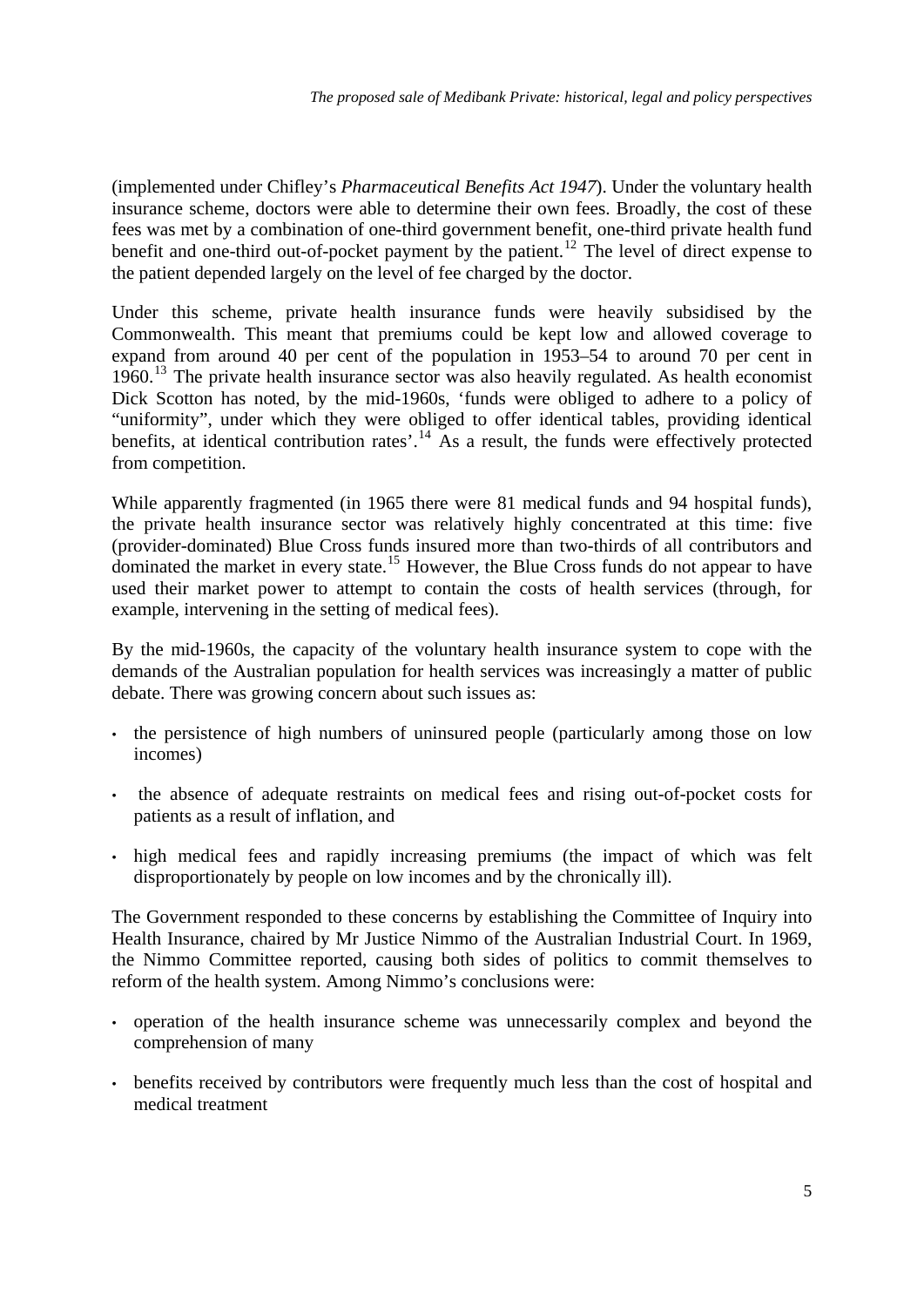- <span id="page-7-0"></span>member contributions had increased to such an extent that they were beyond the capacity of some members of the community and involved considerable hardship for others
- rules of many registered organisations permitted disallowance or reduction of claims for particular conditions, causing, in many instances, serious hardship
- an unduly high proportion of member contributions was absorbed in operating expenses
- the level of reserves held by some organisations was unnecessarily high.<sup>[16](#page-47-1)</sup>

Nimmo recommended a range of changes to health insurance administration but stopped short of recommending a scheme for compulsory universal insurance. Later in 1969, a Senate Select Committee into medical and hospital costs handed down its report, with the majority (government members) adopting conclusions similar to those of Nimmo and the minority recommending a scheme for universal compulsory insurance.

Subsequently, both major parties went into the 1969 election with promises of health reform. Labor's policy, under the leadership of Gough Whitlam, included a proposal for compulsory universal insurance. The Coalition, led by Prime Minister John Gorton, proposed a series of changes aimed at improving the existing system, including reducing the gap between medical benefits and fees. The latter would win the 1969 election, but with a substantially reduced majority.

#### The birth of Medibank—from voluntary to compulsory health insurance

Labor's policy for health sector reform drew specifically on the proposal for a universal, compulsory, publicly-administered and funded health insurance scheme developed by health economists Dick Scotton and John Deeble.<sup>[17](#page-47-1)</sup> According to Scotton and Deeble the voluntary health insurance system had proved incapable of raising the necessary funding to meet the transfer burden in healthcare. Compulsory insurance, they argued, while controversial, would be much more effective:

Proposals for widespread changes in health care financing are bound to become political issues, since they bear upon institutional and professional interests as well as on deeply held convictions about the merits of voluntarism and compulsion and the role of public and private activity. We are not concerned with the ideological issues; a compulsory and publicadministered scheme is simply the most efficient and equitable method of achieving universally acknowledged objectives.<sup>[18](#page-47-1)</sup>

The Whitlam government was formed after the 1972 election. After considerable resistance from the Liberal-Country Party opposition, the voluntary health insurance sector and the AMA, the bill to implement Labor's compulsory health insurance scheme was finally passed, following a double dissolution election and joint sitting of parliament on 7 August 1974. Known as Medibank, the scheme provided for universal coverage of the population for medical expenses.<sup>[19](#page-47-1)</sup> This meant that all Australians were to be entitled to a standard rebate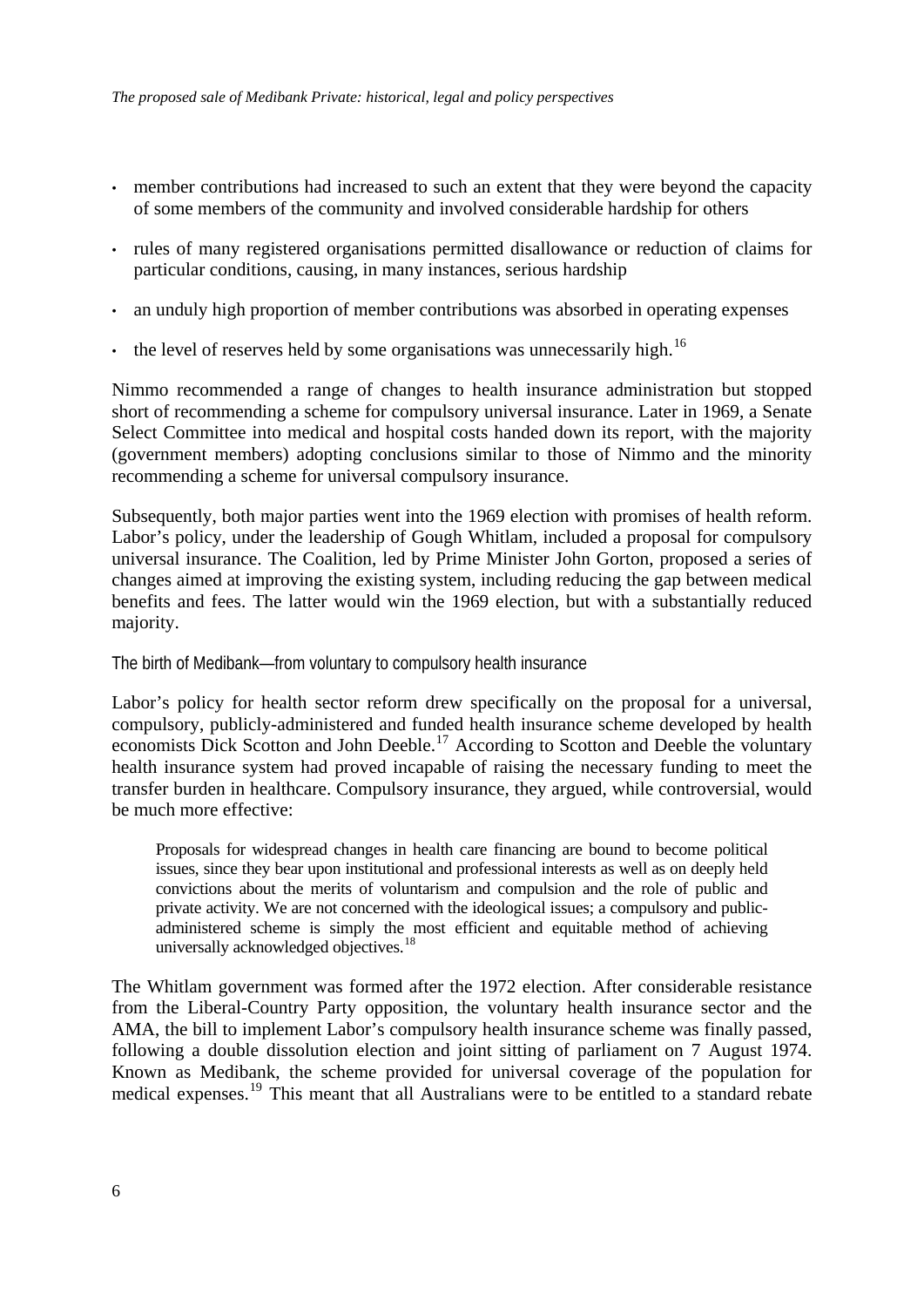<span id="page-8-0"></span>(of 85 per cent of the 'scheduled fee' or that fee less \$5—whichever was greater) from Medibank for any medical expenses incurred.

Medibank commenced on 1 July 1975 under the administration of the newly established Health Insurance Commission (HIC). Demand for the new scheme was substantial—in the first few months the HIC was processing well in excess of the expected 90,000 claims per  $day<sup>20</sup>$  $day<sup>20</sup>$  $day<sup>20</sup>$  However, the future of Medibank became unclear following the dismissal of the Whitlam government on 11 November 1975 and the establishment of a caretaker Liberal-Country Party government under Malcolm Fraser. In the December 1975 election campaign Fraser had promised to 'maintain Medibank'. However, his election platform also included a commitment to significantly reduce public expenditure, suggesting that a Fraser government would seek to somehow reduce prospective outlays on Medibank.

The Fraser government sought to balance these priorities through a complex series of changes over the next few years that ultimately ended in the abandonment of Medibank. Initially, though, the government sought to maintain Medibank but as a non-compulsory *alternative* to private health insurance. Significantly, the changes (widely known as Medibank Mark II) included giving the HIC the opportunity to compete with the existing health funds to provide private insurance to those who chose to opt out of Medibank.

### **The creation of Medibank Private**

Medibank Private commenced operations on 1 October 1976. This followed the announcement by the Fraser government on 8 June 1976 that the HIC would be authorised to offer private medical and hospital insurance in all states in competition with existing registered health funds.<sup>[21](#page-47-1)</sup> The HIC, as the operator of Medibank Private, would assume the same rights and obligations under the *National Health Act 1953* as other registered health funds.

The establishment of Medibank Private is best understood within the context of the complex and shifting health financing debates occurring in Australia at that time. In early 1976, the Fraser government, with the support of the AMA and a significant segment of the private health insurance sector, had begun to examine options for making changes to Medibank, necessary for controlling the costs of the program (principally, through the Medibank Review Committee (MRC)). This process took place against a backdrop of strong opposition to the idea of making changes to Medibank from the Labor Party, the union movement and those in the community who had come to support the program. The fact that the government had given the assurance during the 1975 election campaign that it would 'maintain Medibank' added a further layer of complexity to the debate.<sup>[22](#page-47-1)</sup> Nevertheless, the government announced a series of proposed changes to Medibank on 20 May 1976, the most significant of which were the establishment of a 2.5 per cent levy on users of Medibank and the possibility of opting out of the program in favour of private health insurance.

Deeble and Scotton argued strongly in submissions to the MRC and following the government's announced changes to Medibank, for the HIC to be given the opportunity to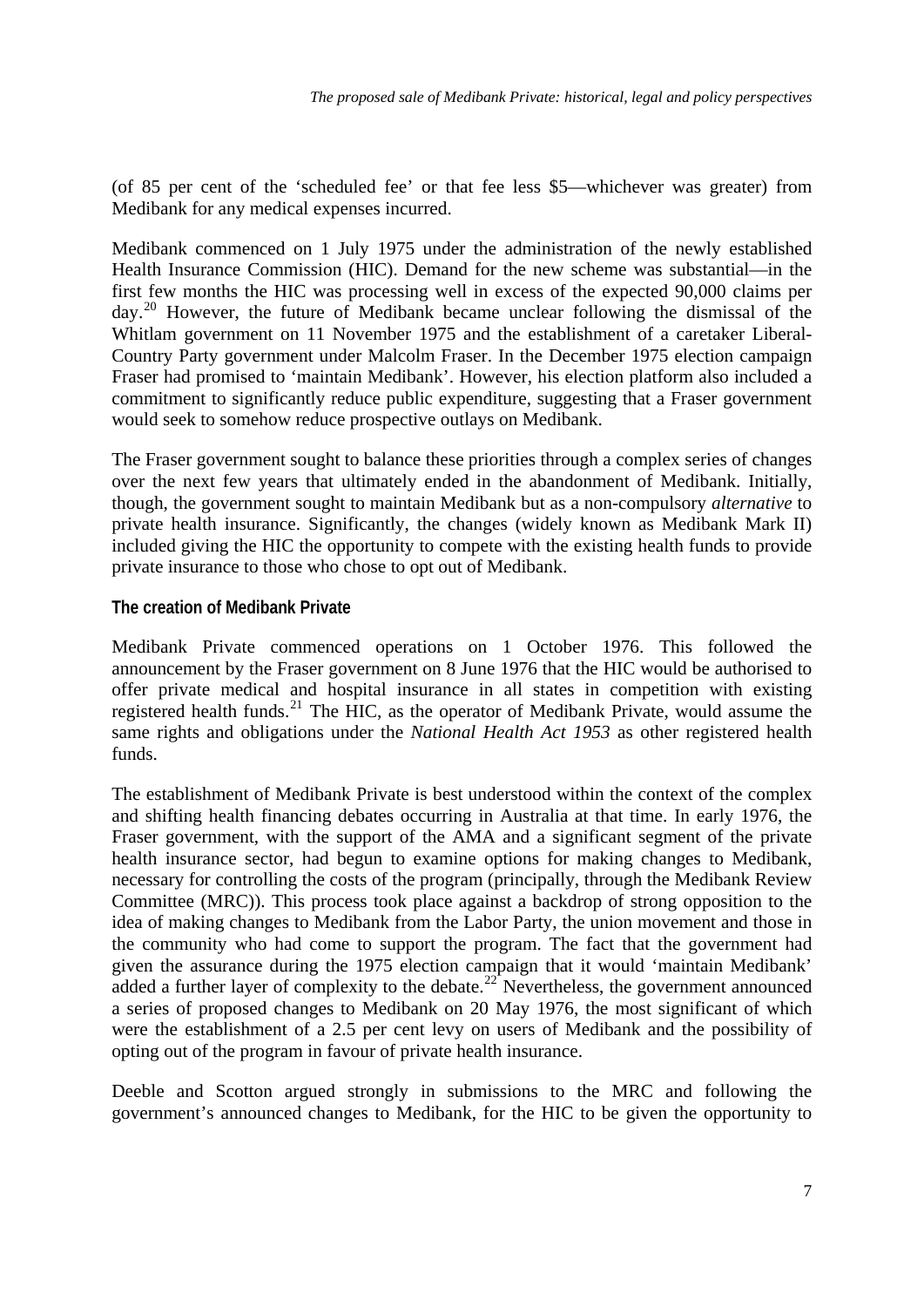<span id="page-9-0"></span>offer private health insurance in competition with the existing funds.<sup>[23](#page-47-1)</sup> On the one hand, they were concerned that people on higher incomes would opt out of Medibank, leaving it with a high proportion of people contributing little or nothing to the scheme.<sup>[24](#page-47-1)</sup> On the other, they argued that allowing Medibank Private to operate a private health fund, would increase competition in the private health insurance sector and strengthen the government's capacity to reform and regulate the industry. $^{25}$  $^{25}$  $^{25}$ 

The government's decision to establish Medibank Private came as a surprise to many, given that it initially appeared to lack enthusiasm for the idea. Scotton has described the decision as both a 'sensational … example of the Fraser decision-making style' and 'another of those near-accidental but decisive events on which the course of future events hung'.[26](#page-47-1)

#### Why Medibank Private?

There is no general agreement over a single cause for this change in policy. Rather, most accounts of the government's decision to establish Medibank Private tend to emphasise a combination of motivations, each reflecting some combination of political exigency, ideology and rational policy-making (the latter based around the notion that Medibank Private could play an important role in reforming the private health insurance system).

First, it is likely that the government conceived of Medibank Private as providing a way of overcoming the lack of cooperation from existing funds with its proposed changes to Medibank. In particular, the funds were disappointed that the government would not abolish Medibank and was planning to introduce new regulatory controls. The new requirements on health funds included the provision of a specified basic insurance package, entry into the reinsurance pool, new data collection and reporting standards, and coverage for all applicants irrespective of risk status.<sup>[27](#page-47-1)</sup> Representatives of the funds signalled to the government that they would have difficulty in complying with the new requirements by the proposed commencement for the new scheme on 1 October 1976.<sup>[28](#page-47-1)</sup> This caused both the Prime Minister and the Minister for Health, Ralph Hunt, to threaten the health funds with competition from Medibank.<sup>[29](#page-47-1)</sup>

Second, the establishment of Medibank Private was probably a response to intense pressure from the union movement (most specifically the Australian Council of Trade Unions (ACTU)). According to health policy commentator, Sidney Sax, the government was keen to avoid a protracted dispute with the unions because it:

 … had arranged for formal discussions with the [ACTU] to begin in Canberra on 11 June 1976. The economy was to be reviewed, the impact of recently announced fiscal measures was to be assessed, and the unions were to be asked to moderate wage claims. While wageearners had reason to be pleased about the newly introduced indexation of personal taxes and the payment of family allowances, the cost burdens of the Medibank levy and private insurance offset those gains, and the unions were angry about the Medibank changes.<sup>3</sup>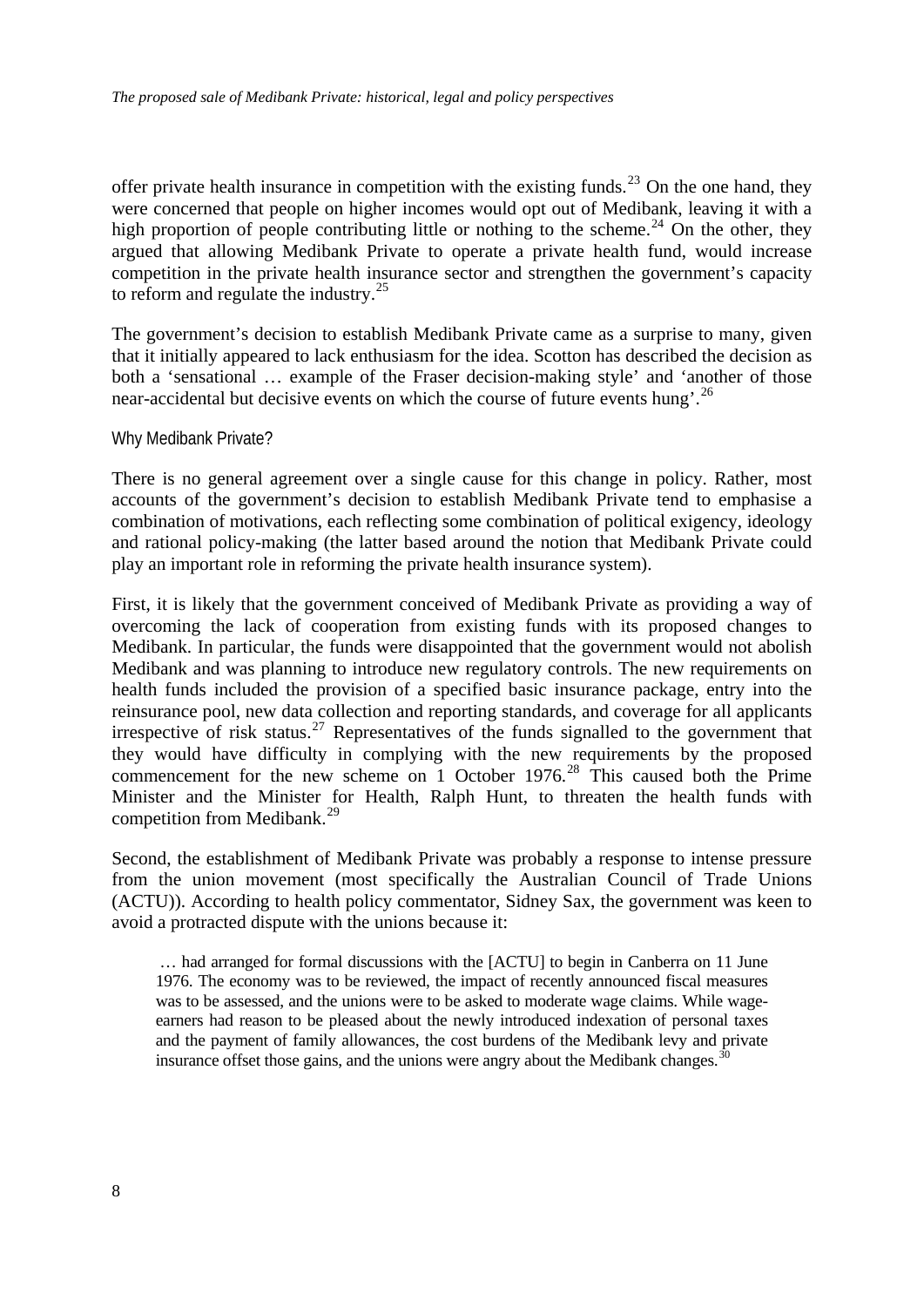<span id="page-10-0"></span>Sax argues, the decision to establish Medibank Private was, in part, 'influenced by a wish to defuse union attacks over the Medibank changes'.<sup>[31](#page-47-1)</sup> There is also some evidence of more direct union involvement in the planning of Medibank Private. According to one media report at the time, it was 'understood that a major input for the change came from the Combined Association of Government Employees Organisations, who had done considerable work in the area since the original Medibank changes were first announced'. $32$ 

Finally, the establishment of Medibank Private could also be seen as an attempt to rebalance the scheme in favour of private enterprise, while strengthening the Prime Minister's claim to have maintained Medibank. As Fraser and Hunt stated following the announcement of Medibank Private, 'the Government by this measure, is giving the widest possible area of choice and nobody is being forced out of Medibank'.[33](#page-47-1) Further, the decision could also be seen as an attempt by the government to address the concerns of those who wanted to protect Medibank and/or remain within the public system. According to health policy commentator, Ron Hicks, the creation of Medibank Private helped overcome philosophical problems many people had with the proposed changes to Medibank:

Many people, particularly staunch Labor voters were philosophically opposed to private health insurance. But the very name Medibank Private was close enough to the original to encourage these people to join the fund (plus the fact that it was national). In fact, the Leader of the Opposition, Mr Hayden, and the President of the ACTU at the time, Mr Bob Hawke, were among the first to join. $34$ 

In other words, the decision to establish Medibank Private made it possible to *both* support Medibank *and* take out private health insurance.

#### Initial responses

The main opponents of the government's efforts to change Medibank—the Labor Party and the unions—were initially critical of the decision to establish Medibank Private on the grounds that it was still an erosion of key principles of Medibank such as equity and universality.<sup>[35](#page-47-1)</sup> Nevertheless, as noted above, the existence of Medibank Private enabled supporters of the original scheme to take out private health insurance while remaining within the overall rubric of Medibank.

As may have been expected, many of those representing the existing private health funds reacted with hostility to the announcement of Medibank Private. For example, the national president of the Voluntary Health Insurance Association of Australia (VHIAA) suggested that Medibank Private would have unfair advantages over the existing funds by virtue of government ownership.[36](#page-47-1) He added that he 'wouldn't have expected this kind of thing from a private enterprise government' and that the 'private funds would leave no stone unturned to remain viable'.[37](#page-47-1)

Mr Hunt responded to these criticisms in two main ways. First, he asserted the role to be played by Medibank Private in strengthening competition by stating that, depending on the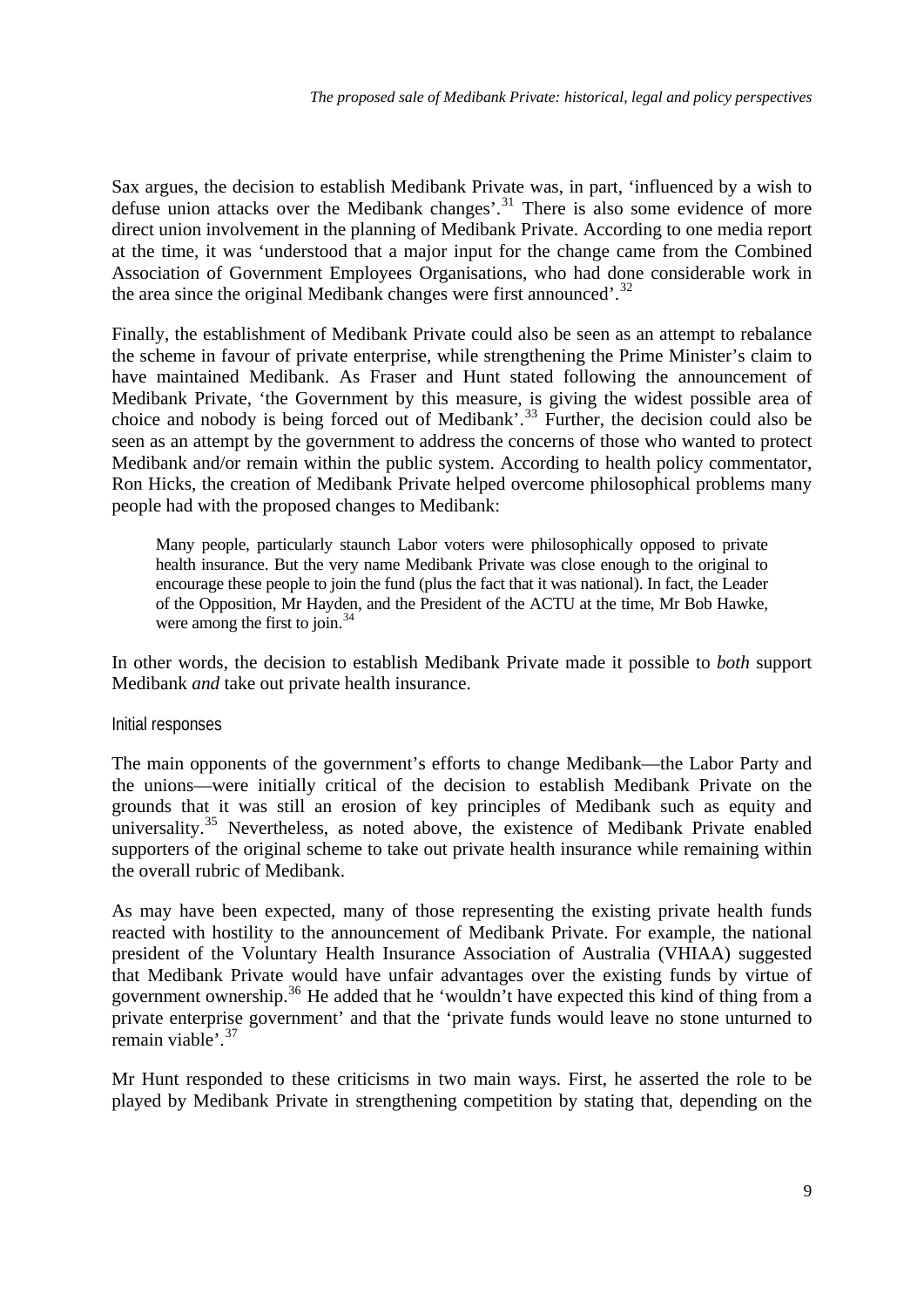<span id="page-11-0"></span>premium rates set by Medibank Private, the private funds may well have to reduce their premiums for health insurance (arguing that 'that's what competition is all about').<sup>[38](#page-47-1)</sup> Second, he denied that Medibank Private would be advantaged in relation to the existing funds, noting that he was:

 … sure they [the funds] will be able to compete because we are not competing unfairly with the Voluntary Health Funds. We intend to operate the Medibank private insurance as a completely commercial operation, with no subsidies, no help at all. It will have to stand on its own feet entirely.[39](#page-47-1)

As announced on 8 June 1976, while making use of existing HIC facilities, costed and separate accounts under statutory requirements would be kept for both Medibank Private and Medicare.<sup>[40](#page-47-1)</sup> Further, as noted above, Medibank Private would be required to comply fully with regulatory obligations under the National Health Act.<sup>[41](#page-47-1)</sup>

#### Early period of operation

The HIC faced a number of challenges in the short time before Medibank Private commenced operations on 1 October 1976. These included the development of systems for premium collection, payment of benefits, registration and identification of private insurance contributors and their dependents, and the need for reserves. Given the HIC's lack of experience in the private health insurance field, the impending announcement by Medibank Private of its contribution rates provided a further difficulty. The initial rates provided by the HIC were well above the government's indicative figure of \$350 per annum and were rejected.[42](#page-47-1) A second calculation with lower rates (for example, \$332 per annum in Tasmania and \$398 per annum in New South Wales) was accepted and publicly announced on 22 July  $1976^{43}$  $1976^{43}$  $1976^{43}$ 

The entry of Medibank Private also provided the government with early success in the form of greater competition. As it happened, the existing private funds waited for Medibank Private to introduce its contribution rates, and in almost all cases undercut the new fund. According to Sax, 'in some cases, the private funds cut their rates below actuarially assessed levels to protect their share of the market and, as a result, had to eat into their reserves—a clear sign of vigorous price competition'.[44](#page-47-1)

At the time, some commentators suggested that this price competition would cause significant problems for Medibank Private in attempting to establish a position in the market. As *Choice* magazine argued at the time:

Medibank Private, in almost every State, has become the least attractive fund. Who will insure with Medibank Private?

Some, perhaps out of political conviction; others because for them payments to Medibank Private are more convenient. But the existing funds have done their best to ensure that Medibank Private will be too small in membership to be economic.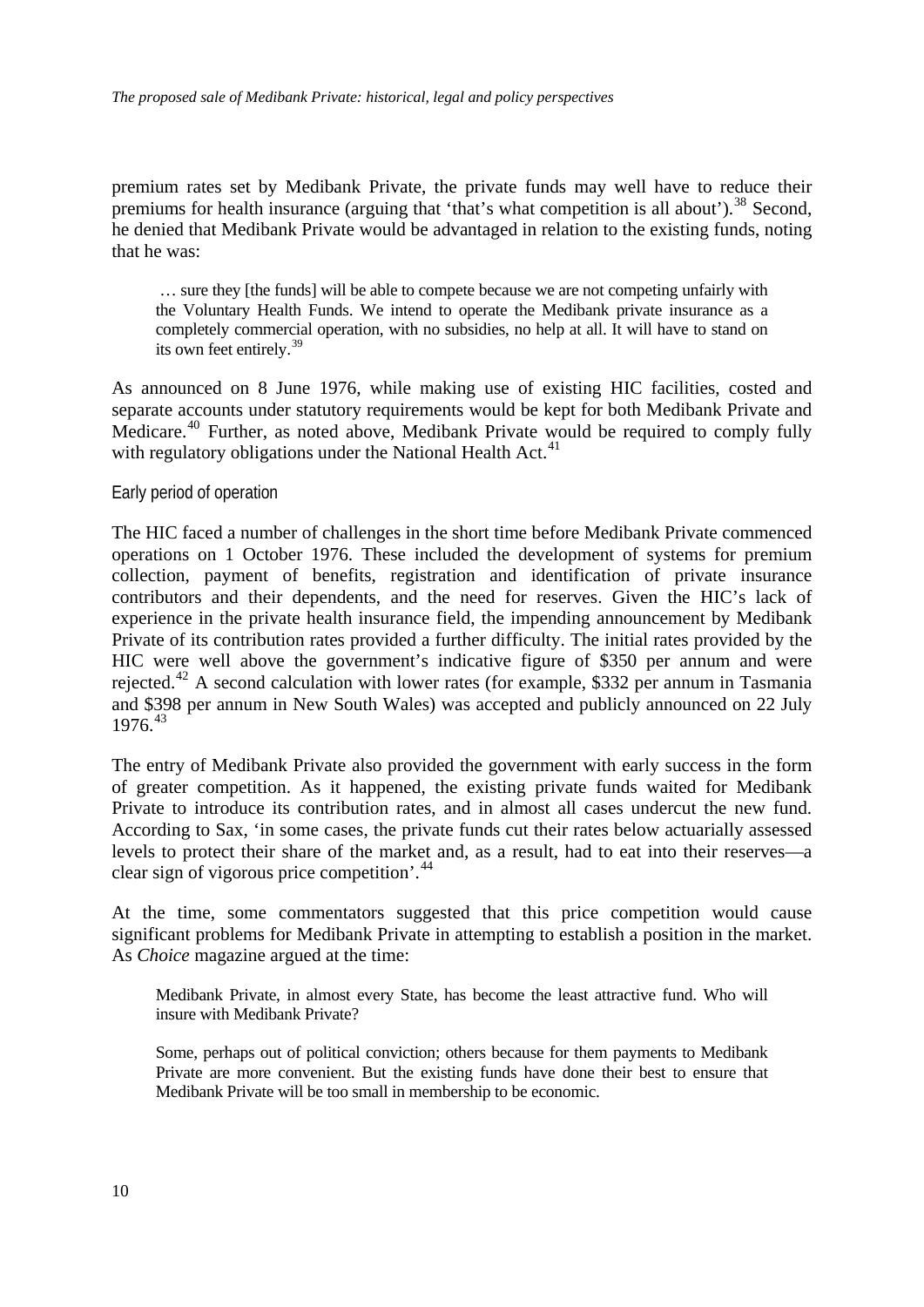<span id="page-12-0"></span>In the future, will the competitive struggle to offer low rates and high benefits continue even if Medibank Private is driven out of the business? Or will we return to the days of high reserves and almost identical (and high) rates?<sup>[45](#page-47-1)</sup>

Despite concerns about its capacity to compete, as will be outlined in the next section, Medibank Private quickly developed a national profile and the largest membership base of any fund.

## **Medibank Private and the private health insurance sector—1976 to the present**

## **Chronology of events**

Medibank Private has consistently been Australia's largest (in terms of contribution income) and only national private health insurance fund for most of its period of operation. Nevertheless, while the general picture is one of relative stability, the past thirty years have also been characterised by flux, controversy and uncertainty in the private health insurance industry, including Medibank Private. This has been a result of a number of factors, primarily changes to government policy, reductions in consumer demand for private health insurance (particularly among those with lower-risk health profiles), and the rising costs of medical services.

Significant episodes in the history of Medibank Private include:

- the abolition of Medibank Standard in 1978 (as part of further changes to health financing arrangements by the Fraser government), making the operation of Medibank Private the sole function of the HIC
- by 1981 Medibank Private had grown to become the largest (and only national) health insurer in the country (enrolling over two million members) $46$
- the introduction of Medicare in 1984 by the Hawke Labor government, thereby returning the task of operating a compulsory, universal, public health insurance scheme to the HIC
- a significant decline in the percentage of the population insured for hospital treatment across all private health insurance funds, primarily as a result of the introduction of Medicare (at 30 June 1984, just over 60 per cent of all Australians were covered for private hospital insurance but by 30 June 1998, this figure had fallen to 30.6 per cent)
- introduction of a range of government initiatives from 1997 designed to stem the decline in private health insurance coverage, including the 30 per cent private health insurance rebate (PHIR) for member contributions and Lifetime Health Cover (a major change to private health insurance arrangements that permitted health funds to charge different premiums depending on the age at which people take up private health insurance)
- separation of Medibank Private from the HIC and establishment of a new corporate entity Medibank Private Limited (with the Commonwealth government as shareholder) in 1998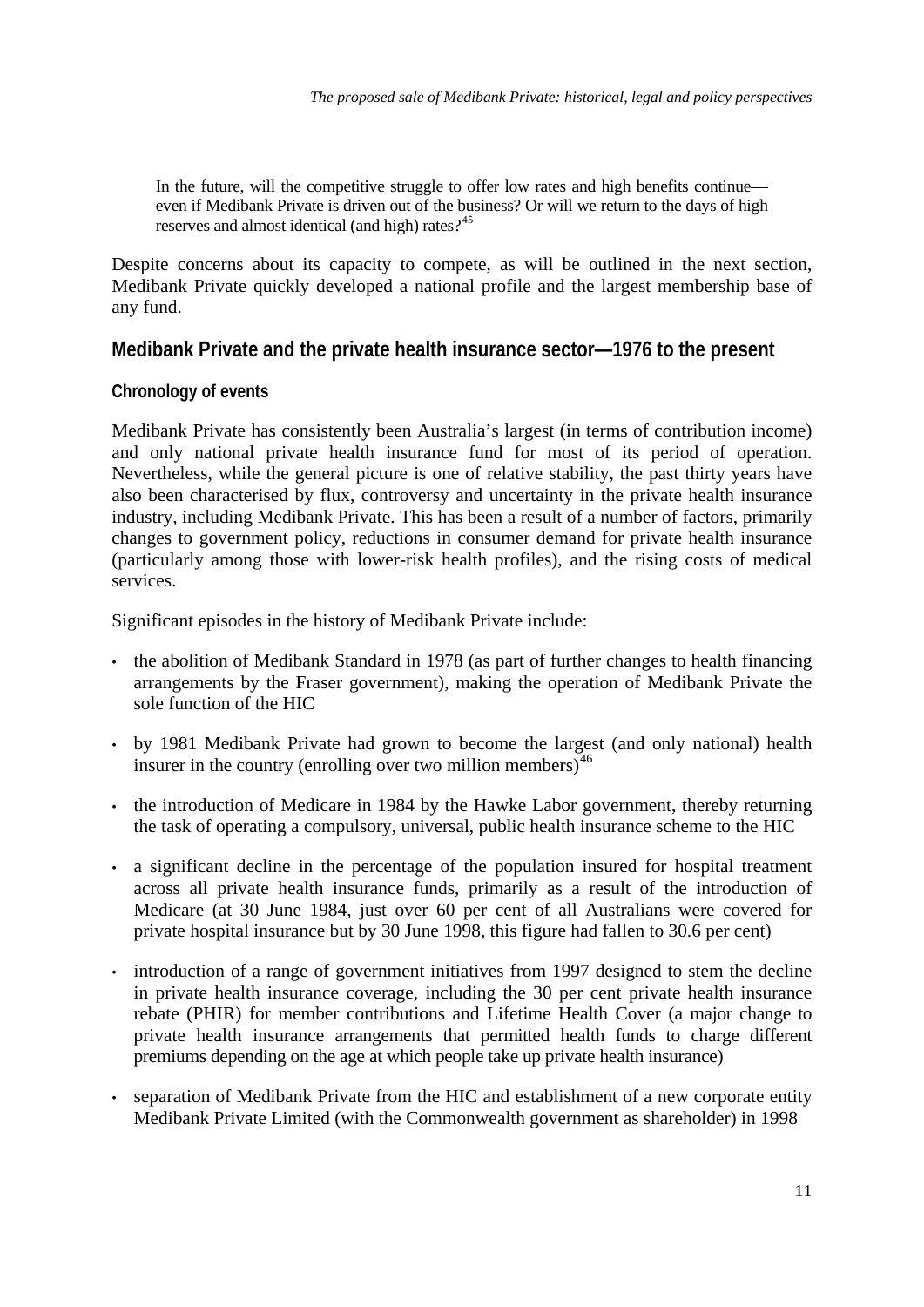- <span id="page-13-0"></span>• a steady increase in private health insurance cover across the funds since 1998 (reaching a high of 45.7 per cent in September 2000, before declining again to around 42–43 per cent from  $2003$ <sup>[47](#page-47-1)</sup>
- a loss of \$175.5 million by Medibank Private in 2001–02, primarily as a result of a 20 per cent increase in benefit outlays (resulting from increases both in utilisation and cost of healthcare services). This reflected similar trends throughout the private health insurance sector (for example, the rapid growth of membership from 2000 resulted in strong growth in claims as waiting periods expired),  $48$  and
- a net profit of \$130.8 million in 2004–05 (an increase of 192 per cent on the previous year and a further improvement on the loss in 2001–02).

### **Current performance and outlook**

Private health insurance industry

The private health insurance sector in Australia comprises 38 operational funds and is, as has been the case for most of its history, subject to tight regulation, primarily through the National Health Act 1953. The main industry regulator is the Private Health Insurance Administration Council (PHIAC). A central pillar of the regulation of private health insurance in Australia is community rating—the principle that health funds may not discriminate on the basis of age (other than age at which health cover is first purchased), gender, sexuality, health status or claims history. Rather, they must charge the same premium to everyone, regardless of individual health risk.

Rating's agency Standard and Poor's regards the private health insurance environment in Australia as competitive and highly volatile.<sup>[49](#page-47-1)</sup> According to PHIAC, by 2005 the private health insurance industry had improved its financial position on previous years.<sup>[50](#page-47-1)</sup> This is supported by Standard and Poor's, which argues that the private health insurance industry 'enjoys the highest level of financial strength' since 2000.[51](#page-47-1) However, PHIAC notes that the 'buoyant economy' has contributed significantly to the industry surplus of \$626 million in 2004–05 and reserves of the private health insurance industry but that 'there is no guarantee that this will continue and investment income cannot be relied upon to fund future growth in benefits outlays'.[52](#page-47-1)

Benefits paid by private health insurance funds continued to grow at more than twice the rate of inflation (as measured by the consumer price index) in 2005, primarily as a result of increased hospital utilisation.<sup>[53](#page-47-1)</sup> Significantly, PHIAC argues that the continuing growth in health costs 'can only result in ongoing pressure on premium rates'.<sup>[54](#page-47-1)</sup> Private health insurance funds were granted permission by the Minister for Health and Ageing to increase premiums by an average of 5.7 per cent in January 2006, a decrease from the average increase of more than seven per cent per year since 2002 (7.9 per cent in 2005).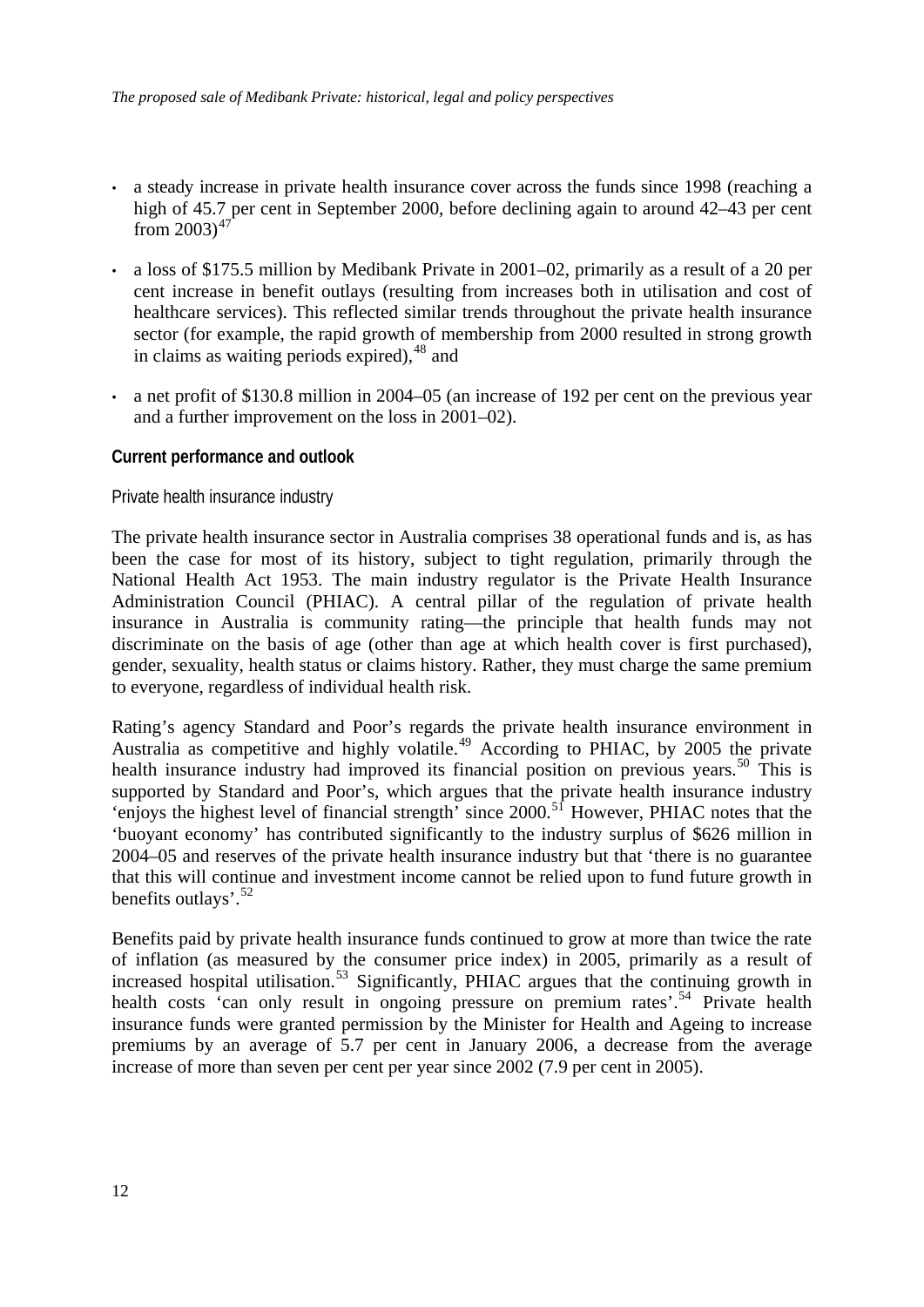<span id="page-14-0"></span>As noted above, membership numbers have remained stable since 2003. Hospital coverage at March 2006 was 43.1 per cent, with 8.829 million persons covered, a marginal increase over the previous year. While the number of members over the age of 65 years continued to increase in 2005, the growth in members under the age of 65 years was low.<sup>[55](#page-47-1)</sup> This is a continuing concern for the industry given the greater use of hospital services by those over 65 years.

More fundamentally, in recent years, some commentators have questioned the sustainability of the private health insurance sector in Australia in its current form. For some, the problem is that private health insurance does not contain sufficient mechanisms to control the cost and utilisation of health services.<sup>[56](#page-47-1)</sup> Others have pointed to the way in which increased premiums lead to a 'downward spiral' in which low-risk members leave because they contribute more than they claim, the proportion of high-risk members increases, premiums rise to make up the difference between income and benefits paid, in turn causing low-risk members to leave.<sup>[57](#page-47-1)</sup> Still others have argued that the current stringent regulatory framework for private health insurance provides very little opportunity for enhanced competitiveness through administrative and product innovation.<sup>[58](#page-47-1)</sup>

The government has recently announced its intention to make a number of changes to the regulation of private health insurance.<sup>[59](#page-47-1)</sup> These will include initiatives aimed at enabling health funds to develop more innovative products and services, such as:

- allowing funds to insure for out-of-hospital services that are part of an episode of hospital care or substitute for or prevent hospitalisation,  $60$  and
- engage in business other than offering benefits for healthcare services, such as financial services, life insurance and other general insurance products. <sup>[61](#page-47-1)</sup>

These changes may provide greater scope for competition between funds and more viability for the private health insurance industry as a whole (particularly as a result of the ability to enter new areas of business). However, the complexity of the overall market for private health insurance means that it is difficult to provide a precise evaluation of their likely impact or significance. An important point to note is that the capacity to engage in product or service innovation will not necessarily address fundamental problems such as the absence of effective cost containment mechanisms.<sup>[62](#page-47-1)</sup>

### Medibank Private

Medibank Private has a 'strong competitive position' as the largest fund in the Australian private health insurance sector.<sup>[63](#page-47-1)</sup> The fund currently has around 29 per cent of the market, based on total contribution income. As can be seen from the table, it ranks either first or second in terms of market share in every state or territory. Total membership numbers have been stable at around 1.3 million for the last few years.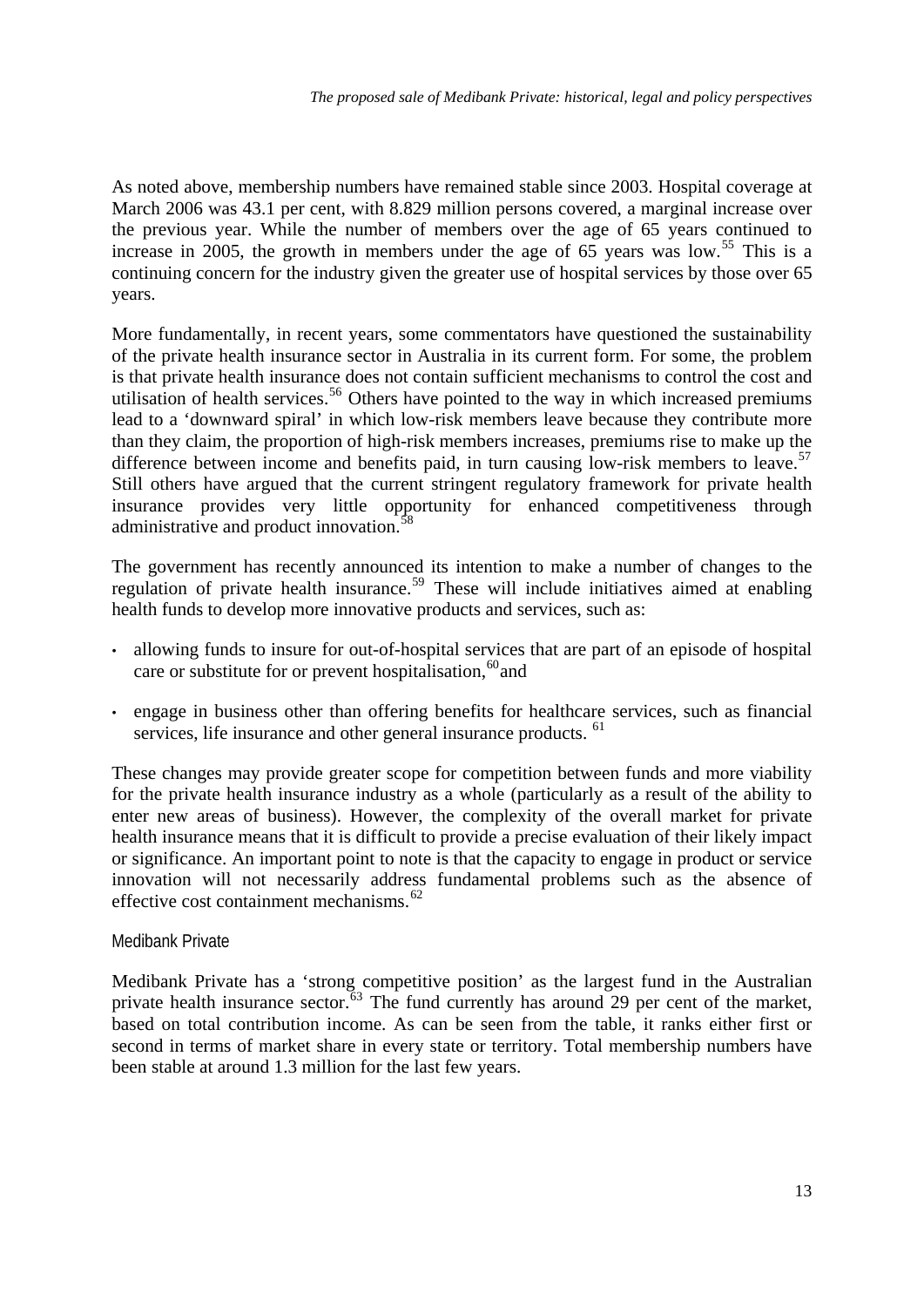| State/territory     | Market share (%) | <b>Position</b>             |
|---------------------|------------------|-----------------------------|
| Australia           | 29               |                             |
| New South Wales/ACT | 23               |                             |
| Victoria            | 38               |                             |
| Northern Territory  | 44               |                             |
| Queensland          | 36               | 2                           |
| Western Australia   | 20               | $\overline{2}$              |
| South Australia     | 21               | $\mathcal{D}_{\mathcal{A}}$ |
| Tasmania            | 36               |                             |

| Table 1: Medibank Private, market share and ranking, 2004-05 |  |
|--------------------------------------------------------------|--|
|--------------------------------------------------------------|--|

Source: Medibank Private Annual Report 2004–05, p. 13

Medibank Private's administrative expenses continue to be below the industry average, with a management expense ratio (management expenses as a percentage of premium income) in 2004–05 of 9.2 per cent, compared with the industry average of 9.8 per cent. As can be seen from Figure 1, over the previous 15 years, Medibank Private's management expenses as a percentage of premium income have been above the industry average only three times (1993– 94, 1999–00 and 2000–01).<sup>[64](#page-47-1)</sup>





Source: PHIAC, Operations of the Registered Health Benefits Organisations, various years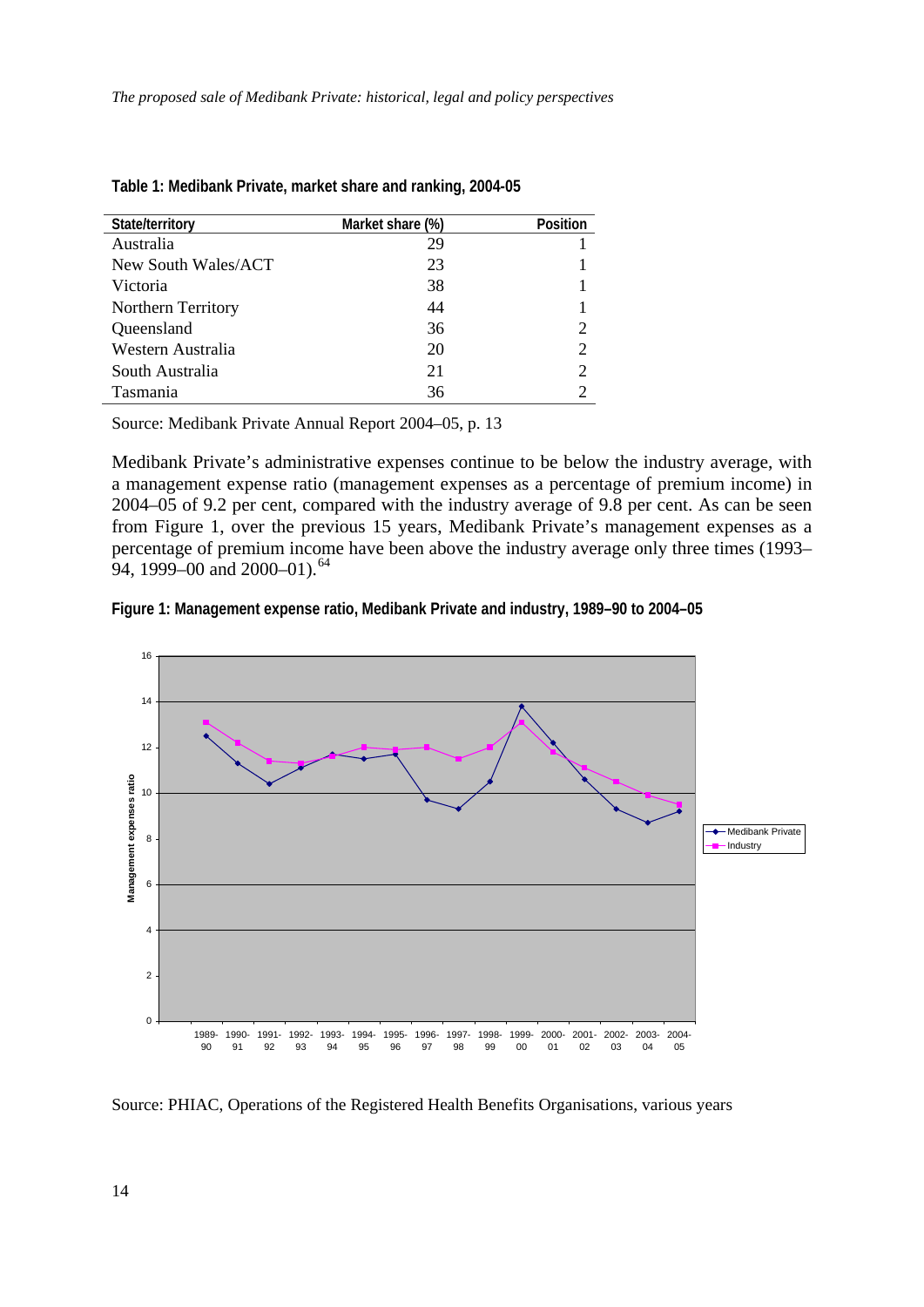<span id="page-16-0"></span>In 2005, Medibank Private's share of all complaints made to the Private Health Insurance Ombudsman was 28.8 per cent (that is, almost exactly in proportion with the fund's market share).<sup>[65](#page-47-1)</sup> Of these, 26.5 per cent were complaints about benefits paid and 33.2 per cent were about service.<sup>[66](#page-47-1)</sup>

In 2004–05, Medibank Private recorded \$2.8 billion in total revenue (around \$2.6 billion of which was in the form of member contributions), with \$2.3 billion paid to members as benefits. The ratio of benefits paid compared with contribution income was 88.4 per cent, just above the industry average of 87.8 per cent.<sup>[67](#page-47-1)</sup> In 2006, Medibank Private's premium has increased by an average of 5.9 per cent across the fund, compared with the industry average of 5.7 per cent.[68](#page-47-1) In 2005, the average premium increase for Medibank Private was 7.9 per cent (about the same as the industry average).<sup>[69](#page-47-1)</sup>

As noted, Medibank Private has stabilised its financial position since the loss recorded in 2001–02. Standard and Poor's suggests that 'the considerable improvement in operating performance is due to a better product mix, competitive pricing strategy, favourable claim experience, and good investment returns'.<sup>[70](#page-47-1)</sup> It adds that the stronger financial position also benefited from 'improved cost efficiency through better health care purchasing and business processes'.[71](#page-47-1)

In its 2006 assessment of Medibank Private, Standard and Poor's notes that the fund's management 'focuses on developing strategies that deliver long-term profitability and efficiencies' but that its 'creditworthiness is constrained by the highly regulated private health insurance industry, with limited growth prospects, and restrictions on selecting and pricing risk'.[72](#page-47-1) This concern is consistent with broader concerns about the sustainability of the overall private health insurance sector discussed above.

# **3. Issues raised by the sale**

There have been two main questions in the debates over the possible sale of Medibank Private since the possibility of the sale was raised during the late 1990s and the government announced its intentions to do so in early 2006:

- who owns or enjoys other rights in Medibank Private? and
- are there public policy reasons for the government to *maintain* the current Medibank Private ownership structure?

## **Ownership issues and Medibank Private**

Whenever the sale of Medibank Private has been canvassed, debate has arisen as to the ownership of the organisation. According to some commentators, Medibank Private's members are the rightful owners of its assets. That seems to have been the view of Fred Millar AO CBE, who served as Chairman of the Health Insurance Commission for 15 years. Millar commented, in his Chairman's report for 1987-88: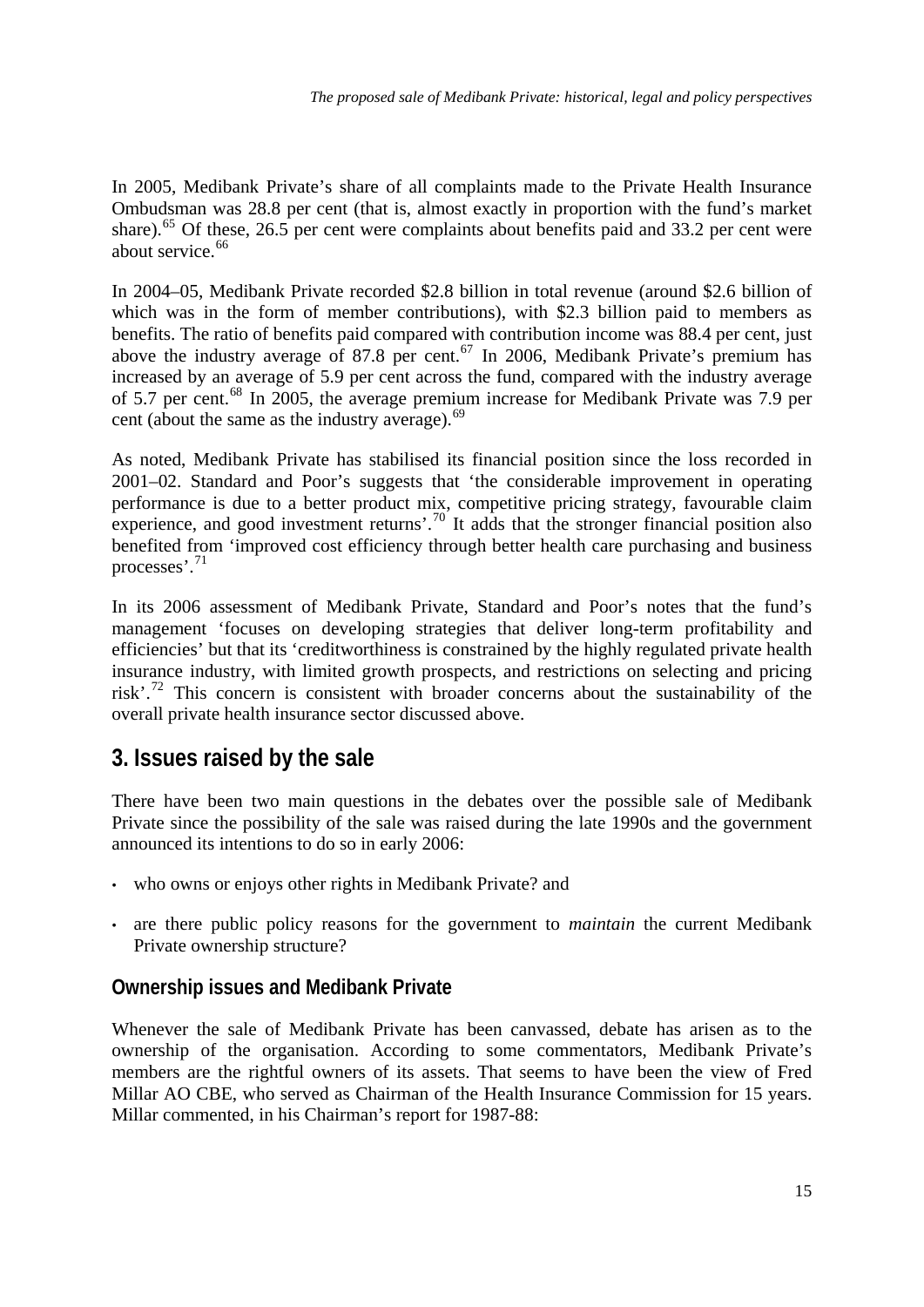<span id="page-17-0"></span>Medibank Private is a non-profit organisation based solely on its contributors' funds. The Government has no financial interest in Medibank Private's assets and reserves. They are the property of its contributors.<sup>[73](#page-47-1)</sup>

According to a report in the (Canberra) *Sunday Times* in 2000, in documents canvassing a sale, the then Minister for Health referred to a risk of a campaign by members, possibly led by former employees, arguing that the assets of the Medibank Private fund belonged to the members.<sup>[74](#page-47-1)</sup> The Minister, according to the report, asserted in a letter to the Finance Minister that 'this argument has no force'.[75](#page-47-1) That opinion was said to have been based on an unpublished opinion of the Commonwealth Solicitor General some years before, on the basis that it would be impossible to work out the respective rights of short and long-term members of Medibank Private on any 'demutualisation'.<sup>[76](#page-47-1)</sup> On the other hand, the founding Chief Executive of Medibank Private, Ray Williams,  $77$  has reportedly said that 'there is not one cent of Government money invested in Medibank Private, thus any attempt to make a profit out of the sale/privatisation of Medibank Private would be an act of theft'.<sup>[78](#page-47-1)</sup>

This section will consider these issues in more detail, but first it may be helpful to make some observations about the nature of the entities involved in what is often referred to collectively as 'Medibank Private'.

**The fund, the commission, and the company** 

Significant entities that have, at different times, been relevant to the operation of 'Medibank Private' are:

- the Health Insurance Commission, a statutory body charged with establishing and operating the private health fund in question
- the Medibank Private fund itself, which exists as a registered business name and by virtue of the National Health Act and other legislation, and
- Medibank Private Limited, a company limited by shares incorporated in 1998.

These entities are depicted in figure 2. The relevant legislation distinguishes between health funds and the registered organisations that operate them. Part VIA of the National Health Act, for example, provides separate regimes for the winding up of funds themselves and for the winding up of registered organisations. Note in this regard that the Act clearly treats funds as being entities capable of ownership of assets.<sup>[79](#page-47-1)</sup> The *Health Insurance Commission (Reform*) *and Separation of Functions) Act 1997* defines 'Medibank Private fund' to mean 'the health benefits fund conducted by the Commission'.<sup>[80](#page-47-1)</sup> Therefore, the Medibank Private fund can and should be, at least in some senses, treated as distinct from the registered organisation that operates it.

The registered organisations operating the fund were first, from October 1976, the Health Insurance Commission,<sup>[81](#page-47-1)</sup> and second, after corporatisation in 1998, Medibank Private Limited. The owner of these registered organisations is undoubtedly the Commonwealth, but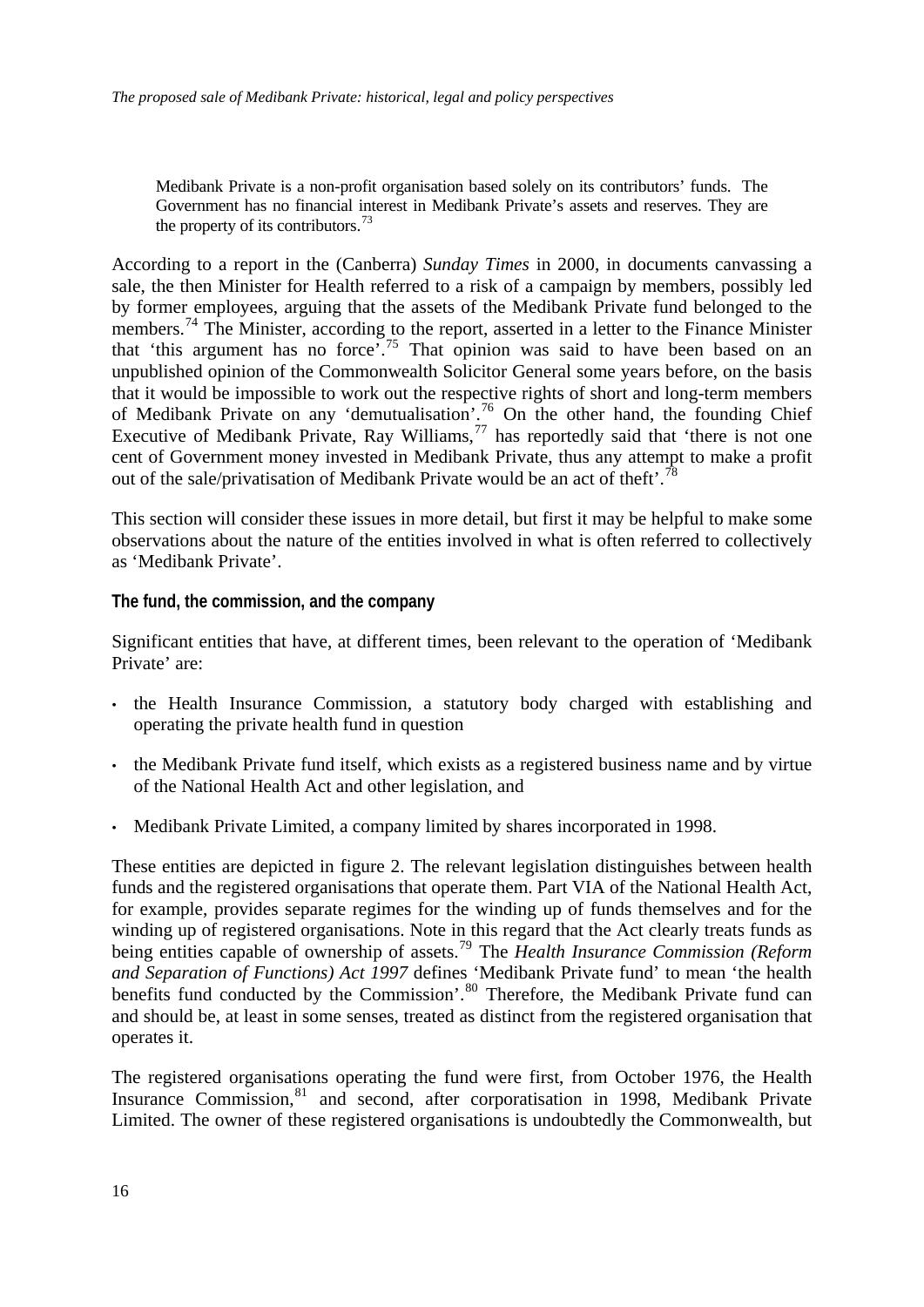<span id="page-18-0"></span>the source of controversy that arises when the Government speaks of selling 'Medibank Private' relates, in substance, to the ownership of the Medibank Private fund and assets held for its purposes—which we will call 'associated assets'.

**Figure 2: Medibank Private relevant entities** 

| <b>Commonwealth Government</b><br>Owner of shares in Medibank Private Limited from May 1998                                                                                                                                          |                                                                                                                                                         |  |  |  |
|--------------------------------------------------------------------------------------------------------------------------------------------------------------------------------------------------------------------------------------|---------------------------------------------------------------------------------------------------------------------------------------------------------|--|--|--|
| <b>Health Insurance</b>                                                                                                                                                                                                              | <b>Medibank Private Limited</b>                                                                                                                         |  |  |  |
| <b>Commission</b><br>Statutory body established in 1973<br>to operate Medibank and<br>empowered in 1976 to enter private<br>insurance market with Medibank<br>Private, initial owner of shares in<br><b>Medibank Private Limited</b> | Company limited by shares<br>established in 1998 to become<br>registered organisation to replace<br><b>HIC</b> as conductor of Medibank<br>Private fund |  |  |  |

# **Medibank Private fund and associated assets**

## **Theory of ownership**

The question about the ownership of Medibank Private assets is not answered simply by looking at the name entered on legal documents, share or land registries. Such inquiries might reveal the entity that is the 'legal' owner of a given asset, but that is not a satisfactory answer to the question of ownership. This is because ownership can be 'legal, beneficial, joint, several, general or partial' and 'the precise meaning of the term may vary from case to case'.<sup>[82](#page-47-1)</sup> Rights of ownership can also be defined, and limited, by law. For our purposes, it is important to note that it is possible for the legal and beneficial ownership of something to be separated. This is the case where one entity holds something *on trust* for another. In the private health industry, assets of a fund are frequently held by registered organisations because those organisations hold a more readily identifiable legal status—such as company or association—than do the funds themselves, but this does not mean that the registered organisations necessarily hold the legal and beneficial interest in the fund assets, or indeed in the funds themselves. Whilst organisations such as Medibank Private Limited and before it, the Health Insurance Commission, hold or have held the legal interest in Medibank Private fund assets, whether they hold the *beneficial* interest in those assets, or whether their interest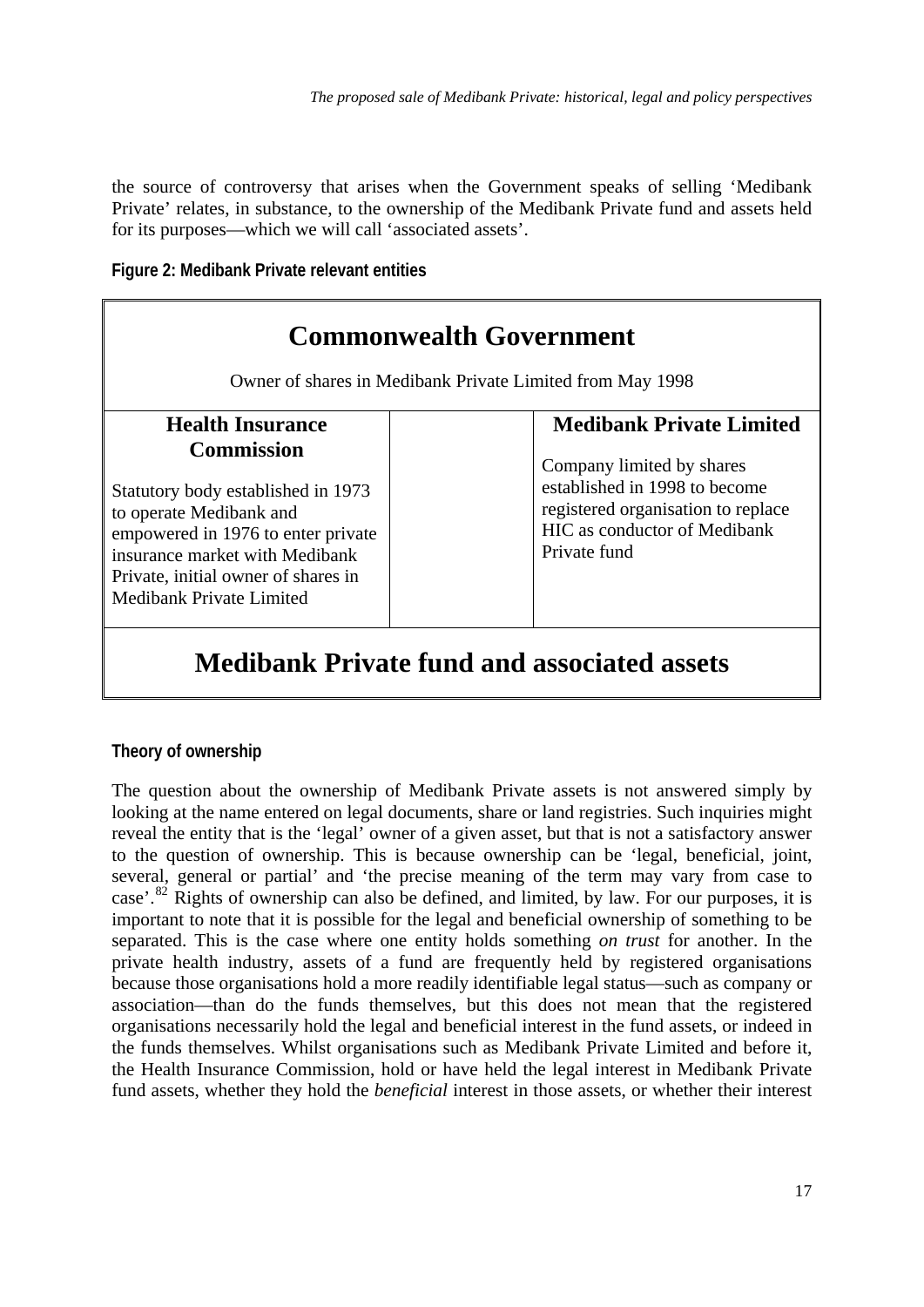<span id="page-19-0"></span>is subject to the rights of others, are separate questions. These questions are the subject of our inquiry.

Determining the beneficial ownership of the fund and its assets is a matter of ascertaining who enjoys the substantial rights pertaining to those assets. The conventional definition of ownership of economic organisations, according to Yale law professor, Henry Hansmann, in *The ownership of enterprise*, [83](#page-47-1) is associated with those who share two formal rights—the *right to control* the organisation and *entitlement to residual earnings* (profits or surpluses).<sup>[84](#page-47-1)</sup>

Some of the general categories of ownership structure for economic organisations referred to by Hansmann and others are:

- producer owned organisations (professional partnerships, employee and producer cooperatives)
- customer owned organisations (mutuals, retail co-operatives, friendly societies, industrial and provident societies, credit unions, mutual insurers, building societies); and
- investor owned (shareholder-owned companies, listed public companies, private companies).<sup>[85](#page-47-1)</sup>

Of particular relevance, for our purposes, is another category referred to by Hansmann—nonprofit organisations—organisations effectively without owners.

Because some of the debate surrounding the sale of Medibank Private has centred on whether the organisation is a 'mutual' fund, that question will be considered in more detail below. We now turn to the question of Commonwealth ownership of the Medibank Private fund.

### **Commonwealth ownership of the Medibank Private fund**

The question of formal ownership of the fund does not appear to have been given much attention prior to its establishment. The Fraser government chose to create a government controlled private health insurer simply by legislating to make operating a private health insurance fund a 'function' of the Health Insurance Commission. Government owned business enterprises often take the form of statutory bodies or registered companies, the shares of which are beneficially owned by the Commonwealth. Examples include (prior to its privatisation) the Commonwealth Bank, established as a body corporate by the *Commonwealth Bank Act 1911.* Nevertheless, the method chosen to establish Medibank Private was not unique. Trans Australia Airlines (TAA), for instance, was not established as an entity of itself, but was a 'function' of the Australian National Airlines Commission–the latter having the status of a body corporate.<sup>[86](#page-47-1)</sup> Whilst there are parallels between the establishment of Medibank Private and TAA, there are also important differences. Purchasers of air tickets were simply contracting with TAA for air travel, they were not purchasing any form of membership that was associated with certain benefits. The Medibank Private fund, on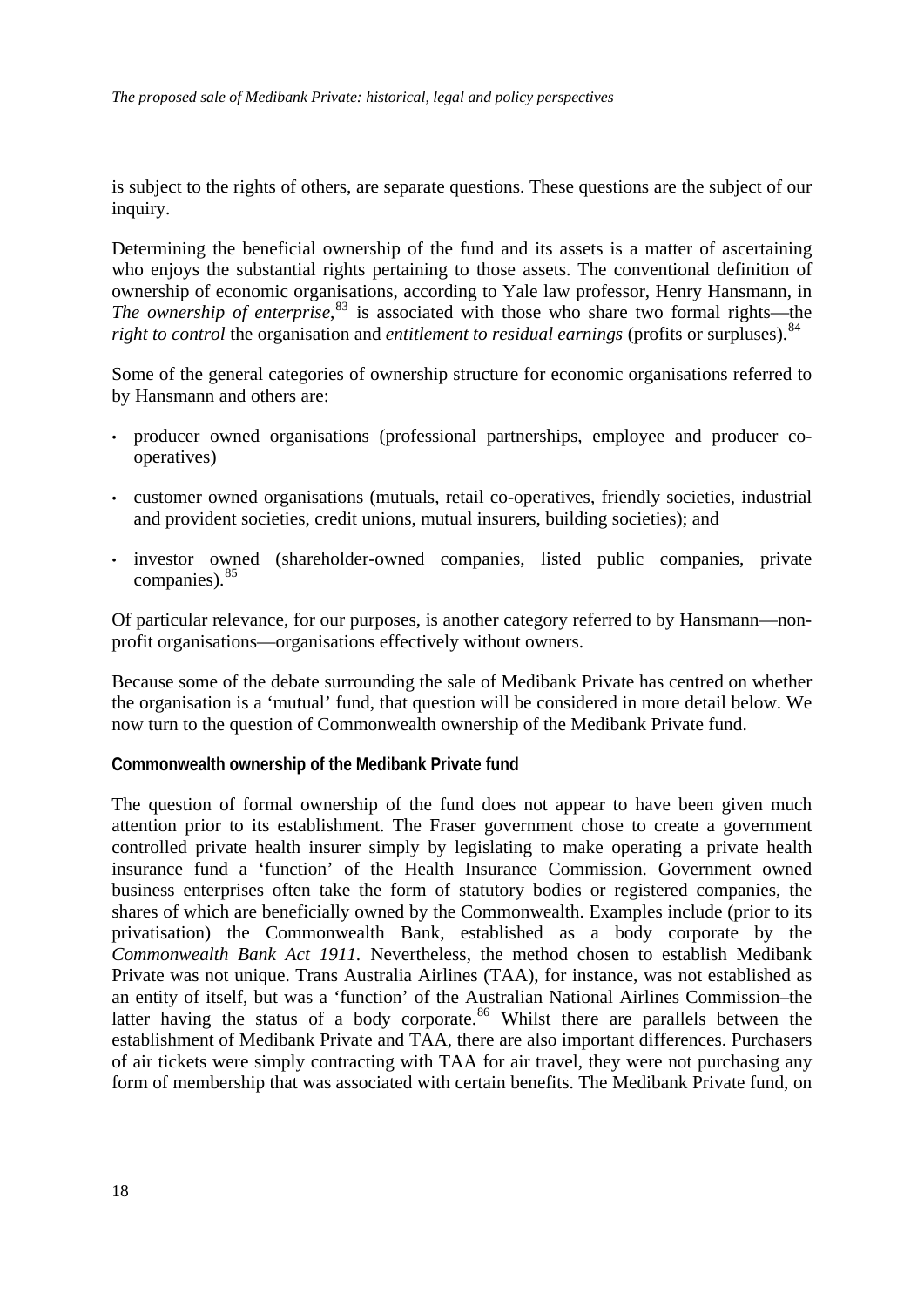the other hand, was established as a not-for-profit entity and offered *membership* to those who paid contributions to it.

As mentioned above, both the Health Insurance Commission and Medibank Private Limited have at one time held assets for the purposes of the Medibank Private fund. Those entities– the Commission and the company–are properly described as government owned. The Commission was a statutory body and the shares in the company are owned, legally and beneficially, by the Commonwealth. In our view, however, the provisons of the relevant legislation have the effect that neither the Commonwealth, nor Medibank Private Limited or its predecessor, the HIC, hold the beneficial interest in the fund or associated assets. It seems difficult to attribute beneficial ownership of an asset to an entity that cannot sell the asset, cannot distribute profits generated by the asset and must give priority to the interests of others (i.e. members) when dealing with surplus earnings of the asset. All those restrictions are effectively imposed upon the Commonwealth and Medibank Private Limited in relation to the fund by the National Health Act, the *Health Insurance Commission (Reform and Separation of Functions) Act 1997* and by the fact of Medibank Private's status as a not-for-profit organisation.

This certainly seems to have been the view taken by the HIC, which has, on more than one occasion, expressed the view that neither it nor the Commonwealth is the beneficial owner of Medibank Private fund assets. For instance, in a submission to the 1992 Joint Committee of Public Accounts' inquiry into the administrative and financial relationships between Medicare and Medibank Private, the Commission stated:

While HIC is the legal owner of the assets, the benefits of ownership pass to that function of HIC which provided the funds to acquire the asset. $87$ 

That position did not change, in our view, with the advent of corporatisation. On 1 March 1998 the Medibank Private fund and its assets were transferred to Medibank Private Limited. The transfer of assets was effected pursuant to the Health Insurance Commission (Reform and Separation of Functions) Act and instruments made thereunder. Shares in Medibank Private Limited were initially owned by the Commission, but later transferred to the Commonwealth. The transfer of shares to the Government occurred on 1 May 1998, and was achieved by instrument made by the Minister for Health pursuant to his powers under the Health Insurance Commission (Reform and Separation of Functions) Act. The Minister transferred the legal and beneficial interest in all of the shares in Medibank Private Limited to the Commonwealth.<sup>[88](#page-47-1)</sup> There can be no doubt then, that the Commonwealth owns, both legally and beneficially, the shares in Medibank Private Limited, but it can be said that the effect of this was simply that Medibank Private Limited took the place of the HIC as holder of the legal, but not the beneficial interest, in the fund and associated assets.

This view is consistent with the expressed government intention at the time. The motivation for the change to the corporate structure came about not because of any government intention to substantially alter proprietary rights in the fund, but due to a perception in the industry that Medibank Private had an unfair advantage over its competitors by virtue of its association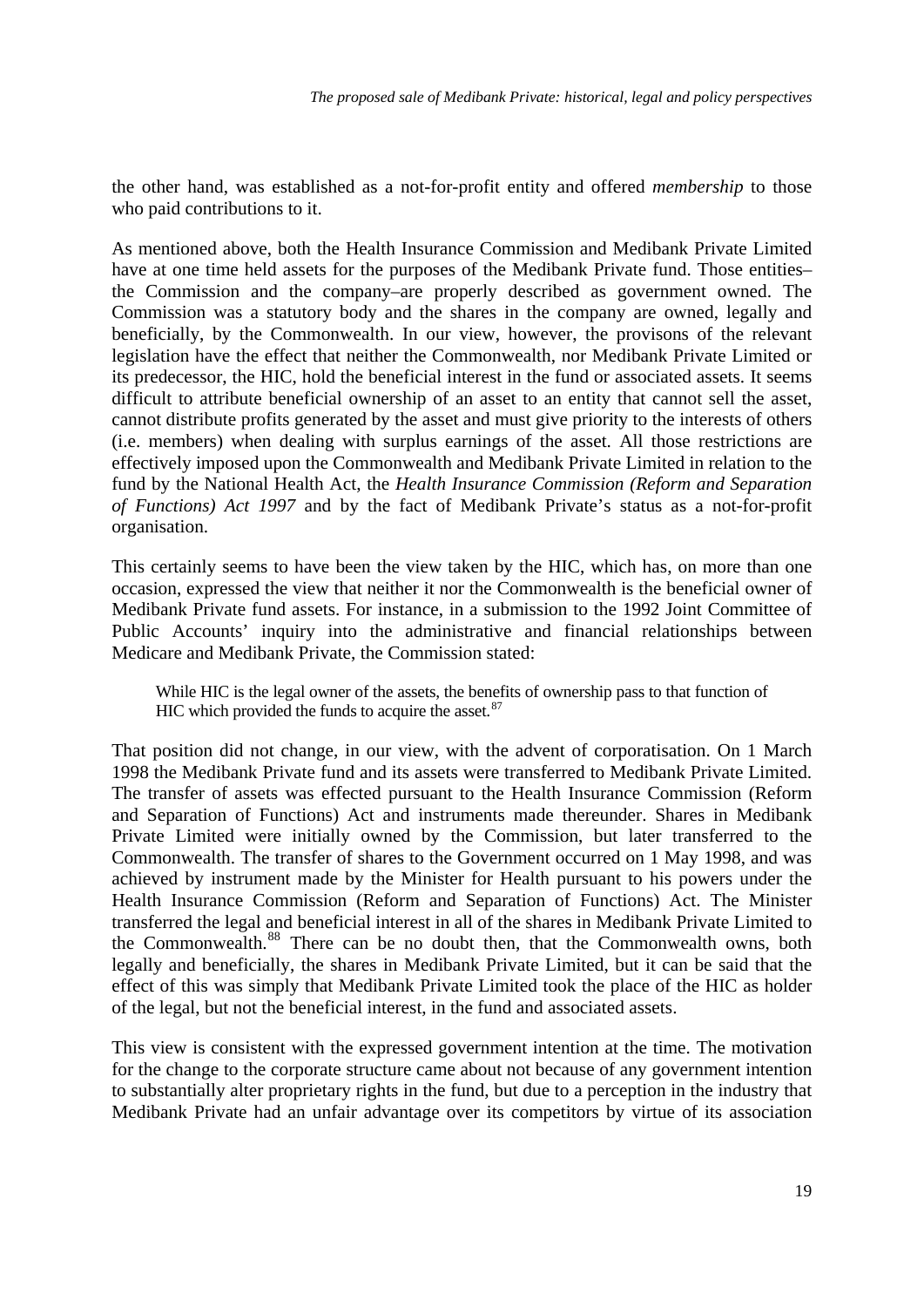<span id="page-21-0"></span>with the Health Insurance Commission, at a time when the latter was also operating Medicare, and the two organisations shared offices. As the relevant Minister, Tony Abbott, explained on the second reading of the Health Insurance Commission (Reform and Separation of Functions) Bill 1997:

This bill provides for the separation of Medibank Private from the Health Insurance Commission, HIC, and the creation of a new Medibank Private corporation. Through the separation, the government will ensure that Medibank Private cannot be perceived to have any competitive advantage over other private health funds through its association with Medicare or other government program functions of the HIC. It reinforces the government's commitment to the principle of competitive neutrality.<sup>[89](#page-47-1)</sup>

Perhaps most conclusive in this regard though, is that fact that statutory requirements in place before and after corporatisation have the effect that Medibank Private Limited can not distribute profits to its shareholders and, in dealing with the assets of the fund, must give priority to the interests of the contributors.<sup>[90](#page-47-1)</sup> The Commonwealth has, therefore, no entitlement to the residual earnings of the fund, and hence could not, on the definition of ownership outlined above, be described as the beneficial owner of the fund.

Finally, the language used by the board and management of the company since corporatisation can be said to be consistent with the view that the beneficial ownership of the fund and associated assets does not lie with the Commonwealth. Statements such as the following, found in Medibank Private annual reports, tend to reinforce the idea that the fund and associated assets are held for the benefit of the members:

Medibank Private is a not-for-profit Government Business Enterprise, with the sole purpose of providing high quality, excellent value private health insurance to our almost three million members. Medibank Private must earn sufficient returns to be financially sustainable, and build reserves to weather volatile, unforseen circumstances that may adversely impact member claiming. *No dividends are paid and all of Medibank Private's financial resources are directed to member benefits*. [91](#page-47-1)

As a not-for-profit organisation, *every dollar of profit is retained within the fund for the benefit of members*. [92](#page-47-1)

For the reasons expressed above, it seems clear that Medibank Private Limited, like the Health Insurance Commission before it, is the vehicle used to hold the legal interest in the Medibank Private fund and its assets, but neither the company nor the Commonwealth can be described, on the definition outlined above, as the true owner of the funds and associated assets. From here, we turn to the question of whether the members own the fund and associated assets.

Medibank Private as a mutual fund

As mentioned above, some have argued that the Medibank Private fund is owned by its members. This implies that it is a 'mutual' organisation. Exactly what constitutes a mutual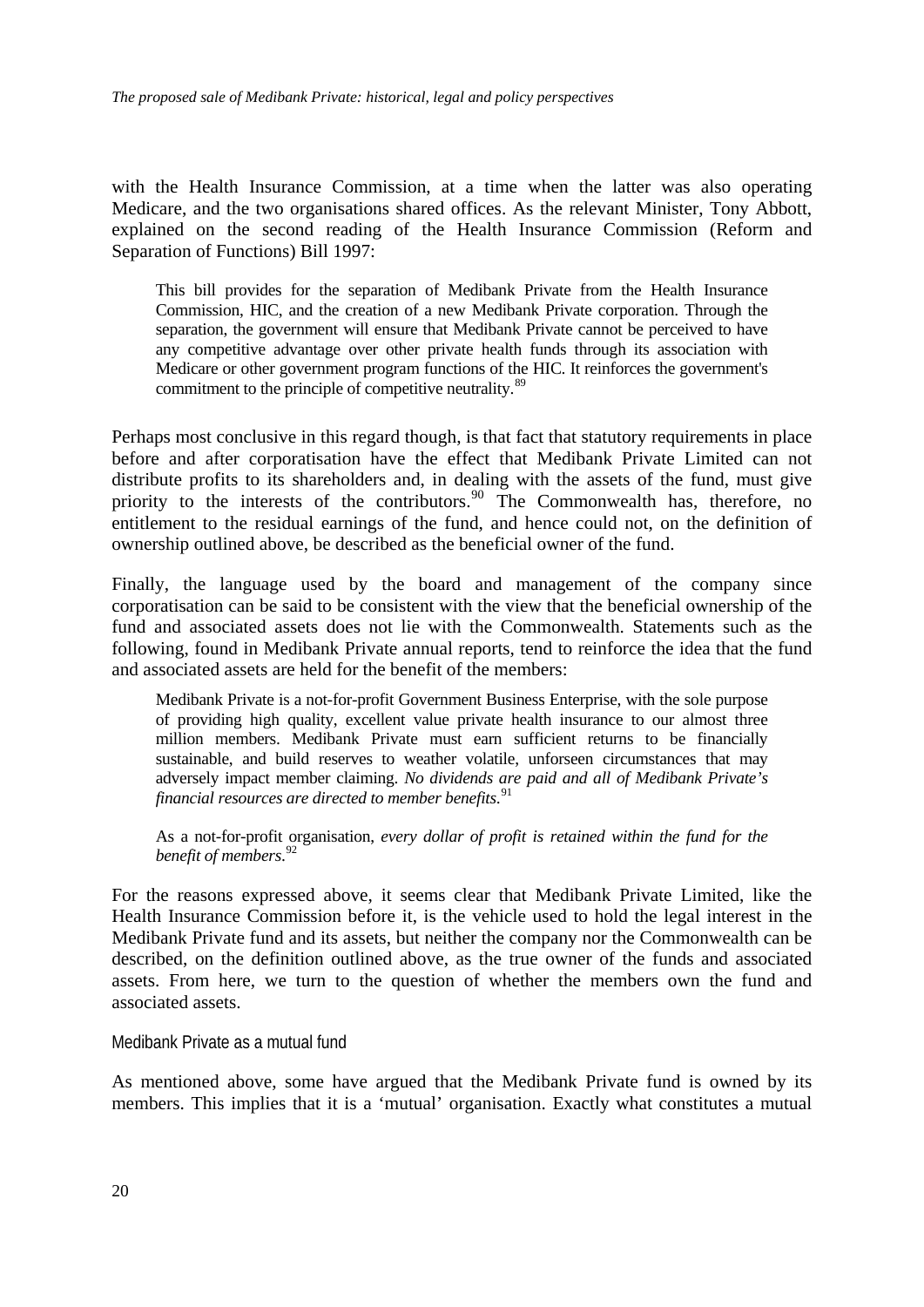organisation is not easily determined. As has been noted by the New South Wales Supreme Court:

The Corporations Law does not anywhere refer to a mutual company. It makes no provision for the creation of such a company. Nor does it contain a definition of what a 'mutual' is, or articulate any principles for the management of the affairs of a mutual company  $\ldots$  <sup>[93](#page-47-1)</sup>

The question of what a mutual is has been considered, to some extent, in cases on taxation and in the recognition of a 'mutuality principle'. The essence of that principle is that, where a number of people associate together for a common purpose and contribute to a fund in which they are all interested, any surplus remaining after the fund has been applied to the common purpose is in essence a return of their own moneys which they have overpaid and is not a profit.<sup>[94](#page-47-1)</sup> More generally, a common attribute associated with a mutual organisation seems to be member or customer ownership. That certainly seems to be the sense in which some have applied the term 'mutual' to the Medibank Private debate.<sup>[95](#page-47-1)</sup>

In *Faulconbridge v National Mutual General Insurance Association*, Justice Upjohn considered that a 'mutual' existed in circumstances where contributors enjoyed rights along the lines of those outlined in Hansmann's ownership test—where the contributors have some control over or voice in the organisation and where they are entitled, ultimately, to share in the profits of the organisation.  $96$  As the substance of the suggestions made have been that members own the fund, we will equate mutuality with member ownership here, and will consider the issue by reference to the test outlined by Hansmann, as applied to the members of the Medibank Private fund.

The foundation of claims that the Medibank Private fund is a mutual organisation appears to be the fact that comparatively little has been contributed, by the government, to the Medibank Private fund by way of capital. The position regarding government capital injection can be shortly summarised. The Commonwealth Government made a grant of \$10 million to the Medibank Private fund at the commencement of the fund.<sup>[97](#page-47-1)</sup> On 4 December 1978 the Government decided to 'capitalise' the original grant of \$10 million (that is, change it to capital of the Health Insurance Commission).<sup>[98](#page-47-1)</sup> The \$10 million was, however, eventually returned to the Commonwealth by Medibank Private apparently due to an administrative oversight in not giving the Government decision of 1978 appropriate legal standing.<sup>[99](#page-47-1)</sup> At the same time as the purported capitalisation of the initial \$10 million, the Commonwealth made a further establishment grant of \$11 million. In relation to the latter grant, Medibank Private has explained:

A further grant of \$11 million was made in 1978 in recognition of the fact that Medibank Private had repaid \$13.3 million to the Commonwealth for benefits wrongly paid by Medibank Standard. An amount of \$9.4 million, which was owed by other private funds and which arose in a similar fashion, was written off. While other funds were relieved of liability for their debt, Medibank Private effectively repaid \$2.3 million of the total amount owed.<sup>[100](#page-47-1)</sup>

In 1978 Medibank Standard was abolished and apportionment and adjustment of assets and liabilities 'between the Commonwealth (Medibank Standard) and the Commission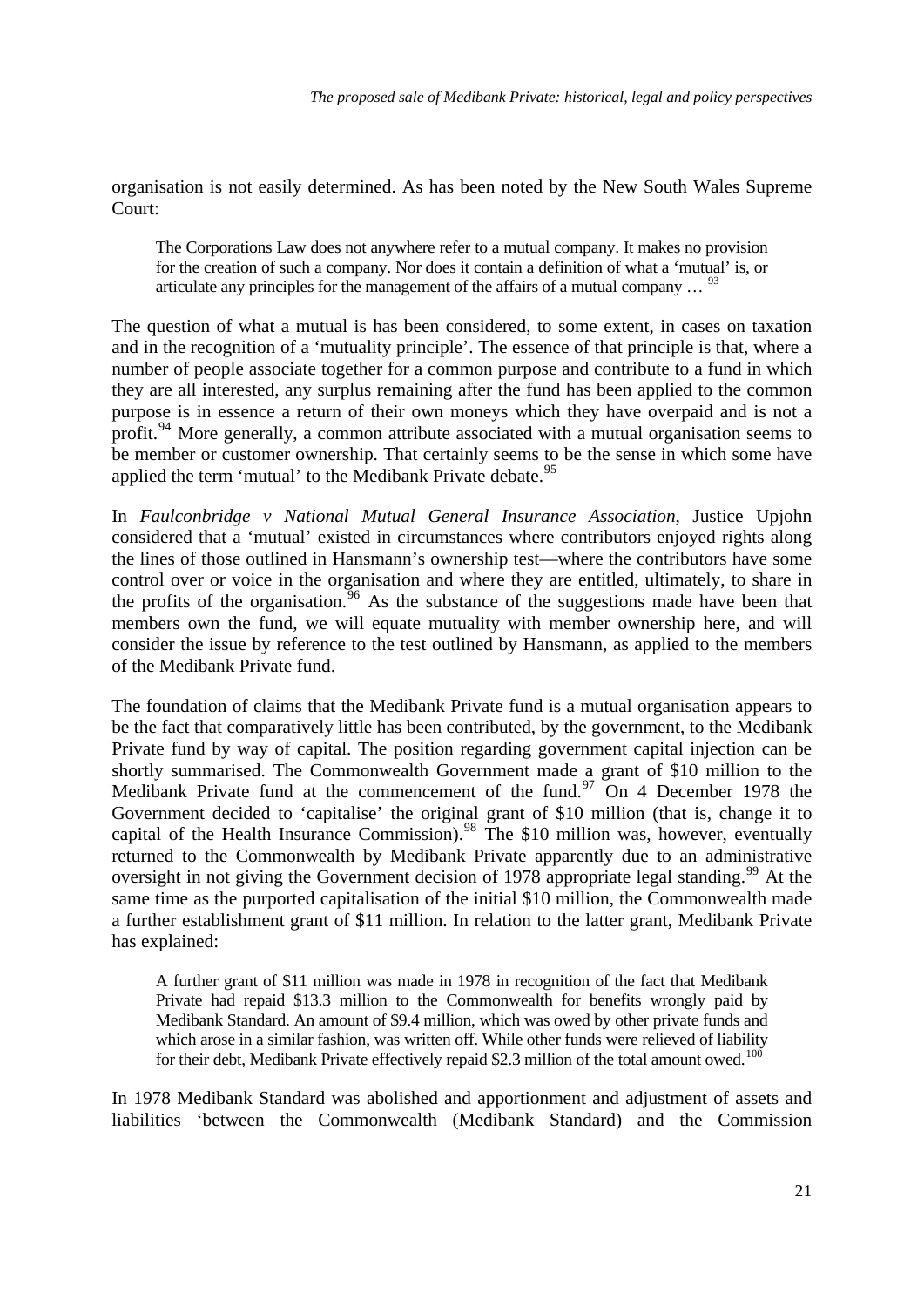(Medibank Private)' occurred.<sup>[101](#page-47-1)</sup> No Commonwealth funding appears to have been provided from then until 2005, when the Commonwealth made an equity injection into Medibank Private Limited of \$85 million in return for 85 million \$1 shares. The explanation given for the cash injection is:

This year the Board obtained an equity injection of \$85 million from our shareholder, the Federal Government, to consolidate a capital structure more consistent with industry practice. Prior to this, Medibank Private had almost 30 per cent of the health insurance market risk, but only 16 per cent of its capital. Upon receiving these funds, the Board agreed to a range of financial and non-financial targets and a rigorous reporting regime, including rate of return on equity.<sup>[102](#page-47-1)</sup>

It is true then, that, since its inception, the Medibank Private fund's capital needs have been met, in large part, by contributions from members. It should be noted that, when the fund was operated by the HIC, Medibank Private's financial operations were always kept separate from those of the Commission and its other functions—that is, Medibank Standard then Medicare—so that the government did not subsidise the operation of Medibank Private, its administration was paid for from members' contributions.

The issue of capital input is, however, not determinative of the question of ownership. In the most common form of business enterprise—the company limited by shares—the investors of capital are also the owners of the company. That is the case, however, not so much because of the capital input in itself, but because the investors of capital in those companies also have both formal control of the company and entitlement to share in its residual earnings (profits). These rights are granted statutorily or as a result of the company's constitution, or both. But the Medibank Private fund (as opposed to the company) is not, and never has been, a company limited by shares, and in respect of organisations generally 'ownership need not, and frequently does not, attach to investment of capital'.<sup>[103](#page-47-1)</sup> Financial institutions, for example, can lend funds to an organisation to be used as capital, without acquiring any control over the organisation. Rather than input of capital being the defining factor, as outlined above, ownership of economic organisations is conventionally associated with two rights—the *right to control* the organisation and *entitlement to residual earnings* (profits or surpluses).<sup>[104](#page-47-1)</sup>

If the members of the Medibank Private fund can properly be said to be the owners of the fund, the factors determining this will be not whether they have wholly supplied the fund's capital but rather, whether members have control of the fund, as well as some entitlement to the residual earnings of the fund. It will be argued below that members of the Medibank Private fund do enjoy statutory rights to the benefit of residual fund assets. We note here, however, that there is a difficulty for those that argue that the Medibank Private fund is a mutual organisation, so far as our theoretical framework is concerned, because there is nothing from which a conclusion can be drawn that members have any right to participate in, or exercise control rights over, the Medibank Private fund. On the contrary, those rights have always resided with the HIC and now, Medibank Private Limited and the Commonwealth. That seems to dispose of the argument that the Medibank Private fund can truly be described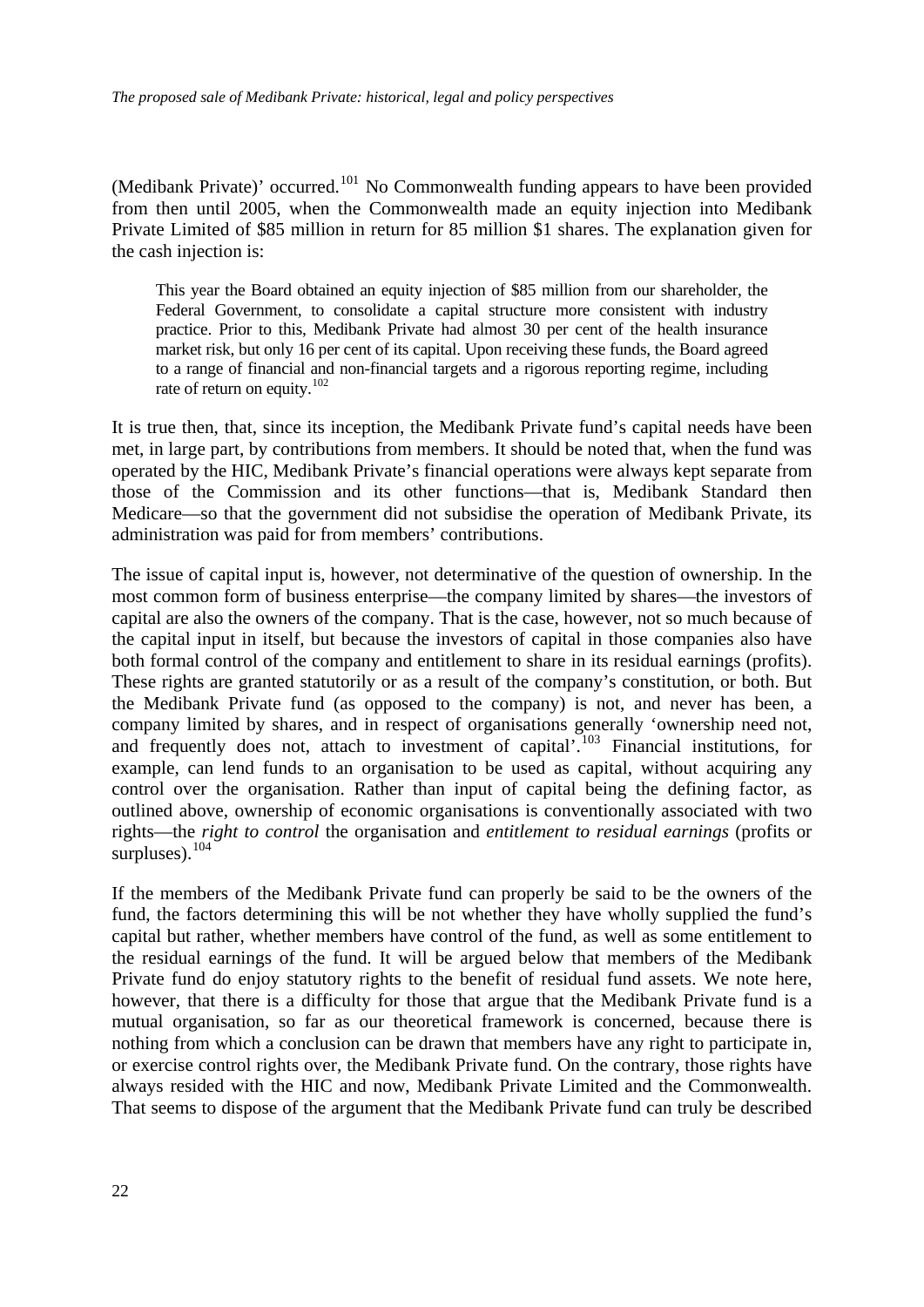<span id="page-24-0"></span>as a mutual, as it can not be said to be an organisation owned by its members. The result is that members could not, in the event of a sale, claim entitlement to compensation on the basis that they were the owners of the fund. They would not, for instance, have an entitlement to share in any premium or goodwill paid by a purchaser for the organisation. That does not mean, however, that members could not claim compensation for loss of certain statutory rights over the fund and associated assets. See below for a discussion of members' entitlements in this regard.

Medibank Private as a Government controlled non-profit organisation

The critical characteristic of a not-for-profit firm, for Hansmann, is 'that it is barred from distributing any profits it earns to persons who exercise control over the firm, such as members, officers, directors, or trustees'.<sup>[105](#page-47-1)</sup> On that definition, much of the Australian private health insurance industry can arguably be said to be made up of member controlled non– profit organisations. MBF for example, an organisation commonly referred to as a mutual, operates through a company limited by guarantee—MBF Australia Limited. The constitution of the company provides for contributors to the fund to be members of the company. Only a relatively small number of the members are entitled, under the constitution of MBF Limited, to vote on resolutions. It might be said though, that members have, ultimately, formal rights of control by virtue of the *Corporations Act 2001*. Entitlement to share in surplus earnings is present, but only in the same way as are members of Medibank Private–through rights to benefit from surplus assets. The fact that might preserve MBF's mutual status is that it is conceivable that the members, or at least those of them with voting rights, could resolve to seek to change the nature of the fund to a for-profit status, which could, ultimately, secure them the right to distribute residual earnings in the form of cash payments.

The members of Medibank Private, on the other hand, cannot be said to have any degree of control, and so the fund fits squarely within Hansmann's definition of a not-for-profit, or more specifically, a government controlled not-for-profit. A peculiar feature of such organisations, according to Hansmann, is that they are essentially, *without owners*, by reason of no entity sharing the two ownership factors of control and entitlement to residual earnings.<sup>[106](#page-47-1)</sup> For the reasons outlined above, there is no entity that can claim full ownership of the Medibank Private fund, and hence it is properly described as a non-profit organisation.

### **Members' statutory rights to the benefit of the fund and associated assets**

As the legal and beneficial owner of the shares in the company—Medibank Private Limited– the Commonwealth is free to sell that company. That does not necessarily mean, however, that the Commonwealth will not be liable in the event that the sale adversely affects the rights of members to benefit from the fund and associated assets. While the members cannot be said to be the owners of the fund, they nevertheless enjoy statutory rights in respect of the fund and associated assets. In this respect the view expressed herein differs, to some extent, with the pronouncement by Senator Nick Minchin that: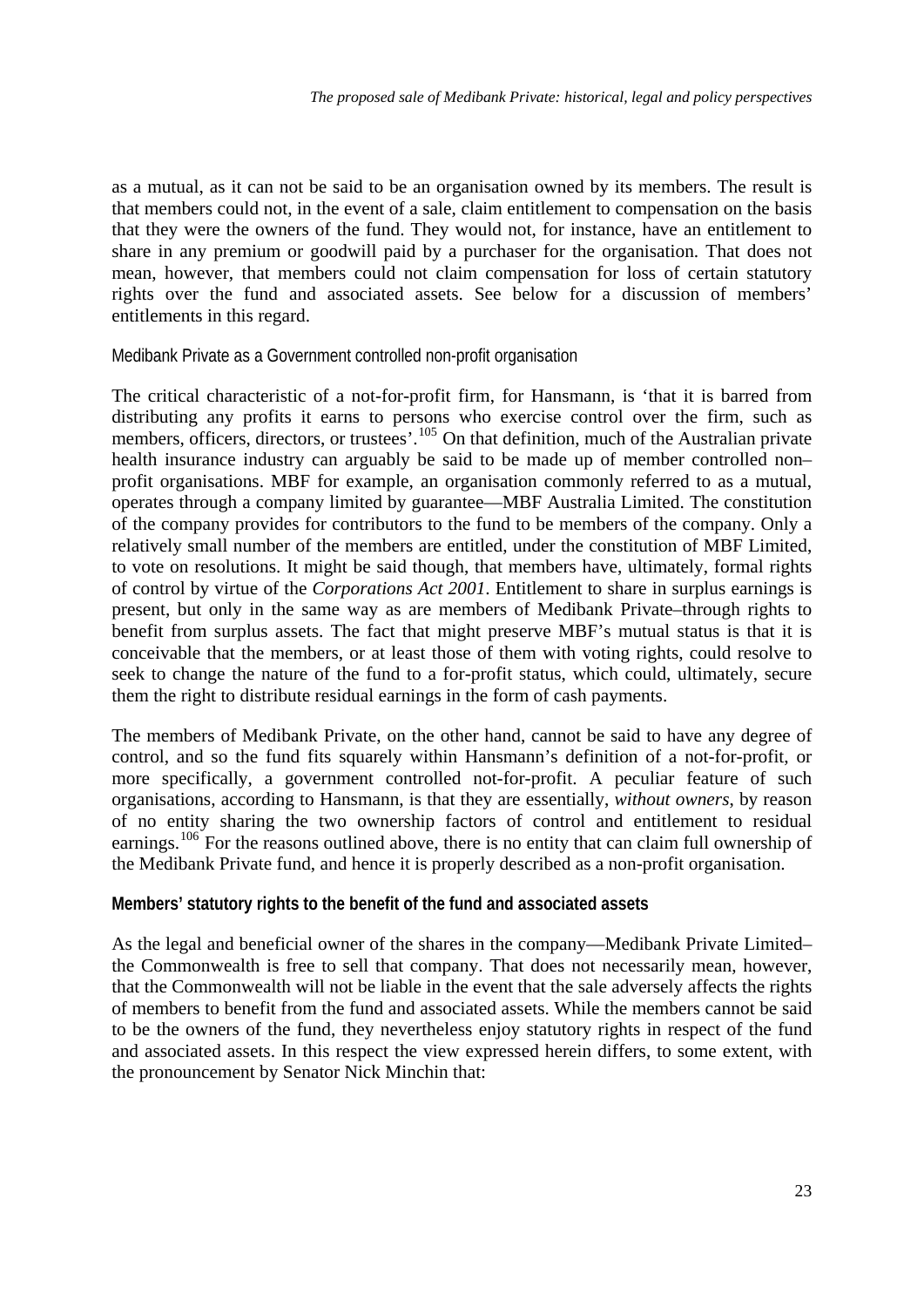Medibank Private is a company owned by the Australian Government. It is not a mutual organisation and is not owned by its customers. The premiums paid by Medibank Private's customers buy health insurance–not a stake in the company.<sup>[107](#page-47-1)</sup>

For the reasons outlined above, we agree that the Medibank Private fund is not a mutual organisation, but Senator Minchin seems to be suggesting also that members of the Medibank Private fund are in no better position than purchasers of insurance from an insurance company. That suggestion is less sound. That is because members of the Medibank Private fund buy more than insurance—they buy *membership* of the fund, and that entails certain rights. Medibank Private, like other registered health funds, is subject to the provisions of the National Health Act.<sup>[108](#page-47-1)</sup> That Act requires that the rules of a registered fund provide that 'the whole of the income' of a registered fund, arising out of the carrying on of its business as such, be credited to the fund, and that only specified amounts—essentially the costs of running the fund and payments to members–be debited to the fund.<sup>[109](#page-47-1)</sup> At the time of the creation of Medibank Private, no allowance was made in the National Health Act for distribution of profits by a registered organisation. Currently, profits can be distributed only by organisations established on a for-profit basis. The National Health Act also requires that:

In making any decision, or taking any action, relating to the application, investment or management of the assets of the health benefits fund conducted by it, a registered organization must give priority to the interests of the contributors to the fund.<sup>[110](#page-47-1)</sup>

The scheme of the legislation quite clearly seems to be that, at least in respect of not-forprofit organisations, members are to be entitled to the benefit, through their memberships, of the fund and associated assets. This view finds further support in provisions relating to the winding up of health funds. The National Health Act has, since 1976, required that funds be wound up only than under that Act. Between 1976 and 1999, the Act required that, unless a court considered that there were special reasons not to, schemes for the winding up of a fund include provision for the transfer of the business of the fund to another registered organisation which would agree to accept members of the wound up fund on terms substantially equivalent to those they previously enjoyed. Since corporatisation, Medibank Private Limited has a provision in its constitution for the transfer of any remaining assets, on winding up of the company, to another not-for-profit fund.

In 1983 section 82ZGA was inserted into the National Health Act. This section provided for the winding up of funds conducted by organisations which had not, by 1 February 1984, applied for registration as a combined 'health benefits' organisation (in that year the scheme of the Act changed from one registering separate 'medical benefits' and 'hospital benefits' organisations to one registering only 'health benefits' organisations). An interesting provision appeared in the form of subsection 82ZGA(3), which provided that, where a fund was to be wound up as a result of failure to apply for registration under the new regime, the scheme for the winding up of the fund must make provision:

for the refunding to each person who was a relevant contributor to the fund, in respect of the contributions paid to the fund by him, of an amount equal to so much of the excess as bears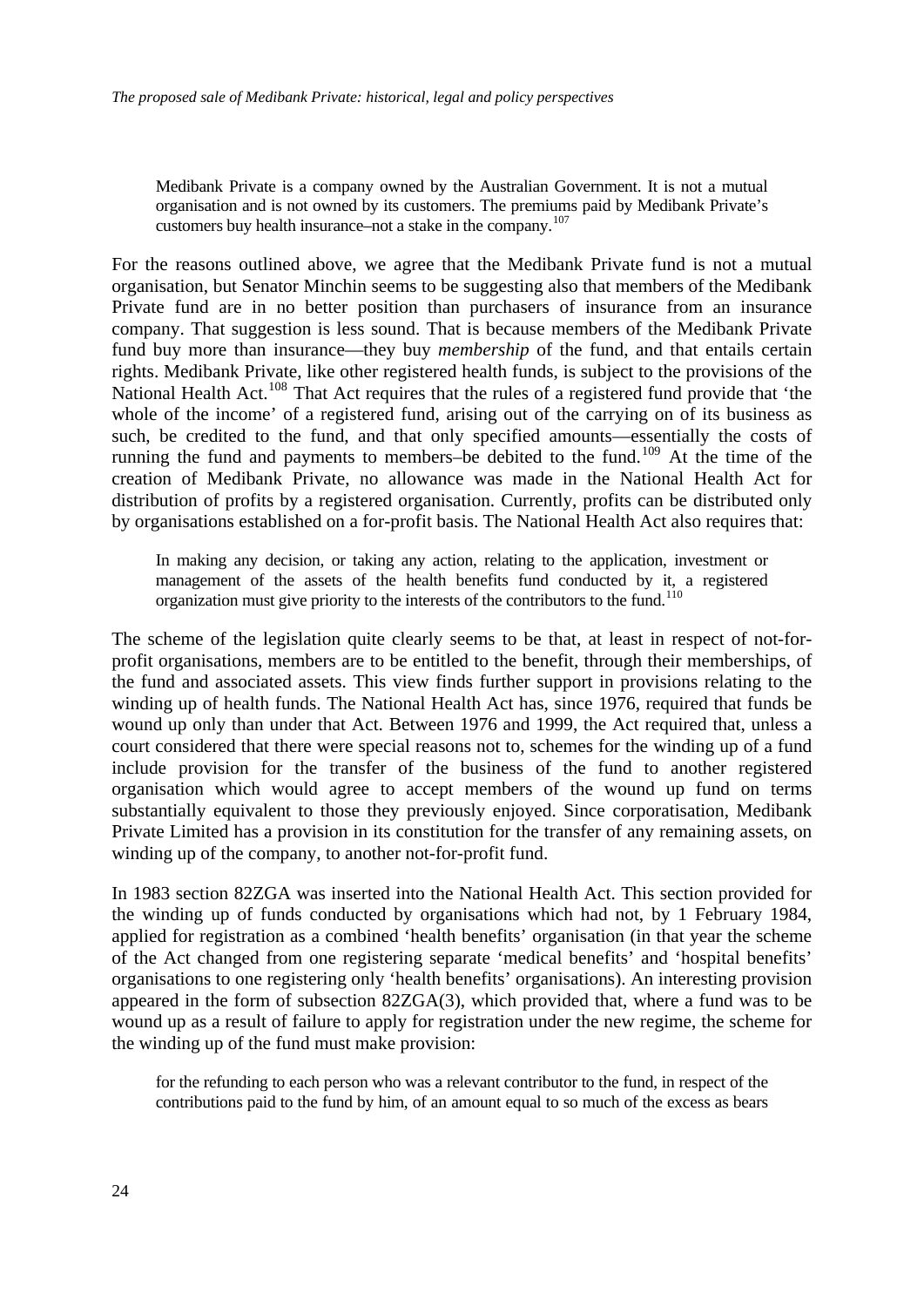<span id="page-26-0"></span>to the amount of the excess the same proportion as the sum of the contributions made by the relevant contributor in respect of the relevant period bears to the sum of the contributions made by all relevant contributors in respect of the relevant period.<sup>[111](#page-47-1)</sup>

That provision was repealed in 1992, but it remains, for present purposes, of some interest. It appears to be an indication that, at least for a time, the Commonwealth recognised that, ultimately, the benefit of surplus fund assets was to be enjoyed by the members.

Whilst the fund remains operating, members' entitlements can be experienced only through incidents of membership such as lower rates and/or extra services. These are valuable rights. In its 2005 annual report Medibank Private Limited reported net assets of \$653.3 million. The effect of the current statutory requirements, in our view, is that the members are entitled to share in the benefit that this asset position will bring to the fund (less an adjustment for the government injection of \$85 million in 1985).

### **Members' rights to compensation**

For reasons we have outlined above, membership of the Medibank Private fund, whilst not amounting to ownership of the fund, nevertheless gives to members a valuable right to the benefit of the fund and associated assets. This means little, however, unless that right is of a nature such that it has constitutional protection from unjust acquisition. The Commonwealth has broad power to acquire property, but that power is limited by the need to provide adequate compensation or 'just terms', to adopt the phrase used in section  $51(xxxi)$  of the Constitution. As the scope of the power to acquire property is broadly defined, so is the scope of the requirement for just terms. The breadth of the constitutional guarantee has been outlined by the High Court in this way:

It is now well established that the plenary grant of legislative power contained in s.  $51(xxxi)$ [to acquire property on just terms] enjoys the status of a constitutional guarantee of just terms and is to be given the liberal construction appropriate to such a constitutional provision. In the context of that guarantee, the word 'property', which has been said to be 'the most comprehensive term that can be used', must be construed as extending to every species of valuable right and interest including real and personal property, incorporeal hereditaments and choses in action. In the context of s.  $51(xxx)$ , the word 'property' must also be construed as extending to money and the right to receive a payment of money.<sup>[112](#page-47-1)</sup>

There is a considerable body of precedent that considers the extent of the rights compensable under section 51(xxxi). We do not intend to undertake an exhaustive analysis of that question here. For our purposes we merely note that it seems to us arguable that the right of members of Medibank Private to enjoy the benefit of fund surplus earnings could be one that is protected by the section. The Commonwealth would not, however, necessarily 'acquire' any such right on sale. Whether it did would depend upon the kind of sale and associated deal offered to members of the fund. As Medibank Private is a not-for-profit entity, the requirement in the Act limiting distributions of its income and profits would have to be specifically abrogated if any proposed sale was on terms that did not continue those conditions, or the organisation's status would have to be changed to for-profit.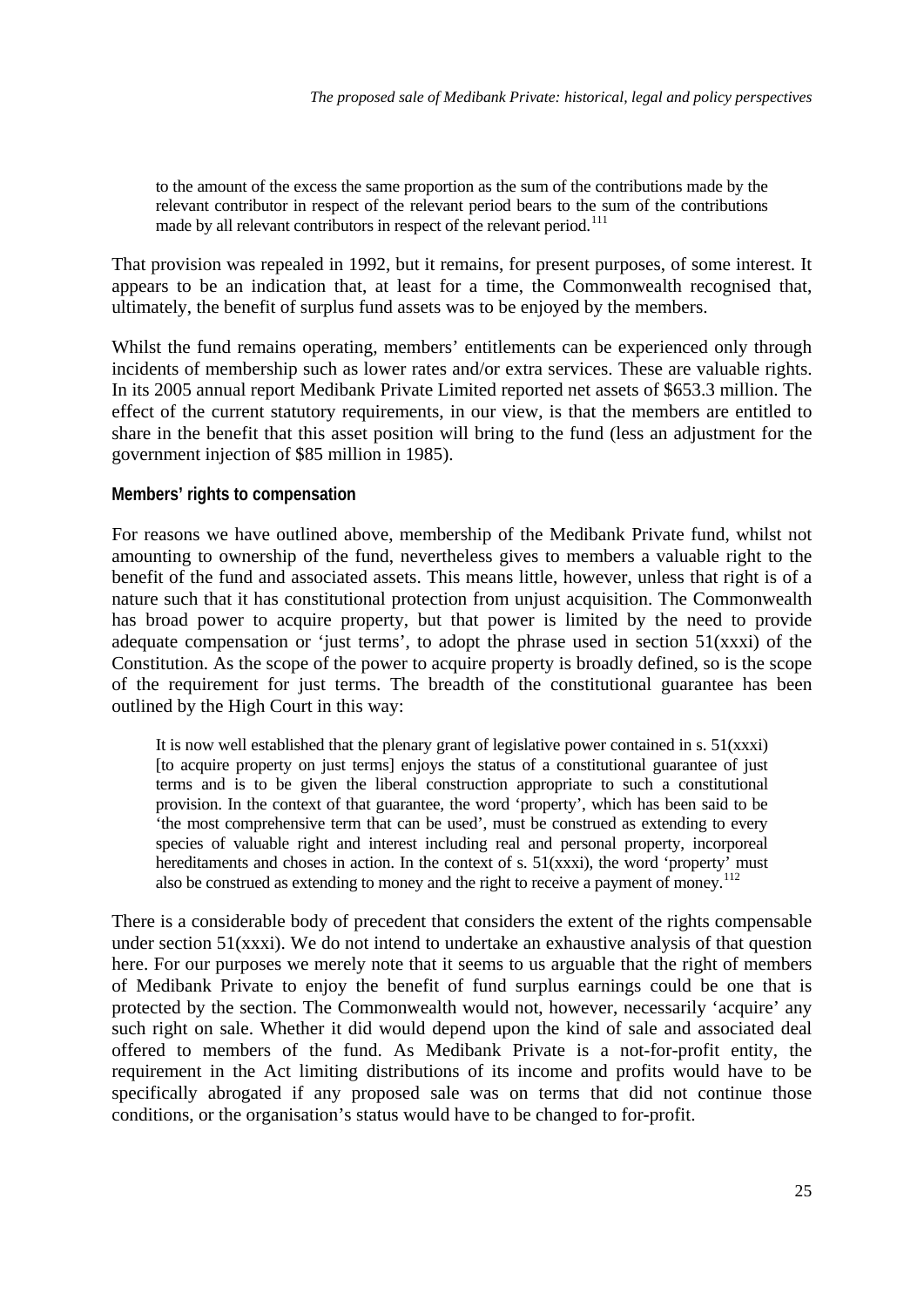A sale to another not-for-profit or to a mutual fund which undertook to comply with the existing requirements for not-for-profits under the National Health Act would have the result that they had not lost, and accordingly that the Commonwealth had not acquired, the rights associated with their membership status. That is, assuming existing members of the Medibank Private fund were offered continued membership on similar or better terms. Note in this regard that there are relatively few registered private health insurance organisations operating on a 'for-profit' basis, and all of those that do are ultimately owned by mutual organisations:  $^{113}$  $^{113}$  $^{113}$ 

At 30 June 2005, there were 40 registered health benefits organisations (RHBOs); 26 of which were available to the general public (open membership organisations) and 14 were restricted membership organisations.

Five organisations operated on a 'for-profit' basis. Organisations operating on a 'for-profit' basis may make distributions by way of dividends provided that they maintain sufficient capital to satisfy the requirements of the Solvency and Capital Adequacy Standards. Dividend payments totalling \$20 million were provided for or paid during 2004–05.<sup>[114](#page-47-1)</sup>

If, however, the sale was to a for-profit, and the terms of sale had the effect of giving full ownership of the fund and associated assets to the purchaser, then the members might be said to have lost the rights attached to their Medibank Private fund membership and the question of compensation could arise. If the sale was to be by way of public float of shares in Medibank Private, as Senator Minchin has recently revealed as his preference,  $115$  then the question would depend on whether Medibank Private Limited was to remain subject to the current requirements for the preservation of the fund. Presumably the organisation would, in that circumstance, be converted to a 'for-profit' one under the National Health Act. That would mean it would be entitled to distribute surplus profit to shareholders. Whether an entitlement to compensation would arise in these circumstances would depend on whether that right of distribution was prospective or retrospective. That is, whether it related to the existing assets or future profits.

Any sale of Medibank Private will probably be accompanied by amendments to the governing legislation. In the past, whenever there has been a perceived risk that property rights might be acquired, the government has included a 'safety-net provision' that provides for persons adversely affected to apply to a court for compensation.<sup>[116](#page-47-1)</sup> Such a provision is likely to be included in any amending legislation associated with the sale. These provisions pre-empt attacks on the legislation that might seek to have it declared invalid by reason of non-compliance with the constitutional requirement for 'just terms'. On the views we have expressed herein, any action by members in relation to the sale would be likely to be brought pursuant to the compensation provision, rather than, for instance, in an application to prevent the sale from proceeding. Having drawn these conclusions on the legal aspects of the proposed sale, this paper proceeds now to consider broader public policy questions regarding the sale of Medibank Private.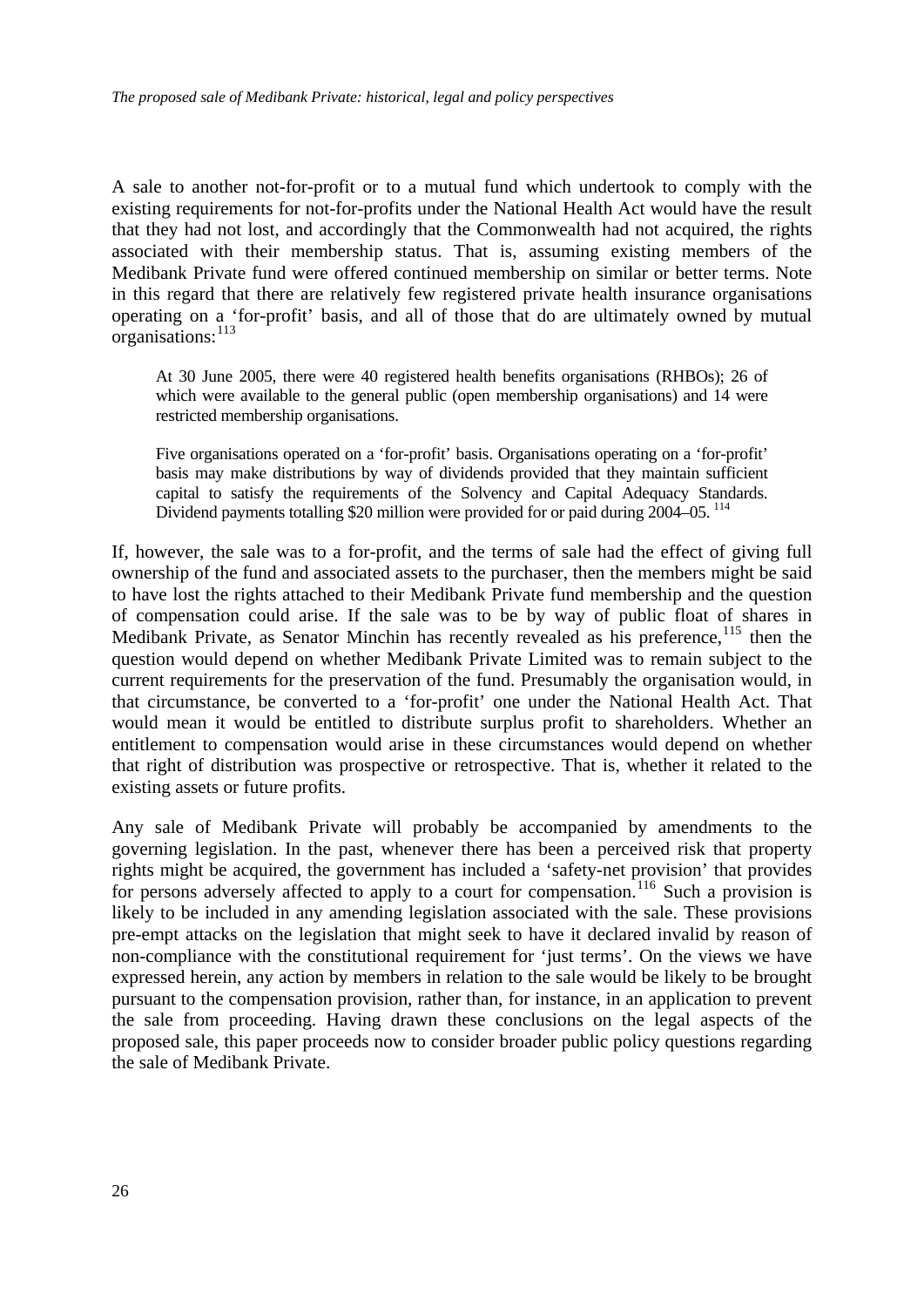## <span id="page-28-0"></span>**Should the government sell Medibank Private?**

In stating its case for the sale, the government has argued that 'there is no policy reason for the government to continue to own a health fund'.<sup>[117](#page-47-1)</sup> The government has also suggested that a privatised Medibank Private is likely to be more efficient, enhance competition in the private health insurance sector and, as a result, reduce 'upward pressure' on premiums.<sup>[118](#page-47-1)</sup> On the other hand, opponents of the sale have suggested that there are important policy reasons for maintaining the current ownership arrangements for Medibank Private.<sup>[119](#page-47-1)</sup> For example, the Shadow Minister for Health, Julia Gillard, has stated that 'Labor believes there is a role for a public, not-for-profit health insurer that can deliver quality and competing products, with its contributing members as the company's main focus'.<sup>[120](#page-47-1)</sup>

The question of whether there are policy reasons for the government to maintain the current Medibank Private ownership structure will form the basis for the discussion in this section of the paper. While there is no general agreement about what might be said to constitute sufficient 'policy reasons', we examine this question in relation to categories drawn from the government's sale objectives for the fund, the above discussion about the state of the private health insurance sector and the current debate about the sale.

The categories used in this paper are as follows:

- *relationship with members—*would the sale materially affect the interests of members of the fund?
- *public interest*—does Medibank Private currently play a role in promoting broader community interests? If so, would this role be altered by the sale?
- *competition*—does Medibank Private currently enhance or inhibit competition in the private health insurance sector? Would privatisation be more likely to promote or reduce competition?
- *cost containment*—does Medibank Private currently play a role in the containment of costs in the private health insurance sector? Would privatisation enhance or inhibit this role?

We conclude that there is no simple answer to the questions posed above. Indeed, we suggest that, at this stage, there is insufficient information available on the sale from which to develop a conclusive response. Any such response would be contingent on answers to a range of questions, including:

- what type of sale is proposed (trade sale or share float)?
- who is most likely to buy Medibank Private (a mutual, not-for-profit or a for-profit fund? A small or large fund)?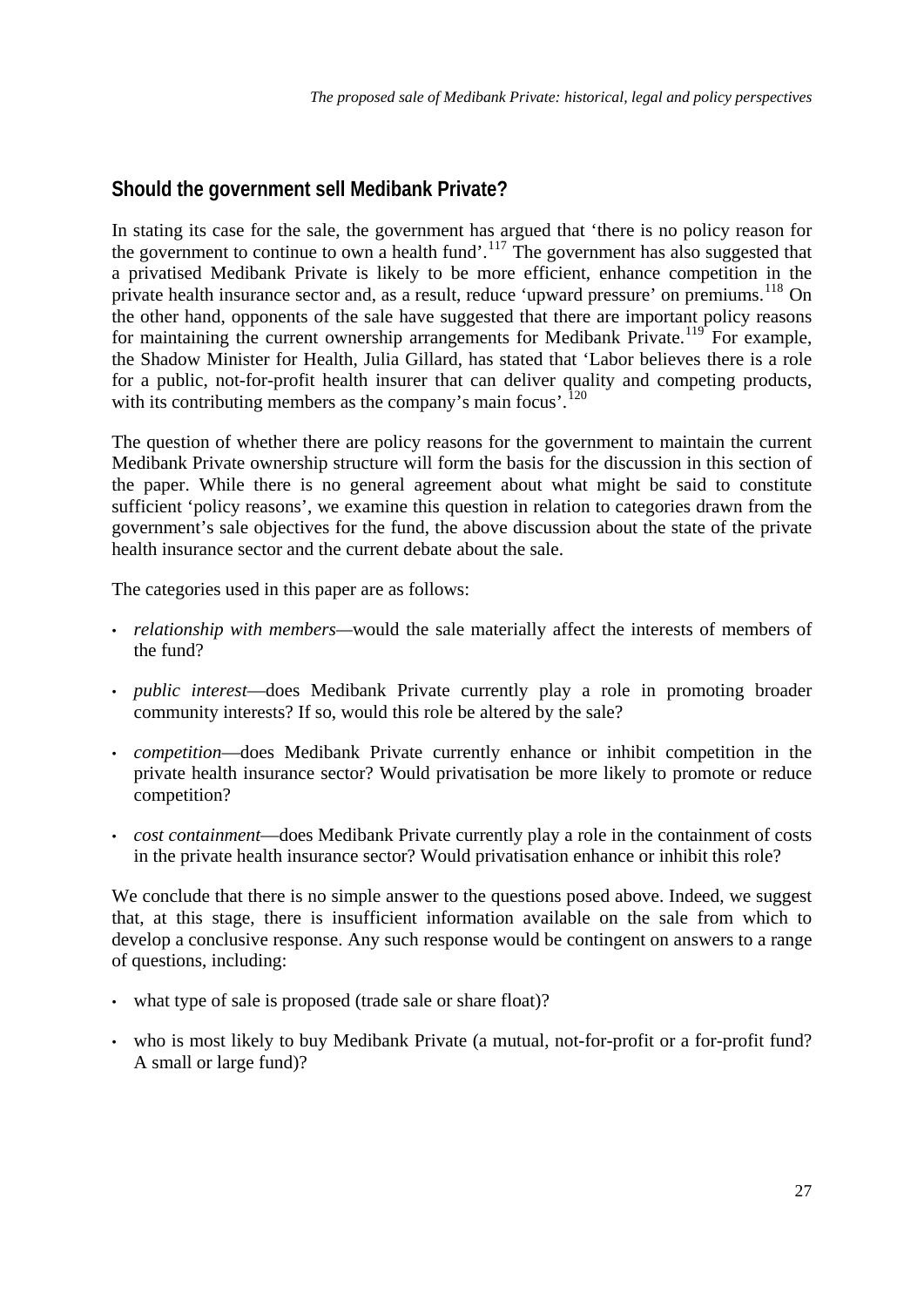- <span id="page-29-0"></span>• what is the likely impact of the sale on other players in the market (will it lead to industry rationalisation and/or concentration)?
- what (if any) additional regulatory changes are planned for the private health insurance sector in future years (further expansion into out-of-hospital care or changes to the community rating framework)?

As such, the discussion in this section seeks to clarify key aspects of the debate and highlight those areas in which further information is required.

### **Relationship with members**

As noted above, the government has stated that one of its sale objectives is 'to maintain service and quality levels for Medibank Private contributors'.<sup>[121](#page-47-1)</sup> This raises the question of whether the sale is likely to materially affect the interests of members of Medibank Private.

Currently, Medibank Private could be considered to provide a reasonably good level of service and quality to its members. As noted above, complaints about Medibank Private are roughly proportional to its market share, it is slightly better than the industry standard in terms of the proportion of contributions returned to members as benefits, and it tends to raise premiums at around the same rate as the rest of the industry. The question is whether there is any risk that the sale of Medibank Private could make the fund any less focused on the interests of its members.

To some extent, this may depend on the type of organisation Medibank Private becomes following the sale. For example, it could be argued that, if it were to become a for-profit fund, Medibank Private would by definition be less focused on the interests of its members because it would now have to also focus on the interests of shareholders. This is one of the reasons that Medibank Private argued strongly for the maintenance of a predominately notfor-profit industry in its 1996 submission to the Productivity Commission's inquiry into private health insurance. According to the Medibank Private submission, the interests of members are best served when funds 'view their members as 'shareholders' for whom the delivery of lower prices is a dividend'.<sup>[122](#page-47-1)</sup> As outlined above, a defining feature of not-forprofit funds is the expectation that they return any operating surplus to members in the form of lower premiums and/or higher benefits.

Medibank Private argued in its submission that assuming that insurers are supposed to act in the best interests of members for the payment of healthcare services (given that members are least able to 'shop around' when in need of treatment), they would be 'acting irresponsibly if they were to have as their motive the payment of a return to investors'.<sup>[123](#page-47-1)</sup> Further, they argued that increasing the number of for-profit health funds potentially adds an additional layer of cost to the financing of healthcare: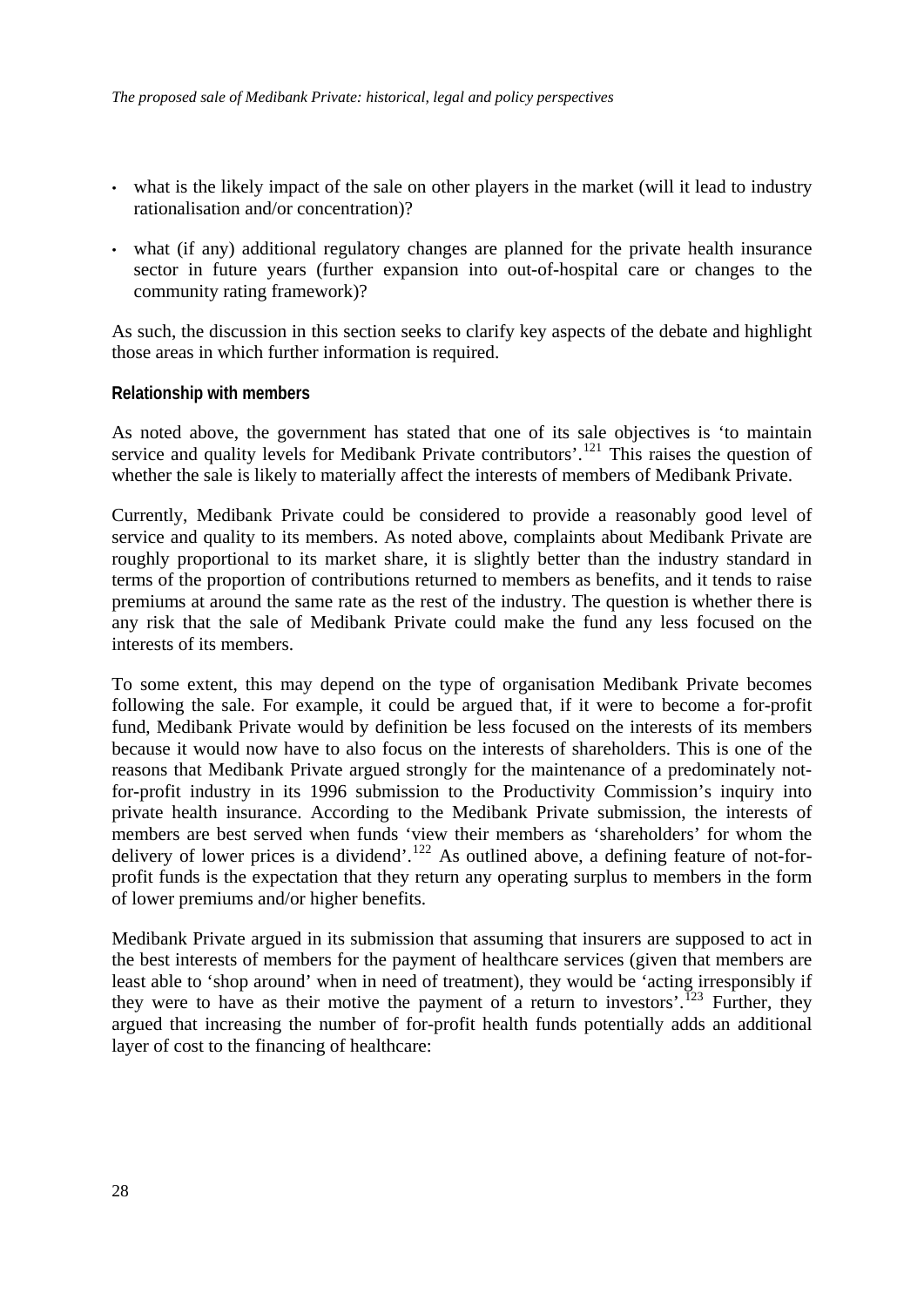<span id="page-30-0"></span>A situation where a for-profit 'middleman' (health insurers) is also involved [in addition to private for-profit healthcare providers] will unnecessarily escalate the premium (price) for private health insurance'.<sup>[124](#page-47-1)</sup>

While competition with other funds might moderate any such increase, in practice many members (particularly older and/or long-term members) are likely to be 'rusted on' to a fund such as Medibank Private and hence unlikely to readily change funds despite above-average premium increases.[125](#page-47-1)

The small number of for-profit funds in the sector makes it difficult to find adequate comparative information from which to examine claims such as these. Of the five for-profit funds, the only one large enough from which reasonable comparisons can be drawn is BUPA, which has a market share of around 9.9 per cent. As can be seen from the table below, no clear pattern capable of illustrating a difference between the for-profit BUPA, the not-forprofit Medibank Private and the industry average can be discerned in a comparison of each across various criteria indicative of responsiveness to members. While in 2005 BUPA had lower management costs and premiums than Medibank Private and than the industry average, it had less success in retaining members, received a higher proportion of total complaints compared to market share and returned a lower percentage of benefits to members as a percentage of contributions.

|             | Surplus   |            |           |        |                 | <b>Complaints</b> |       |               |          |
|-------------|-----------|------------|-----------|--------|-----------------|-------------------|-------|---------------|----------|
|             | from      | Management |           |        |                 |                   |       |               | Premium  |
|             | health    | expense    | Member    | Market |                 |                   |       | Benefits as % | increase |
| Fund        | insurance | ratio      | retention | share  | <b>Benefits</b> | <b>Service</b>    | All   | contributions | 2006     |
| <b>BUPA</b> | 5.8%      | 7.7%       | 83.7%     | 9.9%   | 12.8%           | 10.7%             | 11.7% | 86.5%         | 4.9%     |
| Medibank    | 2.4%      | 9.2%       | 86.8%     | 28.7   | 26.5%           | 33.2%             | 28.8% | 88.4%         | 5.9%     |
| Private     |           |            |           |        |                 |                   |       |               |          |
| Industry    | 2.7%      | 9.5%       | na        | na     | na              | na                | na    | 87.8%         | 5.7%     |

**Table 2: responsiveness to members, various criteria BUPA, Medibank Private and industry, 2005** 

Source: Private Health Insurance Ombudsman, *State of the Health Funds Report 2005* 

As such, there may be some logic to the proposition that a predominately not-for-profit private health insurance *sector* is more likely to be more responsive to the interests of members. However, there is little available evidence from which to conclude that any one *individual fund* (such as a privatised Medibank Private) operating as a for-profit fund would necessarily reduce standards of service and quality.

### **Public interest**

Some opponents of the sale of Medibank Private have suggested that such an action could place at risk the fund's historical role in promoting broader community interests in addition to the interests of its members.<sup>[126](#page-47-1)</sup> For example, according to Deeble, if the fund is sold:

 … there will be bigger pressure on the government to deregulate and let them chase their good risk members and all that sort of thing if Medibank Private is sold, because Medibank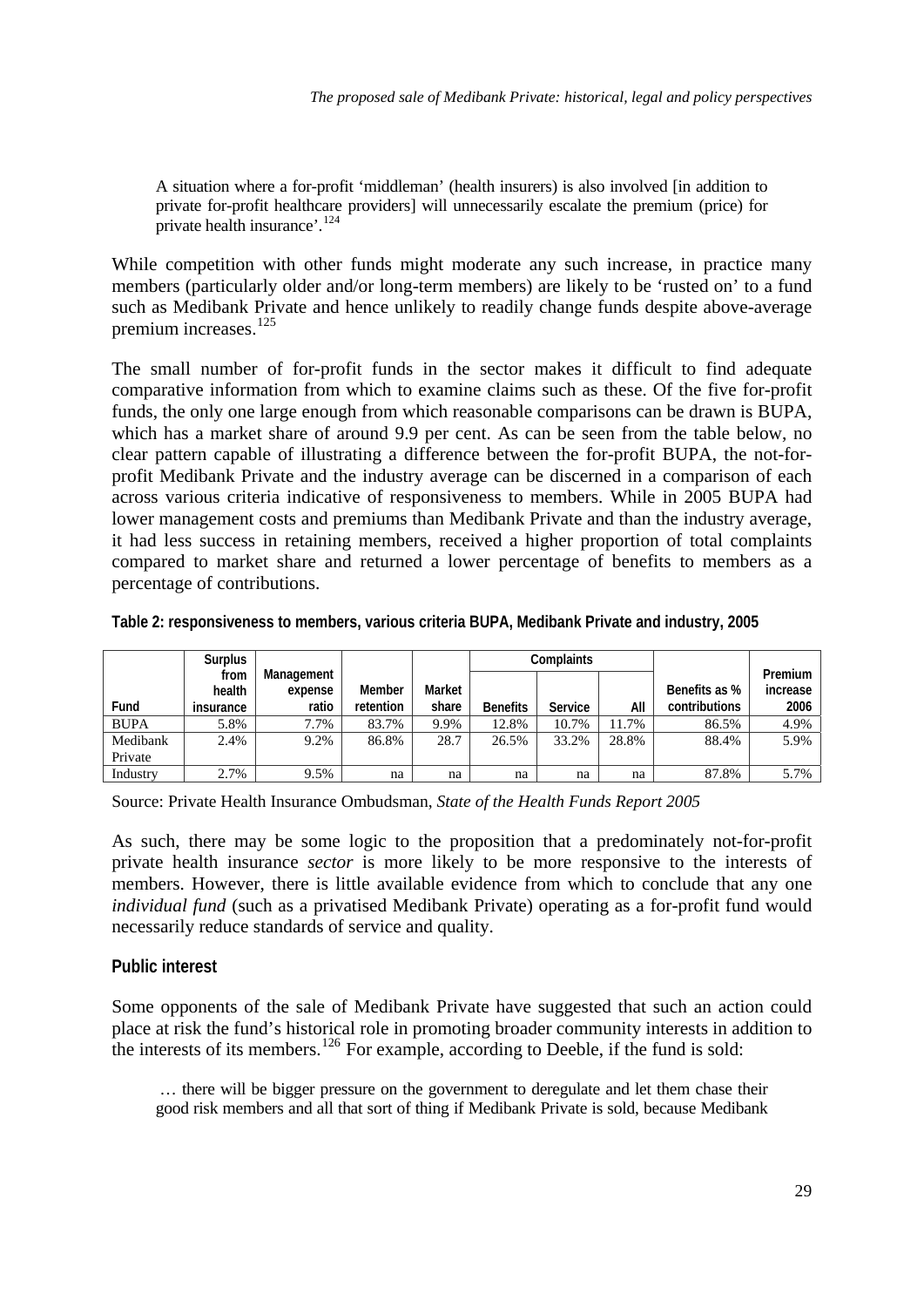Private has always acted like the conscience of the industry, now selling that removes that pressure, that's what it was set up for that's what it's always done. [127](#page-47-1)

In other words, Deeble suggests that Medibank Private has, in general, tended to avoid actions that might be in its short term business interests if those actions conflict with broader community obligations.

There is evidence that historically Medibank Private *has* sought to play the public interest role suggested by Deeble and others. For example, an examination of Medibank Private's submissions (1996 and 1997) to the Productivity Commission's private health insurance inquiry reveals that Medibank Private was a strong advocate for regarding private healthcare as essentially complementary (rather than supplementary) to that available from the public sector. As such, according to Medibank Private's 1996 submission, private health insurance should be:

 … subject to regulation which ensures social justice and community need are met. To achieve this, the universality principles applying to the public sector must be mirrored in private funding—private health insurance.<sup>[128](#page-47-1)</sup>

According to the submission, in the private health insurance sector, universality was and should continue to be embodied in the principle of 'community rating' (which, as outlined above, is the principle that everyone should pay the same premium for health insurance, regardless of health risk status).

This did not mean that Medibank Private was seeking a heavily-regulated sector. Rather, its submission argued for a regulatory framework in which community rating provided 'controlled entry' into a private health insurance market operating according to free market principles.

The key features of Medibank Private's preferred approach included:

- recognition of the 'social welfare element of private health insurance'
- 'controlled entry' into private health insurance 'based on community rating principles of equity of price, regardless of age, sex, or health'
- operation of a free market for private health insurance (following 'controlled entry' via community rating), and
- only minimal levels of regulation of the private health insurance market 'based on social imperatives of identified *community need*'.<sup>[129](#page-47-1)</sup>

This advocacy on behalf of community rating is significant for two main reasons. First, it was hardly in the immediate business interests of a private health insurer to actively promote community-rating (as opposed to risk-rating). Second, by emphasising social imperatives such as universality and equity, Medibank Private provided a source of informed analysis and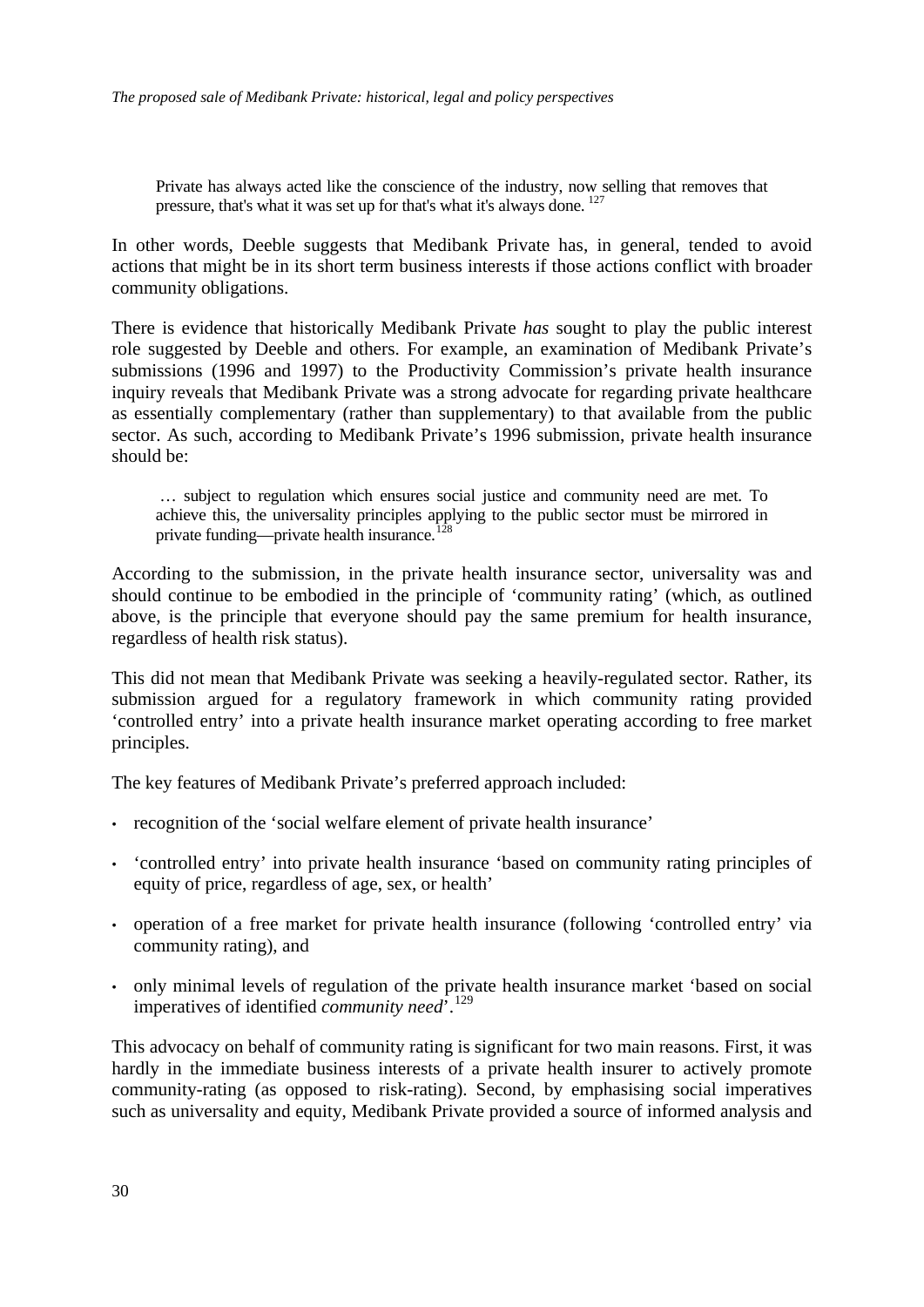<span id="page-32-0"></span>advocacy that could challenge the arguments of those who favoured a move from community rating to more risk-based approaches. This suggests that there is some evidence for assertions about Medibank Private's role in advocating the role of broader social imperatives in the regulation of the private health insurance industry.

One explanation for why Medibank Private has played this role is that for most of its existence, it was operated by the HIC and for much of this time in conjunction with Medibank (and later Medicare). Hence it was run according to the same ethos of universalism and equity as Medibank/Medicare and by the same people (including Deeble, a former Commissioner of HIC). The public sector as opposed to private enterprise focus of the HIC could provide a further explanation.

Nevertheless, it is unclear whether Medibank Private has continued to play this role since corporatisation. It does appear to continue to (publicly) support the principle of community rating. For example, in a report published in 2003 by Harper and Associates on behalf of Medibank Private, it was argued that government measures to arrest the decline in private health insurance coverage should be supported on the grounds that they could be seen as supporting community rating.<sup>[130](#page-47-1)</sup> However, it is not clear that it is as active in this support as it was in the period prior to corporatisation. For example, there is little evidence in annual reports and other public statements from senior Medibank Private staff that anything other than the immediate corporate goals of the fund and its members are seen as important.

This is not intended as a criticism of Medibank Private. The era in which social imperatives were a key aspect of Medibank Private's approach may have been left behind since corporatisation. Nevertheless, it might still be argued that the current ownership arrangements mean that the government has some influence with Medibank Private and hence is able to restrain it from acting against the interests of consumers. For example, health policy commentator, Ken Harvey, has suggested that government control has probably tended to restrain Medibank Private from negotiating aggressively with service providers in marginal electorates. The flipside of this, as argued below, is that the insurer may have been restrained from gaining the best price from service providers on behalf of members.<sup>[131](#page-47-1)</sup>

### **Competition**

The government's sale objectives refer to contributing to an efficient and competitive private health insurance industry. Standard and Poor's has recently argued that any sale of Medibank Private is likely to 'materially affect the competitive dynamics of the industry'.<sup>[132](#page-47-1)</sup> While Standard and Poor's did not specify the precise nature of the effect on competitive dynamics, it appears to see the main impetus for change in the possibility that the sale may lead to rationalisation and greater concentration within the industry (depending upon the size of the newly privatised Medibank Private—a larger insurer being more likely to inspire others to seek to gain in size).<sup>[133](#page-47-1)</sup> Again, this suggests the importance of issues such as the type of sale, the buyer and the type of organizational entity formed after the sale.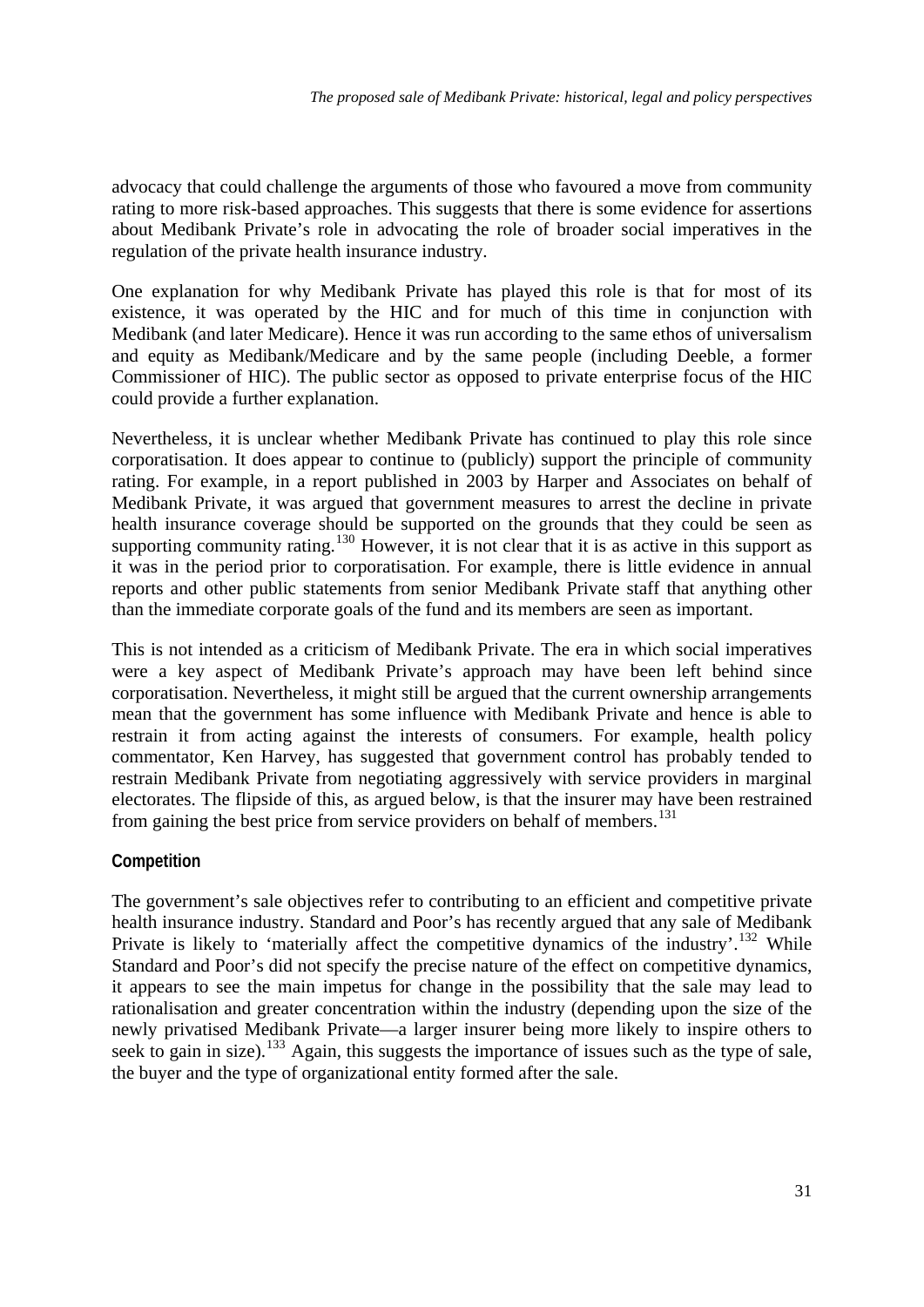A common concern raised in commentary on the government's policy to sell Medibank Private is that privatisation would jeopardise the fund's role in providing competition to the private health insurance sector.<sup>[134](#page-47-1)</sup> As indicated above, it is widely argued that one of the main objectives behind the creation of Medibank Private was the Fraser government's desire to create a more competitive private health insurance market. As noted above, Medibank Private almost immediately brought greater price competition to the private health insurance sector. More recently, the Industry Commission's 1997 report into the private health insurance industry noted that Medibank Private, appears to have 'played a catalytic role in intensifying competitive pressures in the industry'.<sup>[135](#page-47-1)</sup> While not clear from its report, it appears that, on the basis of the Medibank Private submissions, the competitive pressures identified by the Industry Commission were mainly in the areas of innovation and efficiency.

In terms of innovation, Medibank Private has argued that its development of new products (such as those aimed at producing a lower priced entry point to private health insurance) have been integral to gaining and maintaining its current national market share.<sup>[136](#page-47-1)</sup> More recently, Standard and Poor's has highlighted the way in which recent product rationalisation by Medibank Private has 'strengthened product popularity with younger members and increased membership in this segment'.<sup>[137](#page-47-1)</sup>

Other major funds also have a reasonably strong record in terms of administrative efficiency: as can be seen from Table 3 below, in 2004–05 most of the top six funds, measured in terms of market share, were relatively close to the industry average management expenses ratio of 9.5 per cent. Medibank Private's national coverage, however, is an important point of difference.<sup>[138](#page-47-1)</sup> Other funds have varying degrees of influence in particular states but Medibank Private continues to be the only health fund with a strong presence in each state. As noted earlier, Medibank Private ranks either first or second in terms of market share in every state or territory.

| Fund        | Market share | Management expenses as % of member contributions |
|-------------|--------------|--------------------------------------------------|
| <b>MP</b>   | 28.7%        | 9.2%                                             |
| <b>MBF</b>  | 16.7%        | 10.0%                                            |
| <b>BUPA</b> | 9.9%         | 7.7%                                             |
| <b>HCF</b>  | 8.8%         | 8.7%                                             |
| <b>HBF</b>  | 7.9%         | 9.3%                                             |
| <b>NIB</b>  | 6.2%         | 11.8%                                            |
| Industry    | 100%         | 9.5%                                             |

**Table 3: management expense ratio, top six health funds and industry, 2004–05** 

Source: PHIAC, Operations of the Registered Health Benefits Organisations, 2004–05; PHIO, State of the health funds report, 2004–05

This strong national presence means that, to the extent that Medibank Private has helped to set the industry standard for low administration costs, current ownership structures ensure that such competitive pressures are able to be exerted in every private health insurance market in Australia. This could be considered to be an important role given that the private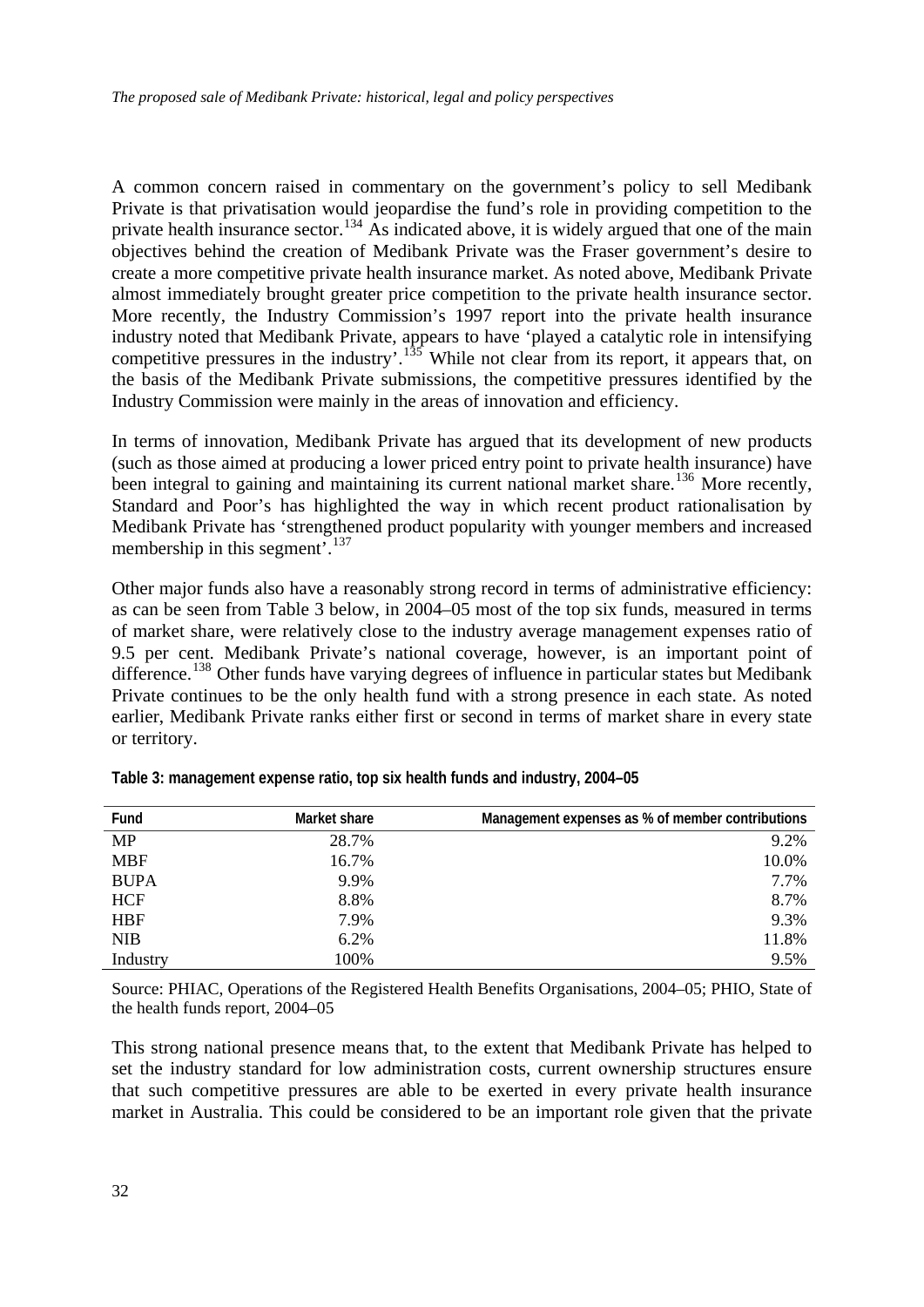health insurance market continues to be, for the most part state-based, with important differences in the private health insurance markets in different states (for example, differences in the age of the insured, the percentage of the insured population using public or private hospitals and the levels of service provided by particular health funds).<sup>[139](#page-47-1)</sup> As such, the existence of a competitive health fund in each state could be considered as consistent with the ethos of community rating. This is where the type of sale envisaged by the government becomes particularly important. Any form of sale that had the effect of eroding Medibank Private's national presence could potentially jeopardise the level of competitive pressure in the private health insurance industry in Australia.

The importance of competition at the national level has recently been emphasised by consultants CRA International in a report prepared for health fund MBF. The report has not been made publicly available. According to a media report, however, CRA International argued that the government 'should consider selling Medibank Private in pieces to state-based health funds in an effort to create more national players'.<sup>[140](#page-47-1)</sup> The objective of this would be to promote 'more head-to-head competition at a national level'.<sup> $141$ </sup> While it is unclear at this stage how the sale could be structured to achieve this effect it is reasonable to conclude that such an approach could potentially enhance competition in the private health insurance sector.

It is important to note that the private health insurance market in Australia is particularly complex and that the precise effect of changes in ownership among funds is difficult to predict. There are important differences in the private health insurance markets in different states. This could mean that changes that might enhance competition in one state might possibly also have the opposite effect in a different state. The complex nature of the private health insurance market has been highlighted by former Australian Competition and Consumer Commission (ACCC) Commissioner, Sitesh Bhojani, when he indicated in 2003 that the process of defining the market for private health insurance would be an important aspect of its consideration of any future mergers between health funds (including purchase of Medibank Private by an existing health fund). Mr Bhojani suggested, for example, that 'where local factors are the determining influence on prices, it is more likely that the market will be seen as narrower than a national one; much more likely to be state based or locally based' but that 'there are no clear answers to this'.<sup>[142](#page-47-1)</sup> He further noted that the ACCC:

 … would be concerned in respect of merger proposals by any of the top five or six of the health funds, particularly amongst themselves … It would require very close scrutiny. And in some instances, depending on whether the market is state or national, even one of the top five or six merging with one of the smaller funds may require us to have a look at it.<sup>[143](#page-47-1)</sup>

The key, though, he argued would be to properly define the market:

Depending on whether it's a state or national market will have a significant influence, obviously in terms of whether an arrangement is lessening competition or likely to lessen competition.[144](#page-47-1)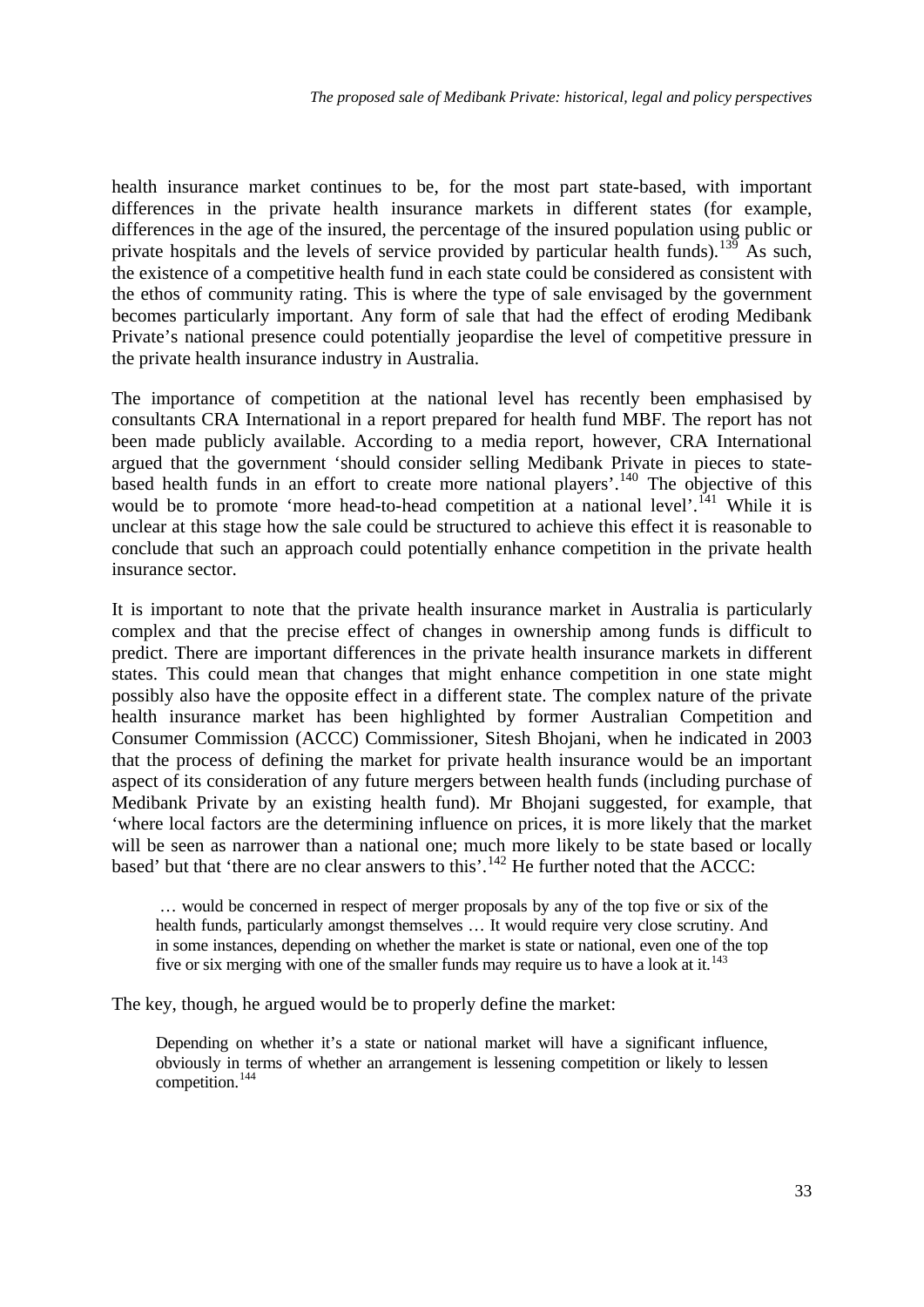<span id="page-35-0"></span>The difficulty in precisely defining the contours of the private health insurance market and hence the likely impact of changes of ownership on competition, again highlights the crucial nature of the precise plan of sale for Medibank Private to be used by the government.

Contrary to opponents of the sale of Medibank Private, others, including members of the government, have argued that this measure will provide opportunities for the fund to expand into new business areas, thereby *adding* to competitive pressures in the private health insurance sector.<sup>[145](#page-47-1)</sup> The implication of this is that the current ownership arrangements limit Medibank Private in its expansion and innovation.

As noted above, Medibank Private has traditionally been particularly aggressive in pursuit of expansion, innovation and in competition with other funds. Nevertheless, while Medibank Private Chief Executive Officer, George Savvides, has recently argued that 'there are no constraints [associated with the current ownership arrangements] about being a best practice organisation in the health sector today', he has also argued that privatisation could 'possibly' allow the fund to 'achieve greater goals'.[146](#page-47-1)

While Savvides did not provide details of where Medibank Private might expand under private ownership, as noted earlier, Ken Harvey, has suggested that privatisation could allow the fund to operate more aggressively:

It may be that government ownership (and sensitivity) hampers commercial negotiations, particularly high cost hospitals in marginal electorates. It is possible that a privatised Medibank Private could negotiate cost-effective services more aggressively if existing members were educated about what needs to be done and participated in the organisation's transformation, for example, by being offered shares and greater involvement in return for past loyalty … Finally, a privatised, freer, more innovative Medibank Private might stimulate a wave of demutualisation, amalgamation and increased efficiency of the remaining 42 health funds, many of whom are far too small to achieve economies of scale.<sup>[147](#page-47-1)</sup>

However, as Harvey goes on to argue, a change in the ownership arrangements of Medibank Private will not by itself create significant opportunities for innovation under current regulatory arrangements.<sup>[148](#page-47-1)</sup> As McAuley has argued, 'the industry is highly regulated (which limits the scope for innovation)'.<sup>[149](#page-47-1)</sup> The extent to which the sale of Medibank Private would increase opportunities for expansion and innovation by the fund is therefore unknown given the absence of specific details from the government or the fund in relation to where such opportunities might arise. Any such opportunities are most likely to arise as a result of some kind of change to industry-wide regulation such as those recently proposed by the government (see discussion above), rather than a change in ownership for a particular fund.

### **Cost containment**

In a previous section of this paper, we highlighted the importance of the capacity for insurers to contain the costs of healthcare as a particular concern of commentators who question the sustainability of the industry in its current form. Further, the government has nominated the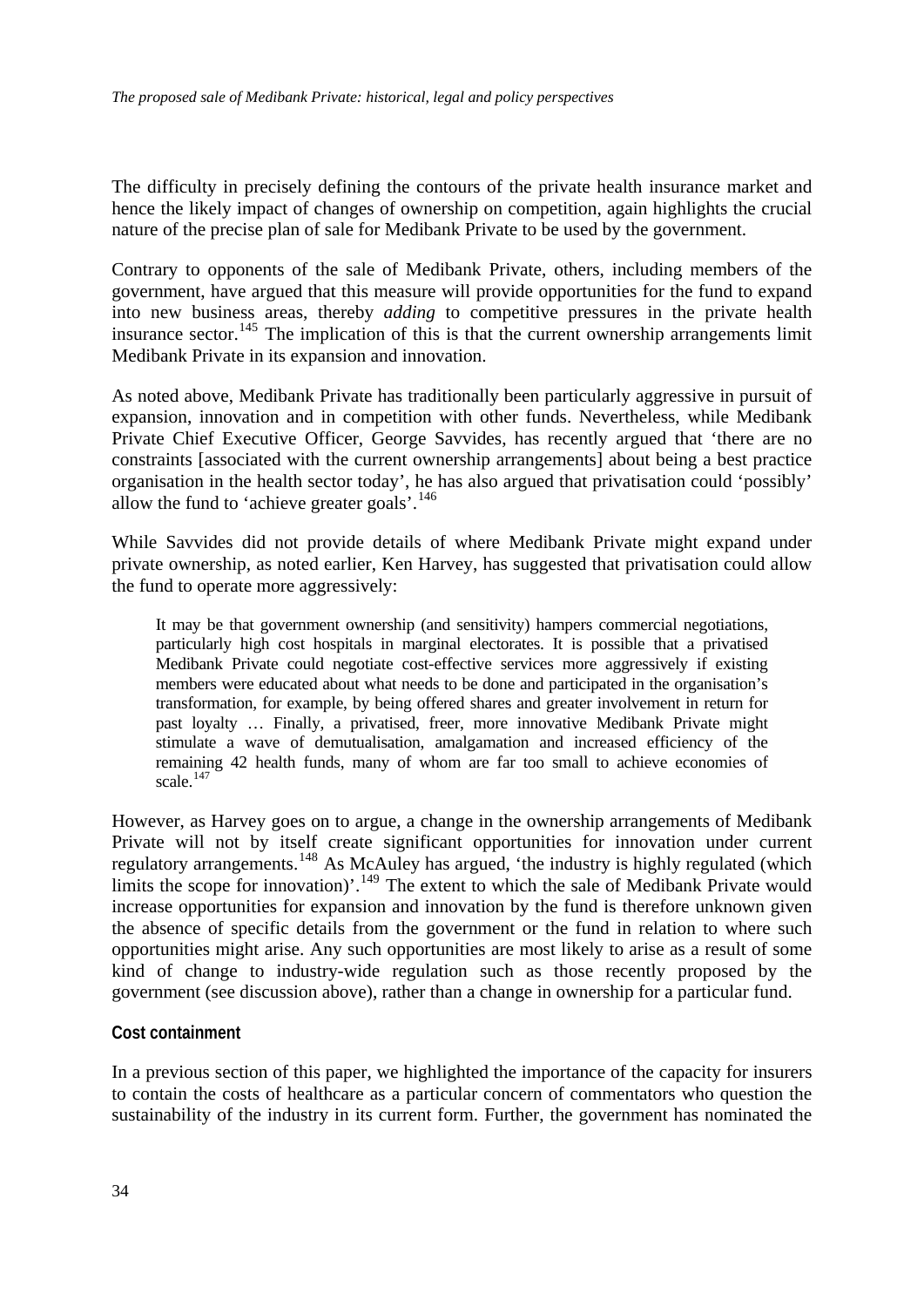viability of the private health insurance industry as one of its sale objectives. Hence cost containment is an important issue for consideration when examining the potential impact of the sale of Medibank Private.

Some commentators have made the point that the size and national presence of Medibank Private (and other large funds) provide it with particular advantages in negotiating on cost and quality with providers of healthcare services through Hospital Purchaser-Provider Agreements (HPPAs). For example, McAuley argues that:

Service providers such as private hospitals and medical specialists themselves have strong market power, and they need to be confronted by strong insurers. (That is the case for a single national insurer, a case which the present Australian Government, after wasting at least \$25 billion on subsidies to private insurance, still does not understand.)<sup>[150](#page-47-1)</sup>

Leaving the case for a single national insurer to one side, it could be argued that the government is not unfamiliar with the advantages associated with confronting strong market power in the health system with a strong purchaser of healthcare. For example, the government's status as a bulk-purchaser of medicines through the Pharmaceutical Benefits Scheme (PBS) allows it to negotiate strongly with pharmaceutical companies over the price of medicines. Partly as a result, Australia spends less on pharmaceuticals than many other comparable countries.<sup>[151](#page-47-1)</sup>

Medibank Private's development of a network of preferred hospitals (under the 'Member's Choice' framework) that have agreed to certain cost and quality criteria is an example of its use of strong bargaining power in negotiations with healthcare providers. As part of these negotiations, the fund insisted that hospitals would be required to provide pricing discounts when the number of Medibank Private members they treated rose above certain levels.<sup>[152](#page-47-1)</sup> According to media reports, Medibank Private also sought limits on which treatments it would pay for in intensive care, limits on how long it would pay for patients to be in hospital and for particular treatments, and sought to impose set payments for treatments from which hospitals must meet all costs.<sup>[153](#page-47-1)</sup>

During the negotiation process, Medibank Private was criticised strongly by healthcare providers and their representative bodies on various grounds, including interfering in clinical decision-making and potentially causing hospitals to limit numbers of patients treated or avoiding less profitable treatments.<sup>[154](#page-47-1)</sup> The fund responded that its actions were necessary to reduce the costs of hospital services and through this, pressure on premiums. It argued that 'seventy per cent of our costs are related to what happens in a hospital, and increases in those costs then inevitably lead to people dropping out of health insurance and blocking up the public health system'.[155](#page-47-1)

It could be argued that any model of sale that had the potential to reduce the negotiating strength of Medibank Private (that is, through a reduction in its size or national presence) could be reasonably considered to put at risk the role played by the fund in containing costs by challenging the market power of healthcare providers. Conversely, it might equally be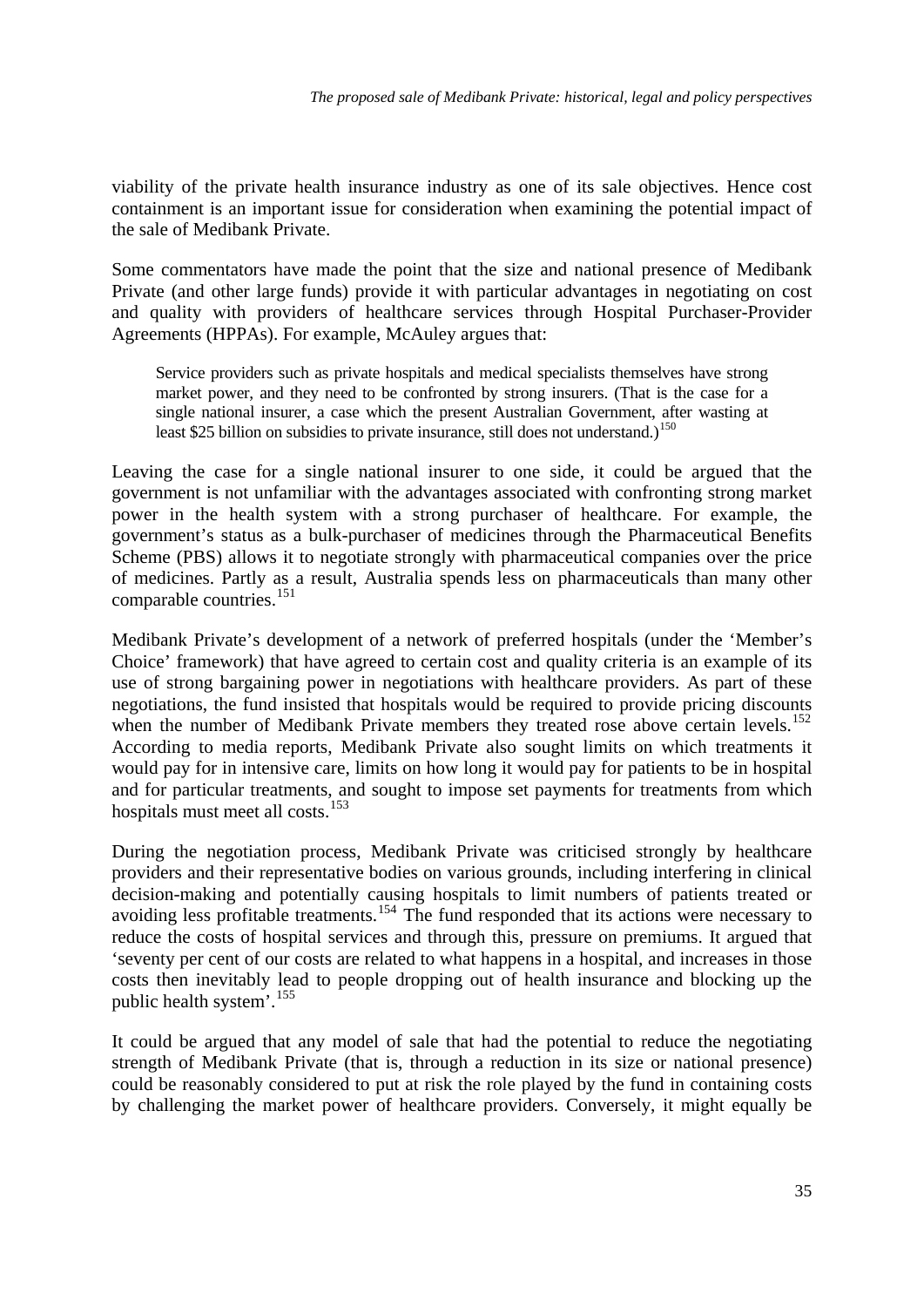<span id="page-37-0"></span>argued that any form of sale that had the effect of increasing the size and/or national presence of Medibank Private, could well enhance the role played by the fund in containing costs by challenging the market power of healthcare providers.

Indeed, McAuley is of the view that the key factor is that there is a fund strong enough to negotiate with healthcare providers, and suggests that whether or not the fund is publicly owned is essentially irrelevant.<sup>[156](#page-47-1)</sup> The question of whether public ownership makes any difference to cost containment is therefore particularly important in the context of this paper. It could be argued that some forms of ownership are better than others at containing costs. For example, the Blue Cross funds (funds that were dominated by healthcare providers) that dominated the private health insurance industry in the 1950s and 1960s were not noted for negotiating strongly with providers over  $cost$ .<sup>[157](#page-47-1)</sup> The precise characteristics and intentions of any future buyer of the fund, obviously unknown at this stage, may well be an important factor in determining the impact on the capacity of Medibank Private to contain the costs of healthcare services.

## **4. Conclusion**

This Research Brief has examined two key issues from the debate about the possible sale of Medibank Private:

- who owns or enjoys other rights in Medibank Private? and
- are there any policy reasons for the government to maintain the current Medibank Private ownership structure?

In relation to the first question, the conclusion reached is that, while the government clearly 'owns' Medibank Private Limited (the managing organisation of the Medibank Private *fund*) the fund itself is best characterised as a government controlled not-for-profit entity (not strictly *owned* by either the Commonwealth or the fund members). Members of the fund nevertheless have certain rights to the benefit of the fund and associated assets and these rights need to be considered in any scheme for the sale of Medibank Private

Medibank Private fund (as opposed to Medibank Private Limited) is best characterised as a government-controlled not-for-profit entity, an essential characteristic of which is that it is not strictly owned by anyone. While members do not own the fund, they enjoy certain rights over the fund and associated assets. If the terms of any sale continue those rights, at least over existing assets, then no issue arises. If, on the other hand, the terms of sale involved the loss of members rights to the benefit of fund assets, then the Commonwealth may be liable to compensate the members.

On the second question, while the sale of Medibank Private will most likely lead to changes for both members of the fund and the broader private health insurance sector, the precise nature of these changes is difficult to determine. For example: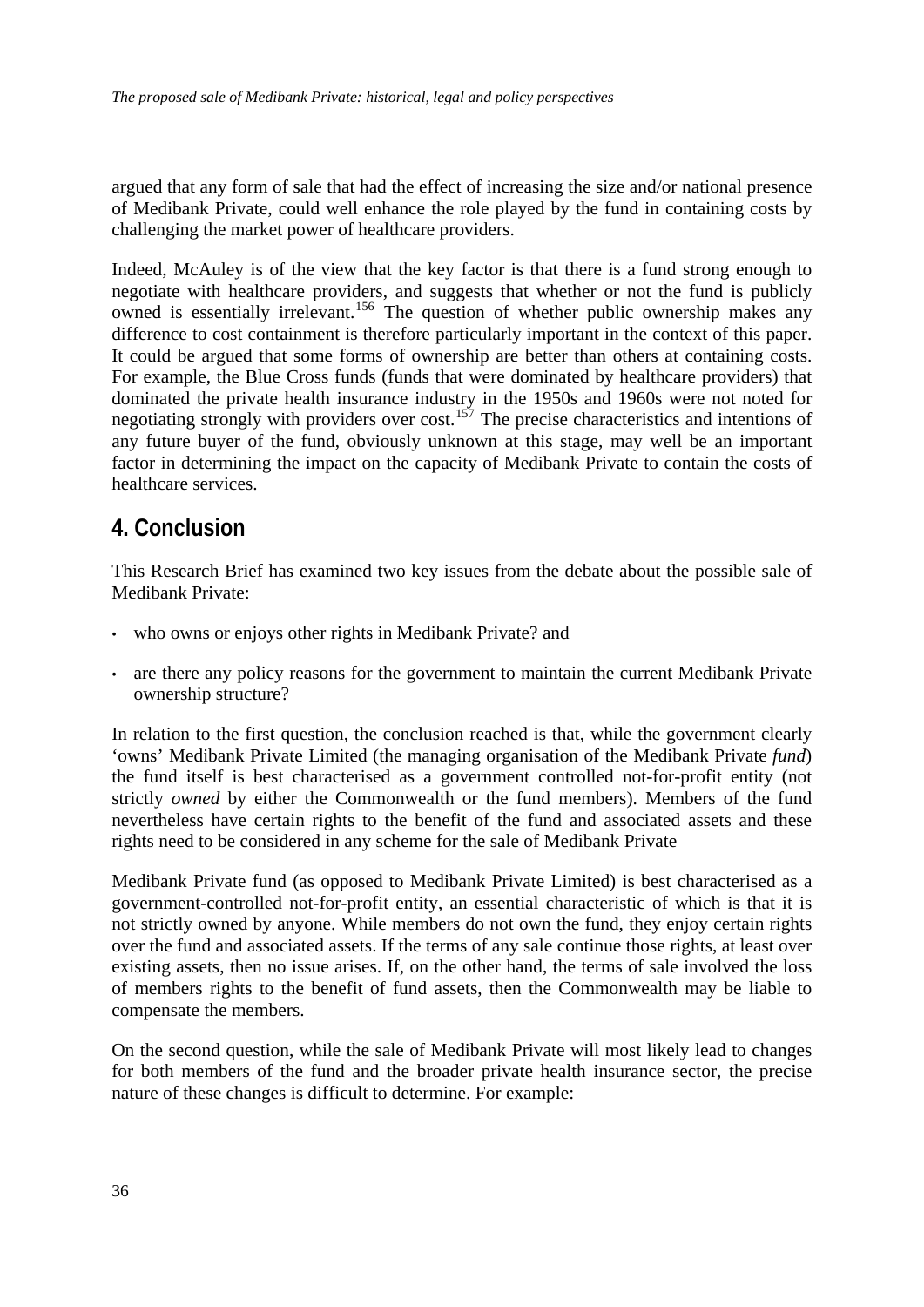- in the absence of a clearer understanding of the comparative virtues of not-for-profit and for-profit health funds in the Australian context, it is difficult to make any judgment on whether a for-profit Medibank Private would be more or less responsive to members
- it is unclear, in any event, whether Medibank Private is likely to change to for-profit status as a result of any sale
- in the absence of information about the likely size or geographical presence of Medibank Private after it is sold, it is difficult to gain a precise understanding of the impact of the sale on competition or the capacity of the fund to contain health costs; and
- while changes to the regulation of private health insurance in Australia could potentially change competitive dynamics in the sector, there is no clear evidence of the government's intentions in this area. The government has recently announced changes to aspects of private health insurance regulation, but it is not clear that these will directly address the kind of fundamental concerns in relation to industry sustainability discussed in this paper (for example, cost-containment). One example of a more fundamental change that some argue could address the issue of cost-containment is the adoption of a medical savings account model by insurers.<sup>[158](#page-47-1)</sup>

There is little evidence to support assertions that a privatised Medibank Private would be likely to be more efficient, competitive and (potentially) less expensive for consumers. Similarly, there is little evidence that a privatised Medibank Private would be less competitive or less able to contain costs.

This Research Brief has highlighted several key areas for the government and others to consider in their approach to the sale of Medibank Private. In particular, it has highlighted the importance of competition between funds, *and* the need for funds with sufficient strength to negotiate effectively with service providers and hence control costs. Failure to account for the likely impact of the sale on these factors would leave open the possibility that while the ghost of premium increases might be chased out the front door, there is every possibility that it will return via a side window.

Disclosure: Jerome Davidson is a member of Medibank Private.

#### **Acknowledgements**

Thanks to Dr Ken Harvey, School of Public Health, Latrobe University; Professor Graeme Hodge, Faculty of Law, Monash University; Mr Ian McAuley, School of Business and Government, University of Canberra; and Parliamentary Library staff who provided helpful comments on earlier drafts of this Research Brief. The authors remain responsible for any errors and omissions.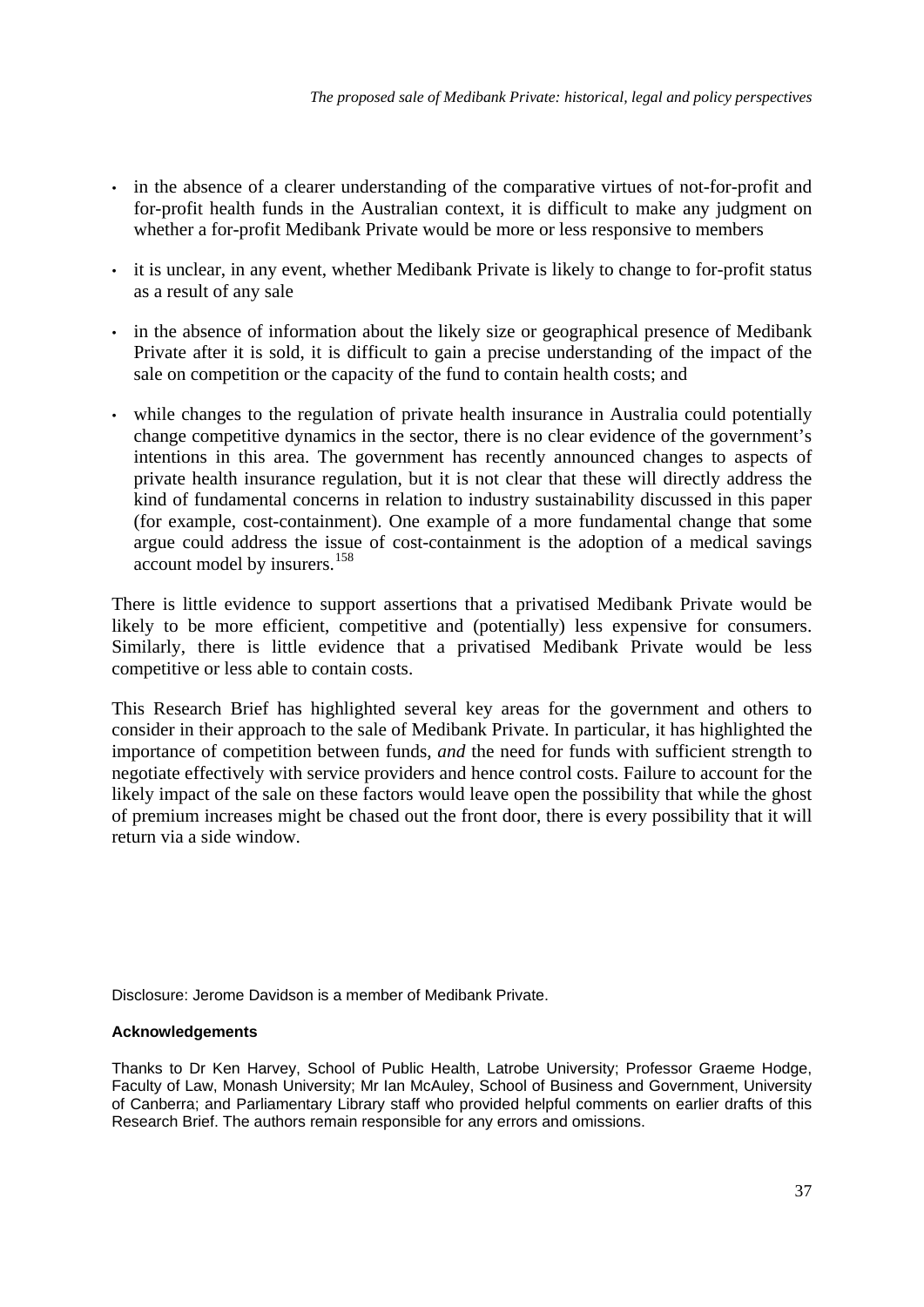## <span id="page-39-0"></span>**Endnotes**

<u>.</u>

- 1. Hon. Tony Abbot (Minister for Health and Ageing), and Hon. Senator Nick Minchin (Minister for Finance and Administration), *Changes to the Private Health Industry and sale of Medibank Private*, media release, 26 April 2006, pp. 2-3. This paper does not examine the issue of whether there is an inherent conflict of interest in government regulating a sector in which it is also owns a business. Rather, it focuses on historical, legal and policy issues specifically related to the case of Medibank Private and the private health insurance industry.
- 2. Hon. Tony Abbot (Minister for Health and Ageing), and Hon. Senator Nick Minchin (Minister for Finance and Administration), *More innovation, greater choice in private health*, media release, 26 April 2006, p. 2.
- 3. *Sale of Medibank Private Limited: Government Sale Objectives*, Department of Finance website, at http://www.finance.gov.au/assetsales/Current\_Projects/government\_sales\_objectives.html, accessed 17 July 2006.
- 4. T. Abbott and N. Minchin, *Changes to the Private Health Industry and sale of Medibank Private,* op. cit., p.5.
- 5. S. Leeder, 'We have come to raise Medicare, not to bury it', *Australian Health Review*, vol. 21, no. 2, 1998, p. 30.
- 6. R. Scotton, 'Medibank: from conception to delivery and beyond', *Medical Journal of Australia*, 173, 3 July 2000, p. 9.
- 7. R. Scotton and C. MacDonald, *The making of Medibank*, Australian Studies in Health Service Administration no. 76, School of Health Services Management, University of New South Wales, 1993, p. 5.
- 8. ibid., p. 6.
- 9. S. Sax, *A strife of interests. Politics and policies in Australian health services*, George Allen and Unwin, Sydney, 1984, p. 21.
- 10. R. Scotton and C. MacDonald, *The making of Medibank*, op. cit., p. 7.
- 11. S. Sax, *A strife of interests. Politics and policies in Australian health services*, op. cit., p. 67.
- 12. R. Scotton and C. MacDonald, *The making of Medibank*, op. cit., p. 12.
- 13. ibid.
- 14. ibid., p. 15.
- 15. ibid., p.17.
- 16. The Parliament of the Commonwealth of Australia, 'Health Insurance: Report of the Commonwealth Committee of Enquiry', Canberra, March 1969, p. 9.
- 17. R. Scotton and C. MacDonald, *The making of Medibank*, op. cit., p. 27.
- 18. R. Scotton and J. Deeble, 'Compulsory Health Insurance for Australia', *Australian Economic Review*, 4th Quarter, 1968, p. 14.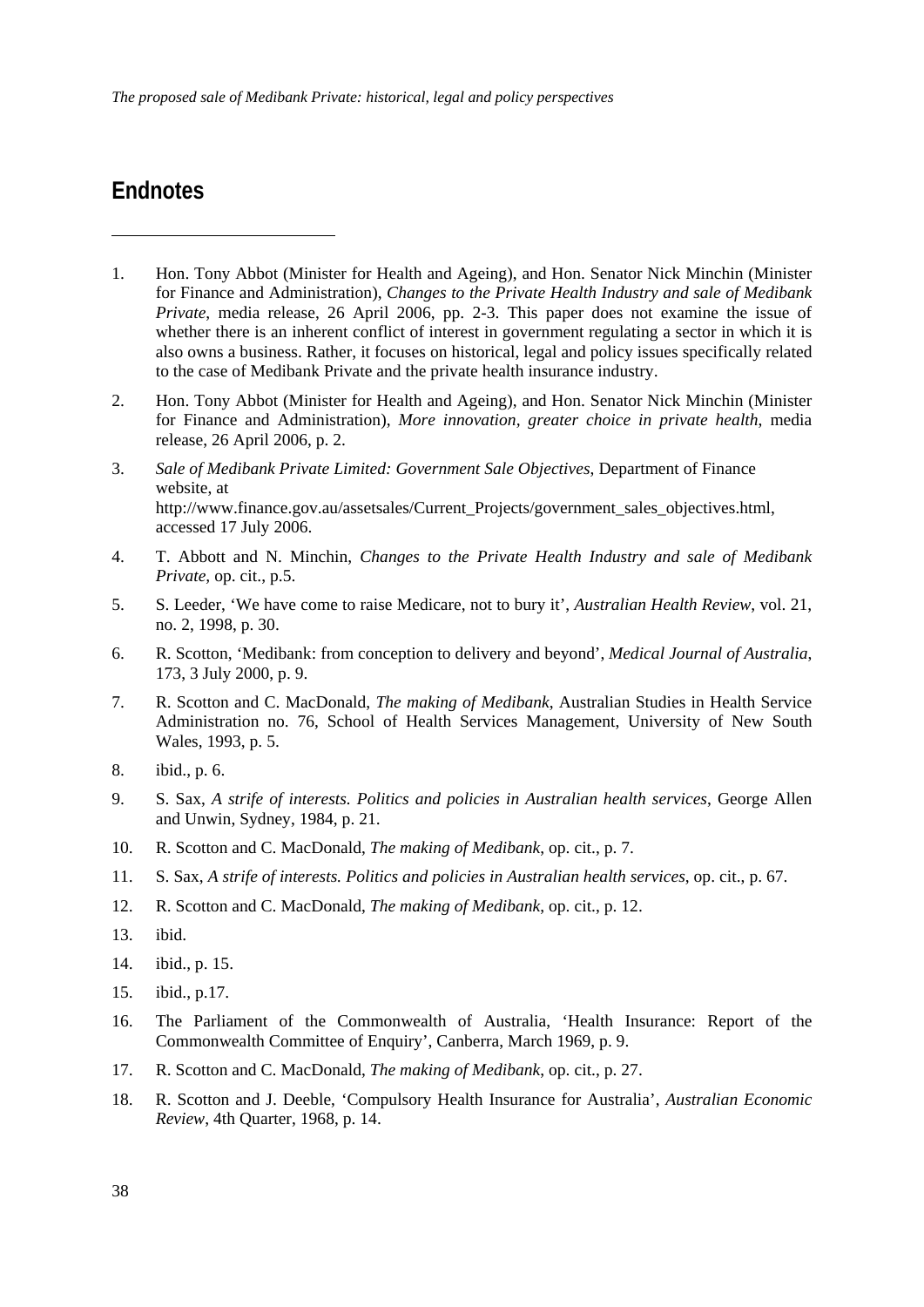- 19. Note that while Medibank also included provision for free treatment in public hospitals, the term is used in this paper to refer to the compulsory insurance scheme only.
- 20. R. Scotton and C. MacDonald, *The making of Medibank*, op. cit., p. 226.
- 21. Hon. Malcolm Fraser (Prime Minister), and Hon. Ralph Hunt (Minister for Health), *Joint statement by the Prime Minister and the Minister for Health—Medibank (Private Insurance)*, media release, 8 June 1976, p. 1.
- 22. R. Scotton and C. MacDonald, *The making of Medibank*, op. cit., p. 236.
- 23. ibid., pp. 247-9.
- 24. ibid., p. 247.
- 25. ibid. See also R. Scotton, 'Health insurance: Medibank and after', in R. Scotton (ed), *Public expenditures and social policy in Australia*, Longman Cheshire, Melbourne, 1978-80, p. 183.
- 26. R. Scotton and C. MacDonald, *The making of Medibank*, op. cit., pp. 247–8.
- 27. S. Sax, *A strife of interests. Politics and policies in Australian health services*, op. cit., p. 136.
- 28. R. Scotton and C. MacDonald, *The making of Medibank*, op. cit., p. 249.
- 29. S. Sax, *A strife of interests. Politics and policies in Australian health services*, op. cit, pp. 136– 7.
- 30. ibid., p. 137.
- 31. ibid.
- 32. S. Simson, 'Medibank turnaround', *Australian Financial Review*, 9 June 1976.
- 33. M. Fraser and R. Hunt, *Joint statement by the Prime Minister and the Minister for Health— Medibank (Private Insurance)*, op. cit., p. 2.
- 34. R. Hicks, *Rum regulation and riches. The evolution of the Australian health care system*, R.T. Kelly, Sydney, 1981, p. 55.
- 35. D. Wild, 'Private beds in Medibank!', *Daily Telegraph*, 9 June 1976.
- 36. G. Davidson, 'Medibank to offer wider coverage', *The Canberra Times*, 9 June 1976.
- 37. W. Beeby, 'Medibank sets up its own funds', *The Australian*, 9 June 1976.
- 38. ibid.
- 39. Hon. Ralph Hunt, *AM*, ABC Radio, 9 June 1976.
- 40. M. Fraser and R. Hunt, *Joint statement by the Prime Minister and the Minister for Health— Medibank (Private Insurance)*, op. cit., p. 1.
- 41. ibid.
- 42. R. Scotton and C. MacDonald, *The making of Medibank*, op. cit., p. 251.
- 43. ibid.
- 44. S. Sax, *A strife of interests. Politics and policies in Australian health services*, op. cit., p. 137.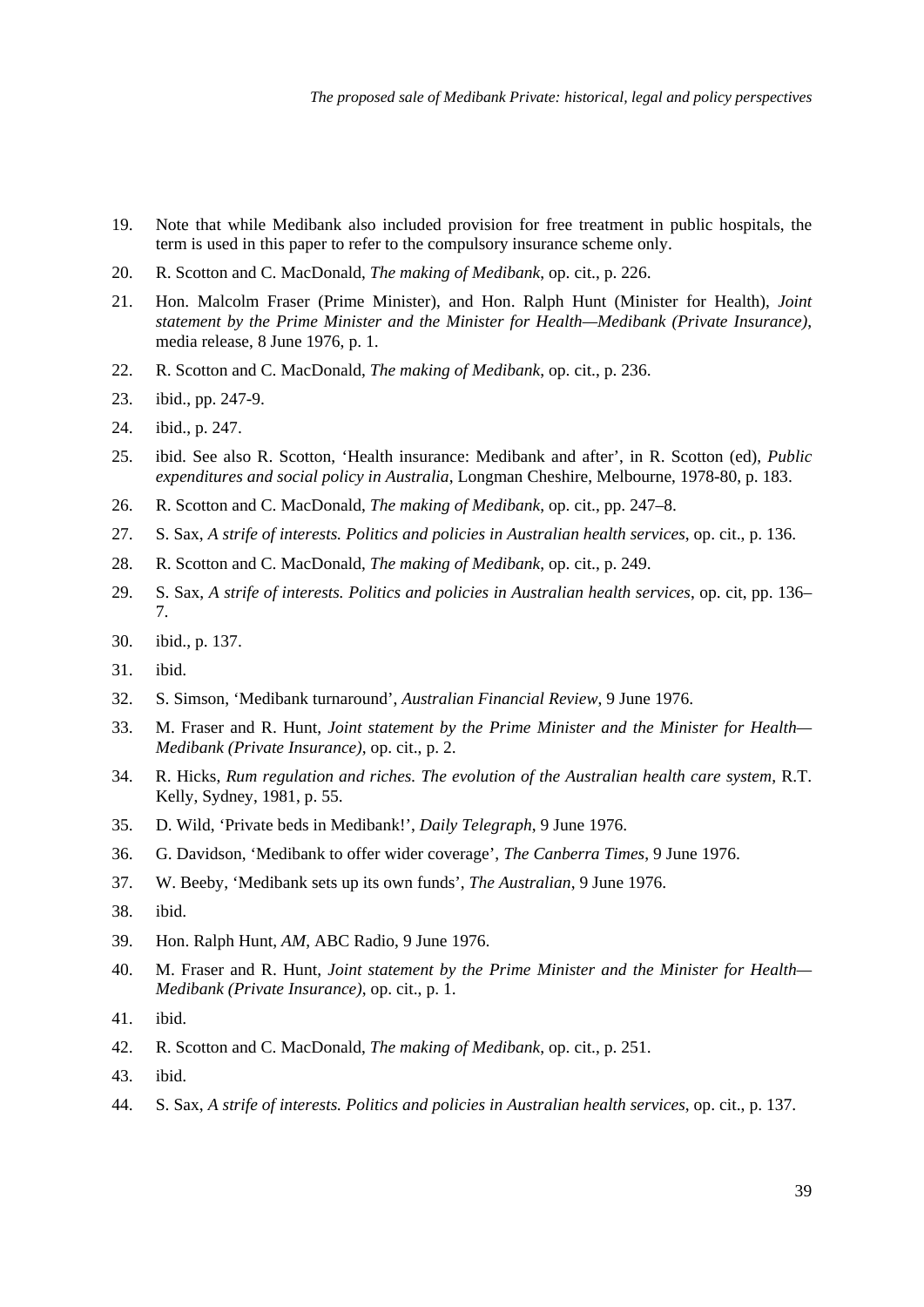- 45. 'Medibank', *Choice*, Australian Consumers Association, October 1976: p. 341.
- 46. Health Insurance Commission, *Annual Report 1982–83*, p. 7.
- 47. While it is not possible to specify with any precision which of the government's measures was responsible for the rise in PHI coverage, it is worth noting that the greatest increase came in the months immediately prior to the 1 July 2000 deadline for taking out a PHI policy under the Lifetime Health Cover legislation.
- 48. Private Health Insurance Administration Council (PHIAC)*, Operations of the Registered Health Benefits Organisations Annual Report 2001–02,* PHIAC, Canberra, 2002, p. 1.
- 49. Standard and Poor's, *Australian Health Insurance Report 2006*, Standard and Poor's, Melbourne, 2006, p. 24.
- 50. PHIAC, *Operations of the Registered Health Benefits Organisations Annual Report 2004–05,* PHIAC, Canberra, 2005, p. 1.
- 51. Standard and Poor's, *Australian Health Insurance Report 2006*, op. cit., p. 3.
- 52. PHIAC, *Operations of the Registered Health Benefits Organisations Annual Report 2004–05,* op. cit., p. 1
- 53. Standard and Poor's, *Australian Health Insurance Report 2006*, op. cit., p. 7.
- 54. PHIAC, *Operations of the Registered Health Benefits Organisations Annual Report 2004–05,* op. cit., p. 3.
- 55. Standard and Poor's, *Australian Health Insurance Report 2006*, op. cit., p. 7.
- 56. P. Gross, 'Radical reform of Medicare and private health insurance inevitable, says Gross', *Healthcover*, December 2002—January 2003, pp. 40–41; I. McAuley, *Stress on public hospitals—why private health insurance has made it worse*, Discussion paper for the Australian Consumers' Association and the Australian Healthcare Association, January 2004, p. 14.; S. Leeder and I. McAuley, 'Why health insurance is unsustainable', *New Matilda*, 1 June 2005, p. 1. See also the discussion in A. Pratt, *Public versus private? An overview of the debate on private health insurance and pressure on public hospitals*, Parliamentary Library, Research Note, 20 June 2005, no. 54, 2004–05.
- 57. See, for example A. Kinna, 'Private health insurance: the sad history of a system in crisis', *Online Opinion*, 26 February 2003, p.3. Ian Harper has described this situation, in which, the 'sick' members of PHI funds are increasingly required to fund the 'healthy' as inconsistent with the principles of community rating and has used this as a defence for government measures to increase PHI coverage such as the PHI and Lifetime Health Cover. See I. Harper, *Preserving choice: a defence of public support for private health care funding in Australia*, Harper and Associates (for Medibank Private), 1 January 2003, p. 6.
- 58. P. Gross, 'Radical reform of Medicare and private health insurance inevitable, says Gross', op. cit., p. 41; I. McAuley, 'Behind the smokescreen—here comes the nanny corporation to manage our bodies', *New Matilda*, 3 May 2006, p. 1; K. Harvey, 'The sale of Medibank Private', *New Matilda*, 1 March 2006, p. 3; Standard and Poor's, *Australian Health Insurance Report 2006*, op. cit., p. 9.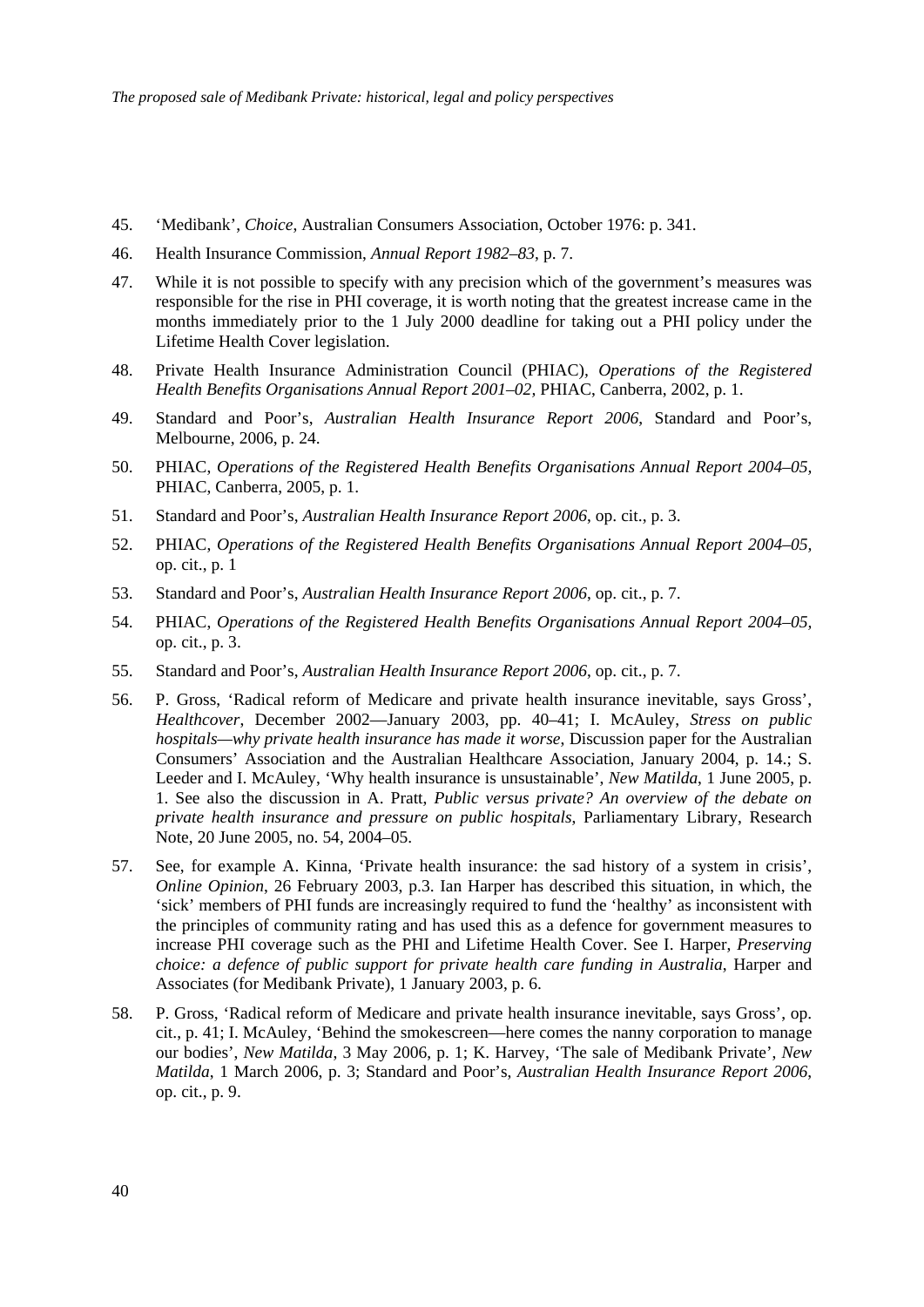- 59. T. Abbott and N. Minchin, *Changes to the Private Health Industry and sale of Medibank Private,* op. cit.; T. Abbott and N. Minchin, *More innovation, greater choice in private health*, op. cit.
- 60. Department of Health and Ageing (DoHA), *Discussion paper—Private health insurance: cover innovation and regulatory reform*, Private Health Insurance Circular, PHI 34/06, DoHA, 15 June 2006, p. 7.
- 61. ibid., p. 11.
- 62. I. McAuley, 'Behind the smokescreen—here comes the nanny corporation to manage our bodies', op. cit., p. 2.
- 63. ibid., p. 24.
- 64. Management expenses are the costs of administering the fund and include rent, staff salaries and marketing costs.
- 65. Private Health Insurance Ombudsman (PHIO), *State of the health funds report 2005— Individual funds summary (Medibank Private)*, PHIO, 2005, at <http://www.phio.org.au/documents/Medibank.pdf>, accessed 31 July 2006.
- 66. ibid.
- 67. ibid.
- 68. Department of Health and Ageing (DoHA), *Private health insurance—Report on premium increases in the quarter ending 31 March 2006*, Canberra, DoHA, 2006. Currently, health funds must notify DoHA of any intention to increase their premiums. There is no formal approval by the Minister for Health of changes to premiums, however, the Minister does have the power to disallow changes to rules (including premiums) by health funds. Under s. 78(8) of the *National Health Act 1953*, the Minister must present to the Parliament a report of changes in premiums of health funds within 15 sitting days after the end of a quarter. The report for 2006 includes an increase in the Medibank Private premium of 5.9 per cent across the fund.
- 69. DoHA, *Private health insurance—Report on premium increases in the quarter ending 31 March 2005*, Canberra, DoHA, 2005.
- 70. Standard and Poor's, *Australian Health Insurance Report 2006*, op. cit., p. 24.
- 71. ibid.
- 72. ibid.
- 73. Health Insurance Commission (HIC), *Annual Report 1987–88*, Commonwealth of Australia, Canberra, 1988, p. 5.
- 74. *Sunday Times* [Canberra], 'Medibank sale a bad policy and politics', 2 January 2000.
- 75. ibid.
- 76. ibid.
- 77. *Not* Ray Williams, the former Chief Executive Officer of HIH Insurance Limited.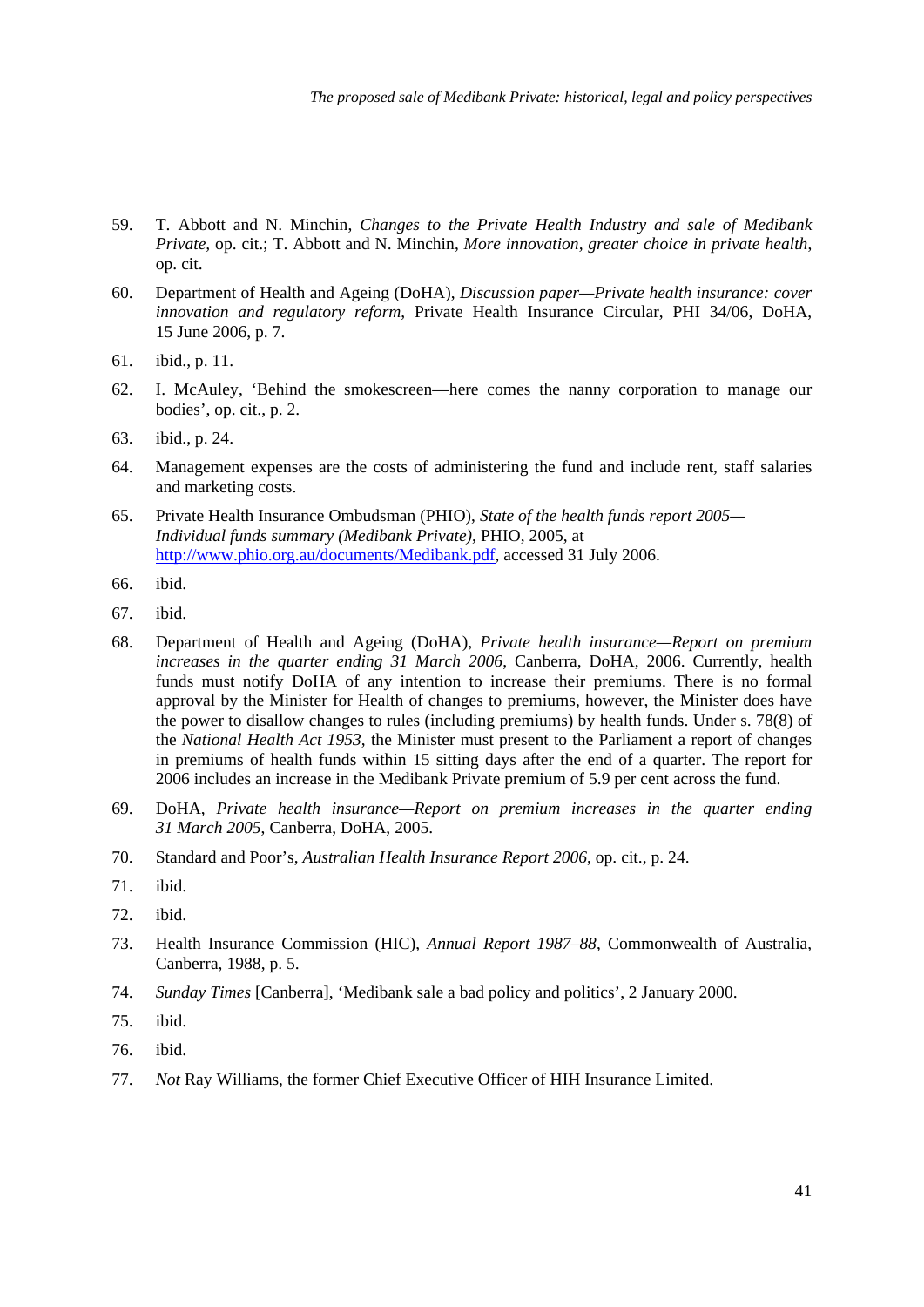- 78. Mark Metherell, '"Act of theft" if Medibank is sold to boost coffers', *Sydney Morning Herald*, 13 May 2002, p. 7.
- 79. One example can be found in section 82YH(2)(a) of the *National Health Act 1953*, which refers to 'the assets of the fund'. See also the instrument for transferring the assets of the HIC to Medibank Private Limited which refers expressly to 'any other asset of the Medibank Private fund': Australia Commonwealth Government Gazette No. GN 10, 11 March 1998, p. 740.
- 80. *Health Insurance Commission (Reform and Separation of Functions) Act 1997*, section 4.
- 81. Health Insurance Commission, Annual Report 1976–1977, p. 1.
- 82. *Encyclopeadic Australian Legal Dictionary*, Lexisnexis 2006.
- 83. H. Hansmann, *The ownership of enterprise,* Harvard University Press, Cambridge Ma., 1996.
- 84. ibid., p. 11.
- 85. J. Cook, S. Deakin and A Hughes, 'Mutuality and corporate governance: The evolution of UK building societies following deregulation', ESRC Centre for Business Research, University of Cambridge Working Paper no. 205, June 2001, p. 4.
- 86. *Australian National Airlines Act 1945*, sections 6 & 19.
- 87. Joint Committee of Public Accounts, Report no. 316, June 1992, submission no. 3, p. 5
- 88. Australia Commonwealth Government Gazette No GN 19, 13 May 1998 p. 1291
- 89. Hon. Tony Abbott, 'Health Insurance Commission (Reform and Separation of Functions) Bill 1997: Second Reading', House of Representatives, *Debates*, 27 June 1997, p. 6619.
- 90. *National Health Act 1953*, sections 68(2)(b)(ii); 73AAC(1)
- 91. Medibank Private, *Annual report 2004*, Melbourne, 2004, p. 4.
- 92. ibid., p. 6 (emphasis added).
- 93. *Re NRMA Ltd; Re NRMA Insurance Ltd* [2000] NSWSC 82.
- 94. *Social Credit Savings and Loans Society Ltd v. Federal Commissioner of Taxation* (1971) 125 CLR 560, per Gibbs J at 570–71.
- 95. See, for example, the statement of Senator Minchin, cited herein, that equates a mutual organisation with members having a stakeholding.
- 96. [1952] 1 Lloyd's List Law Reports 17, cited in *Re NRMA Ltd; Re NRMA Insurance Ltd* [2000] NSWSC 82.
- 97. Health Insurance Commission, *Fifth Annual Report 1978–79*, Commonwealth of Australia, Canberra, 1979, p. 61.
- 98. ibid., p. 62
- 99. Price Waterhouse Urwick, 'Cost effective delivery of health insurance to the Australian public', Appendix 7 to Health Insurance Commission, 'Submission to the Joint Parliamentary Committee of Public Accounts Inquiry into the relationship between the operations of Medicare and Medibank private', 24 January 1992, p. 18.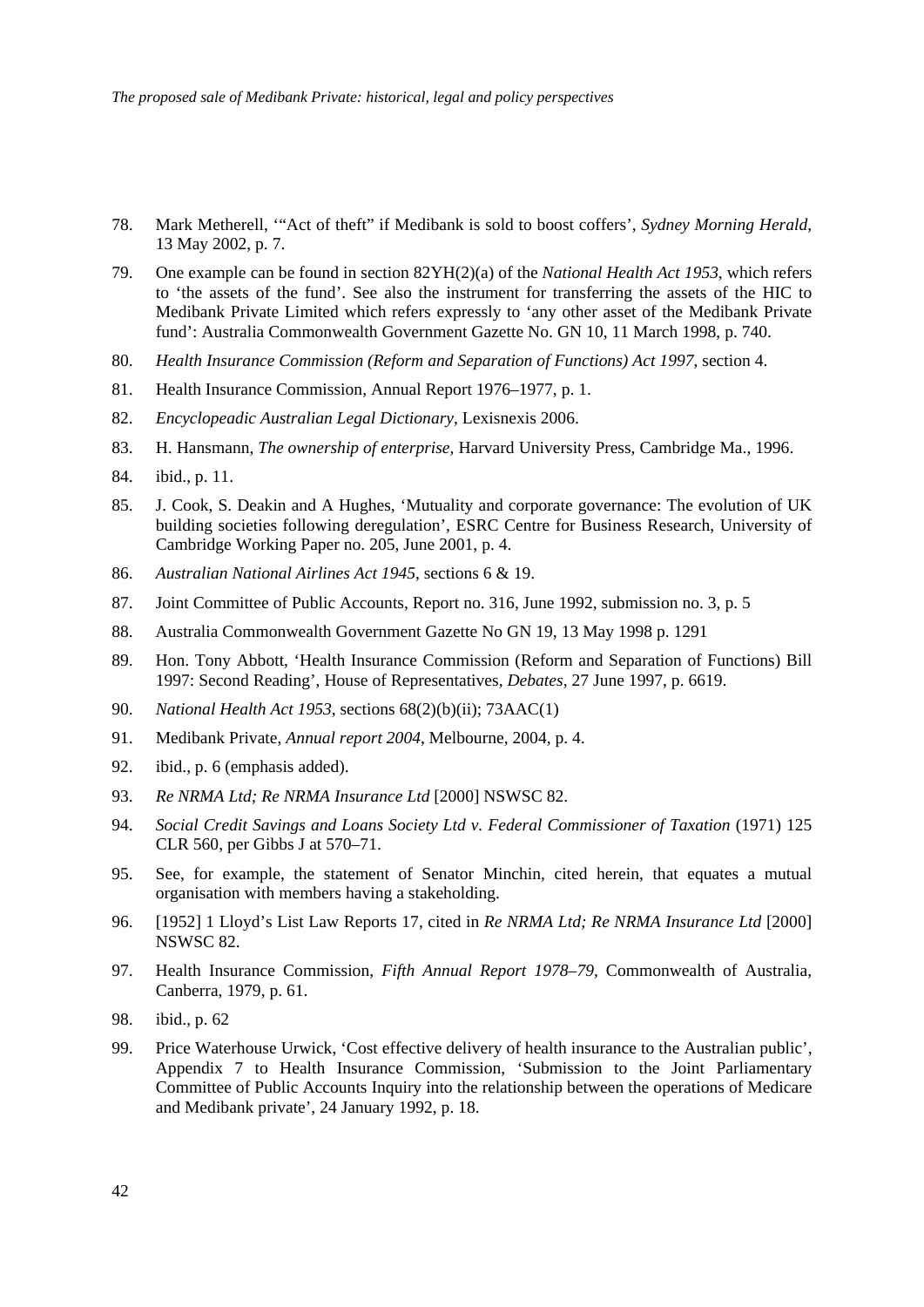- 100. Medibank Private, Submission to Industry Commission, 'Private Health Insurance Industry Inquiry', submission no. D242, 30 January 1997, p. 9.
- 101. Health Insurance Commission, *Sixth Annual Report 1979–80,* Commonwealth of Australia, Canberra, 1980, p. 4
- 102. Medibank Private, *Annual report 2005*, Melbourne, 2005, p. 5.
- 103. H. Hansmann, *The ownership of enterprise*, op. cit., p. 15.
- 104. ibid., p. 11.
- 105. ibid., p. 228.
- 106. ibid., pp. 17–18.
- 107. Senator Nick Minchin (Minister for Finance and Administration), *Beazley confused on Medibank Private*, Media release, 21 April 2006.
- 108. Section 8B of the *Health Insurance Commission Act 1973* applied the provisions of the *National Health Act 1953* to the Commission as it applies to other registered health benefits organisations.
- 109. *National Health Act 1953*, section 68(2)(b)(ii).
- 110. ibid., section 73AAC(1)
- 111. ibid., section 82ZGA(3). The term 'relevant contributor' was restricted to those who had been members for 6 months or more prior to the making of the application for winding up: 82ZGA(5).
- 112. *Australian Tape Manufacturers Association Ltd v The Commonwealth* (1993) 176 CLR 480, p. 509.
- 113. Advice provided to the authors by the Private Health Insurance Administration Council, 14 June 2006.
- 114. Private Health Industry Association Council, *Operations of the Registered Health Benefits Organisations Annual Report 2004–05,* op. cit., p. 19.
- 115. <http://www.news.com.au/couriermail/story/0,,20018989-3122,00.html>
- 116. See, for example, section 46 of the HICSRF Act.
- 117. T. Abbott and N. Minchin, *More innovation, greater choice in private health*, op. cit., p. 1. Those to declare support for the decision to sell Medibank Private include health funds such as MBF and BUPA. See '\$lb Medibank Private sale triggers healthy interest', *Canberra Times*, 27 April 2006; MBF, *MBF welcomes government announcement of Medibank Private sale*, media release, 26 April 2006.
- 118. T. Abbott and N. Minchin, *Changes to the Private Health Industry and sale of Medibank Private,* op. cit.; T. Abbott and N. Minchin, *More innovation, greater choice in private health*, op. cit.
- 119. Those to have declared opposition to the sale include the Labor Party, the Australian Greens, several unions and academic commentators such as John Deeble. See J. Gillard (Shadow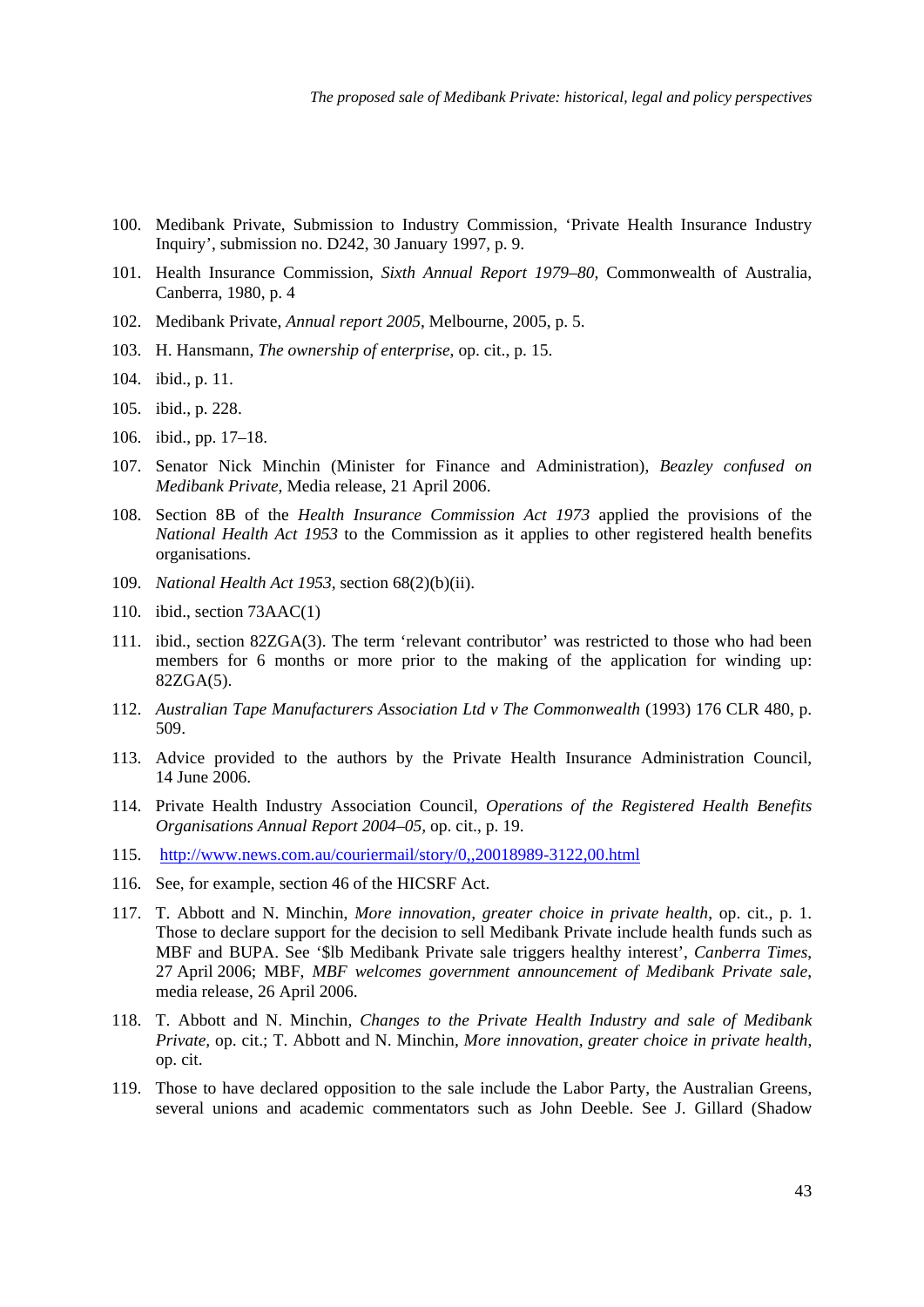Minister for Health), *Medibank Private sale sells out Australians*, media release, 26 April 2006; Senator Kerry Nettle, *Privatisation of Australian healthcare bad for Australian health*, media release, 27 April 2006; Community and Public Sector Union (CPSU), *MPL: Union raises concern over Medibank Private sale*, media release, CPSU, 26 April 2006; Health Services Union (HSU), *New poll confirms opposition to Medibank Private sale*, media release, HSU, 19 April 2006; John Deeble, quoted in *Sale time for Medibank Private?—Business Sunday*, transcript, television broadcast, Nine Network, 23 October 2006.

- 120. Julia Gillard (Shadow Minister for Health and Ageing), 'Appropriation Bill (No.1) 2006–2007; Appropriation Bill (No.2) 2006–2007; Appropriation (Parliamentary Departments) Bill (No.1) 2006–2007; Appropriation Bill (No. 5) 2005–2006; Appropriation Bill (No.6) 2005–2006: Second Reading', House, *Debates*, 30 May 2006, p. 152.
- 121. *Sale of Medibank Private Limited: Government Sale Objectives*, op. cit.
- 122. Medibank Private, Submission to Industry Commission, 'Private Health Insurance Industry Inquiry', submission no. 168, November 1996, p. 15.
- 123. ibid.
- 124. ibid.
- 125. Thanks to Ken Harvey for suggesting this point.
- 126. See, for example, John Deeble, quoted in *Sale time for Medibank Private?—Business Sunday*, op. cit.; Julia Gillard (Shadow Minister for Health and Ageing), 'Appropriation Bill (No.1) 2006–2007; Appropriation Bill (No.2) 2006–2007; Appropriation (Parliamentary Departments) Bill (No.1) 2006–2007; Appropriation Bill (No. 5) 2005–2006; Appropriation Bill (No.6) 2005–2006: Second Reading', House, *Debates*, op. cit.
- 127. John Deeble, quoted in *Sale time for Medibank Private?—Business Sunday*, op. cit.
- 128. Medibank Private, Submission to Industry Commission, 'Private Health Insurance Industry Inquiry', submission no. 168, op. cit., p. 11.
- 129. ibid.
- 130. I. Harper, *Preserving Choice. A Defence of Public Support for Private Health Care Funding in Australia*, op. cit., pp. 15–16.
- 131. K. Harvey, 'The sale of Medibank Private', op. cit., p. 3.
- 132. Standard and Poor's, 'Credit FAQ: Building on past successes, Australian health insurers sustain financial strength', Standard and Poor's, Melbourne, 17 May 2006, p. 1.
- 133. ibid., p. 5.
- 134. See, for example, J. Odea, 'Medibank Private: let's wait and see', *Australian Medicine*, 18:7, April 17 2006, p. 6; J. Gillard (Shadow Minister for Health and Aging), *Medibank Private sale sells out Australians*, op. cit.; John Deeble, quoted in *Medibank Private up for sale—the National Interest*, transcript, radio broadcast, ABC Radio National, 9 April 2006, p.1; Hon. John Hatzistergos, New South Wales Minister for Health, quoted in *Medibank sale details to be decided*, ABC New South Wales online, 27 April 2006.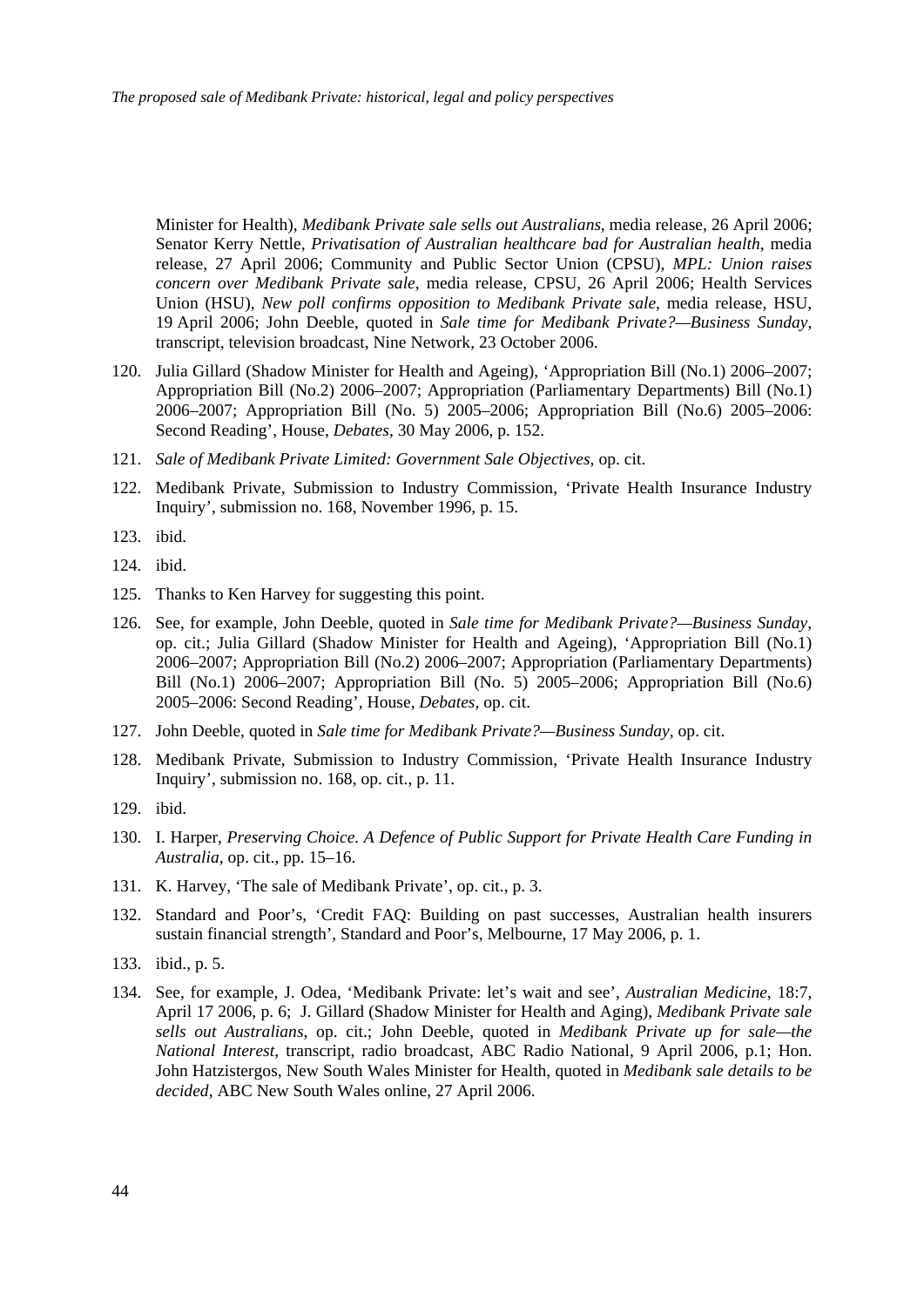- 135. Industry Commission, *Private Health Insurance*, Report No. 57, Canberra, AGPS, 1997, p. 358.
- 136. Industry Commission, *Private Health Insurance*, Report No. 57, Canberra, AGPS, 1997, p. 32.
- 137. Standard and Poor's, *Australian Health Insurance Report 2006*, op. cit., p. 24.
- 138. Note that use of management expenses as a measure of efficiency is not without its problems. For example, some small funds have very low expenses because they have regional or industry concentration.
- 139. S. Bhojani, 'The sale of Medibank Private: gone but not forgotten', *HealthCover*, 13:4, 2003, p. 43.
- 140. E. Coleman, 'A prescription for competition: sell Medibank Private in pieces', *Australian*, 2 August 2006.
- 141. ibid.
- 142. S. Bhojani, 'The sale of Medibank Private: gone but not forgotten', op. cit., p. 43.
- 143. ibid., p. 44.
- 144. ibid.
- 145. See, for example, T. Abbott and N. Minchin, *Changes to the Private Health Industry and sale of Medibank Private,* op. cit.; T. Abbott and N. Minchin, *More innovation, greater choice in private health*, op. cit.; Senator Guy Barnett, Adjournment: Medibank Private, Senate, *Debates*, 10 May 2006; p. 133.
- 146. George Savvides, Managing Director, Medibank Private, quoted in *Sale time for Medibank Private?—Business Sunday*, op. cit.
- 147. K. Harvey, 'The sale of Medibank Private', *New Matilda*, 1 March 2006, p. 3.
- 148. ibid.
- 149. I. McAuley, Behind the smokescreen—here comes the nanny corporation to manage our bodies, op. cit., p. 1.
- 150. ibid.
- 151. A 2001 Productivity Commission study showed that manufacturer prices for Australia's top 150 pharmaceuticals are at least 162 per cent higher in the US (based on the lower estimate of list prices); at least 48 to 51 per cent higher in the UK, Canada and Sweden; and much closer to the prices received in France, Spain and NZ. Productivity Commission, *International Pharmaceutical Price Differences*, Research Report, Melbourne, July 2001, p. xiv.
- 152. A. Stafford, 'Medibank pressures hospitals', *Australian Financial Review*, 29 August 2005.
- 153. ibid.
- 154. E. Rubinstein, 'Unhealthy practices at health funds', *Australian Financial Review*, 8 December 2005; A. Stafford, 'Medibank pressures hospitals', op. cit.
- 155. Bruce Levy, Medibank Private group manager of health services, quoted in A. Stafford, 'Medibank pressures hospitals', op. cit.